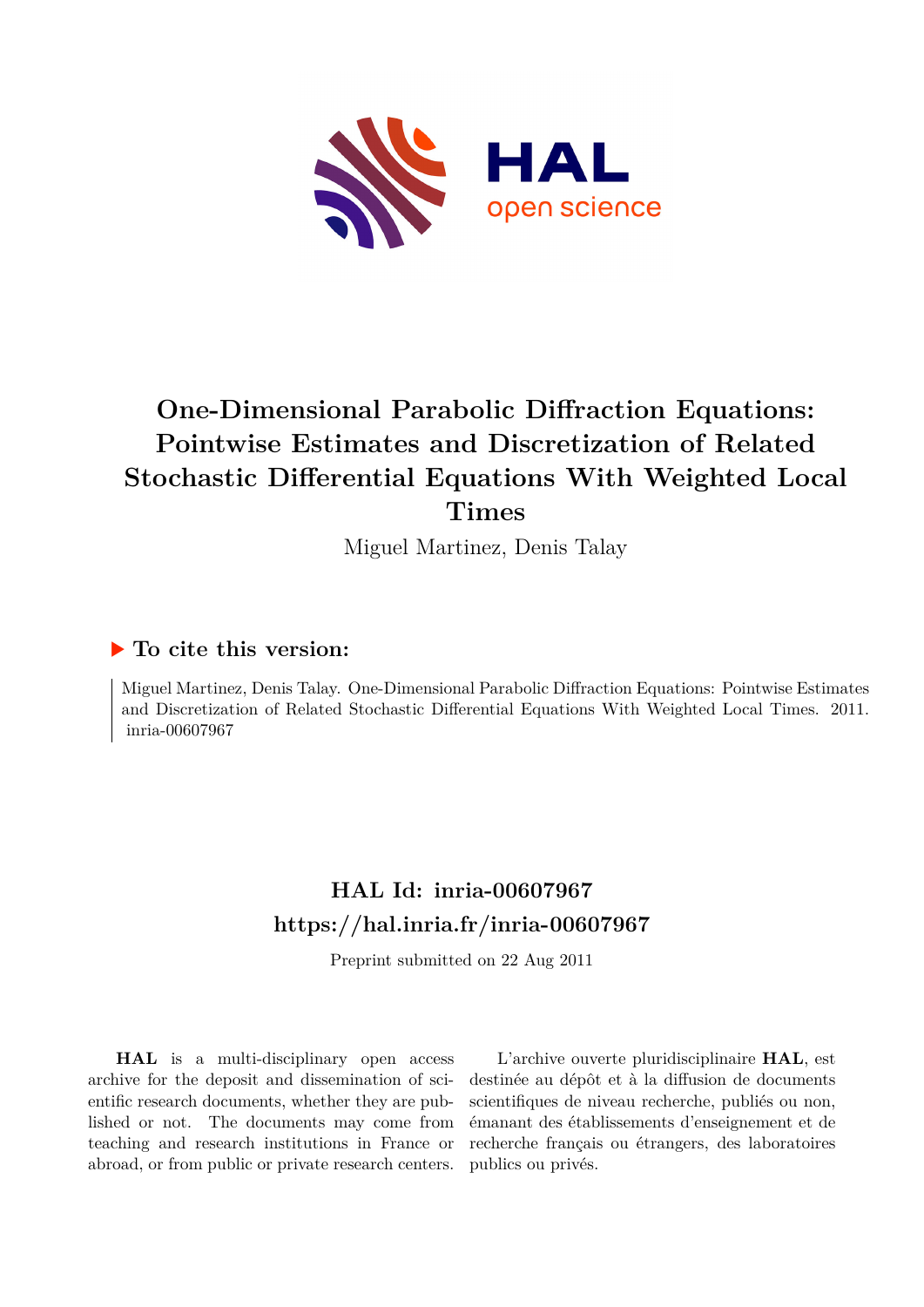# One-Dimensional Parabolic Diffraction Equations: Pointwise Estimates and Discretization of Related Stochastic Differential Equations With Weighted Local Times <sup>∗</sup>

Miguel MARTINEZ Laboratoire d'Analyse et de Mathématiques Appliquées UMR 8050 Université Paris-Est – Marne-la-Vallée 5 Boulevard Descartes Cité Descartes – Champs-sur-Marne 77454 Marne-la-Vallée cedex 2 France

Denis TALAY INRIA 2004 Route des Lucioles B.P. 93 06902 Sophia-Antipolis France

#### Abstract

In this paper we consider one-dimensional partial differential equations of parabolic type involving a divergence form operator with a discontinuous coefficient and a transmission compatibility condition. We prove existence and uniqueness result by stochastic methods which also allow us to develop a low complexity Monte Carlo numerical resolution method. We get accurate pointwise estimates for the derivatives of the solution from which we get sharp convergence rate estimates for our stochastic numerical method.

## 1 Introduction

Given a finite time horizon T and a positive matrix-valued function  $a(x)$  which is smooth except at the interface surfaces between subdomains of  $\mathbb{R}^d$ , consider the parabolic diffraction problem

$$
\begin{cases} \partial_t u(t,x) - \frac{1}{2} \text{div}(a(x)\nabla)u(t,x) = 0 \text{ for all } (t,x) \in (0,T] \times \mathbb{R}^d, \\ u(0,x) = f(x) \text{ for all } x \in \mathbb{R}^d, \\ \text{Comptibility transmission conditions along the interfaces surfaces.} \end{cases}
$$
(1)

Suppose that  $\frac{1}{2}$ div $(a(x)\nabla)$  is a strongly elliptic operator. Existence and uniqueness of continuous solutions with possibly discontinuous derivatives along the surfaces hold true: see, e.g. Ladyzenskaya et al. [12, chap.III, sec.13]. Our first objective is to provide a probabilistic interpretation of the solutions which allows us to get pointwise estimates for partial derivatives of the solution  $u(t, x)$ . These estimates, which are interesting in their own, allow us to complete our second objective, that is, to develop an efficient stochastic numerical approximation method of this solution and to get sharp convergence rate estimates.

<sup>∗</sup>AMS Classifications. Primary:60H10, 65U05; Secondary: 65C05, 60J30, 60E07, 65R20.

Keywords: Stochastic Differential Equations; Divergence Form Operators; Euler discretization scheme; Monte Carlo methods.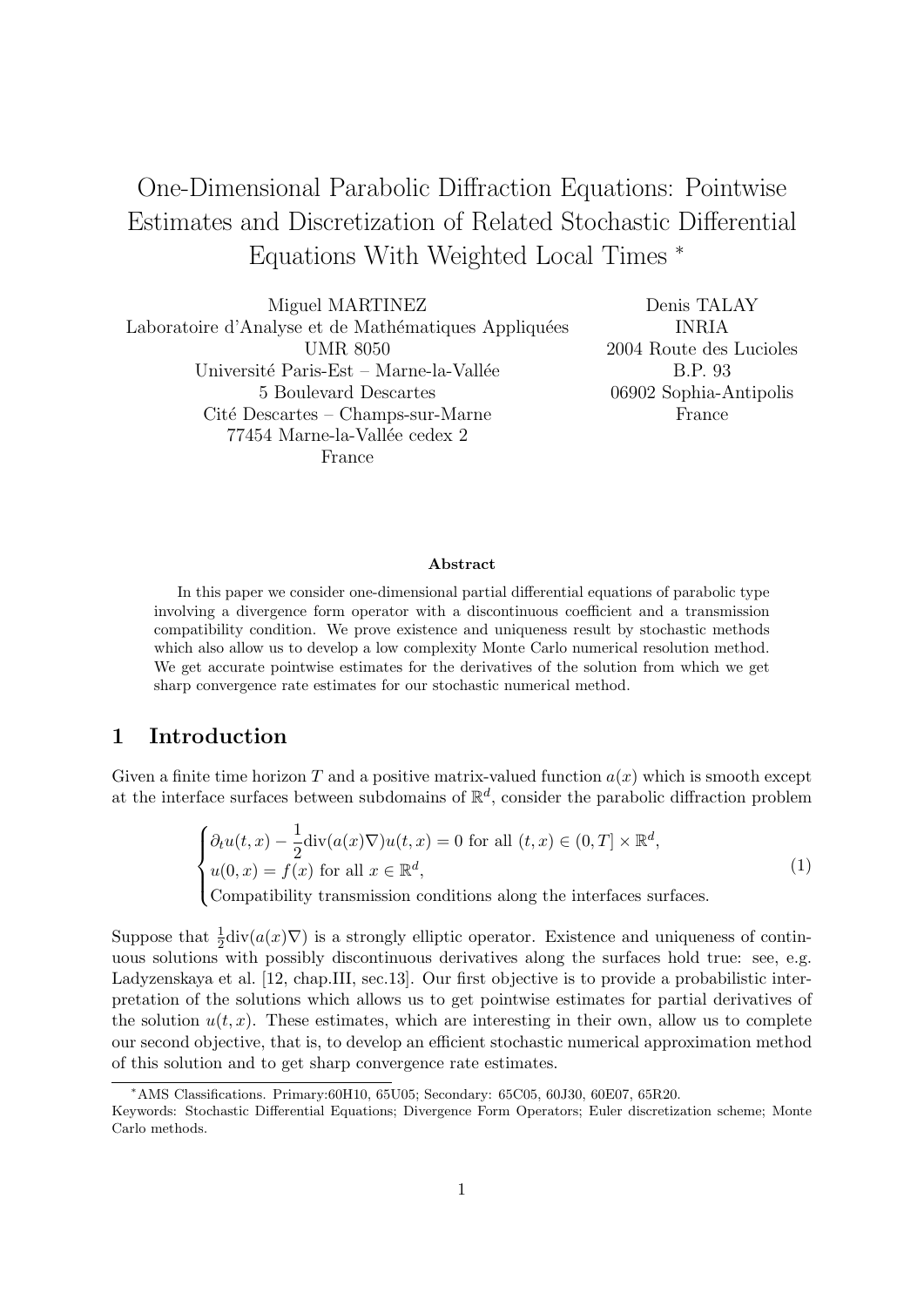For reasons which we will describe soon, in this paper we complete our program when  $d = 1$  only. Thus our results are first steps to address various applications where divergence form operators with a discontinuous coefficient arise and stochastic simulations are used: for example, the numerical resolution of solute transport equation in Geophysics (see, e.g., Salomon et al. [25] and references therein), the numerical resolution of the Poisson-Boltzmann equation in Molecular Dynamics (see, e.g., Bossy et al. [5] and references therein); another motivation comes from Neurosciences, more precisely from an algorithm of identification of the magnetic permittivity around the brain (see  $[6, 7]$ ). This algorithm actually solves an inverse problem: it consists in an iterative procedure aimed to compute the permittivity such that the solution of a Maxwell equation parametered by this permittivity fits with a good accuracy measurements obtained by sensors located on the patient's brain; this Maxwell equation depends on the values taken at the locations of the sensors by the solution of a Poisson equation involving a divergence form operator with discontinuous coefficients. Monte Carlo methods allow one to obtain this small set of values without solving the Poisson equation in its whole domain, which may significantly reduce the CPU time at each step of the iterative procedure.

Whatever is the dimension d, the theory of Dirichlet forms allows one to construct Markov processes whose generators in suitable Sobolev spaces are  $\frac{1}{2}$ div $(a(x)\nabla)$  (see, e.g., the monography by Fukushima et al. [11]). However such a process constructed this way is expressed as the sum of a martingale and an abstract additive functional with finite quadratic variation; equivalently, it satisfies a Lyons-Zheng decomposition which involves its natural time reverse filtration and the logarithmic derivative of the (unknown) fundamental solution of  $(1)$  (see, e.g., Roskosz [23] for details). It thus seems difficult both to derive from these Markov processes, either poinwise estimates on partial derivatives of the function  $u(t, x)$ , or to develop an efficient stochastic numerical resolution method for (1).

In the particular case of piecewise constant functions  $a(x)$ , stochastic representations of  $u(t, x)$  can be obtained by transformations of Brownian motions and of the geometry of the transmission surfaces: see Bossy et al. [5].

For more general discontinuous functions a but in the one dimensional case  $d = 1$ , one can prove that  $\frac{1}{2}\partial_x(a(x)\partial_x)$  is the generator of the stochastic process solution of a stochastic differential equation (SDE) involving its own local time: see, e.g., Bass and Chen [2], Etoré [8], Lejay [14], Martinez [16]. This new description is the starting point for recent numerical studies: Lejay and Martinez [15] and Étoré  $[8, 9]$  proposed simulation methods for this solution based on approximations of  $a(x)$  and random walks simulations, and they analyzed the convergence rates of these methods. Here we propose a simpler numerical method and we interpret the strong solution to (1) in terms of the exact process.

To simplify the presentation, we now suppose that the function  $a(x)$  is discontinuous at point 0 only. See the section 8 for the case where  $a(x)$  has a finite number of discontinuities.

Thus, let  $a(x) = (\sigma(x))^2$  be a real function on R which is right continuous at point 0 and differentiable on  $\mathbb{R} - \{0\}$  with a bounded derivative. Consider the one-dimensional stochastic differential equation with weighted local time

$$
dX_t = \sigma(X_t)dB_t + \sigma(X_t)\sigma'_{-}(X_t)dt + \frac{a(0+)-a(0-)}{2a(0+)}dL_t^0(X).
$$
\n(2)

Here  $L_t^0(X)$  is the right-sided local time corresponding to the sign function defined as  $sgn(x) := 1$ for  $x > 0$  and sgn(x) := -1 for  $x \le 0$  (for properties of local times, see, e.g., Meyer [18]) and  $σ'$  is the left derivative of  $σ$ . Under conditions weaker than those of theorem 3.3 below, the equation (2) has a unique weak solution which is a strong Markov process : see Le Gall [13]. For all real number  $x_0$  we thus may consider a probability space  $(\Omega, \mathcal{F}, \mathbb{P}^{x_0})$ , a one-dimensional standard Brownian motion  $(B_t, t \ge 0)$  on this space, and a solution  $X := (X_t)$  to (2) satisfying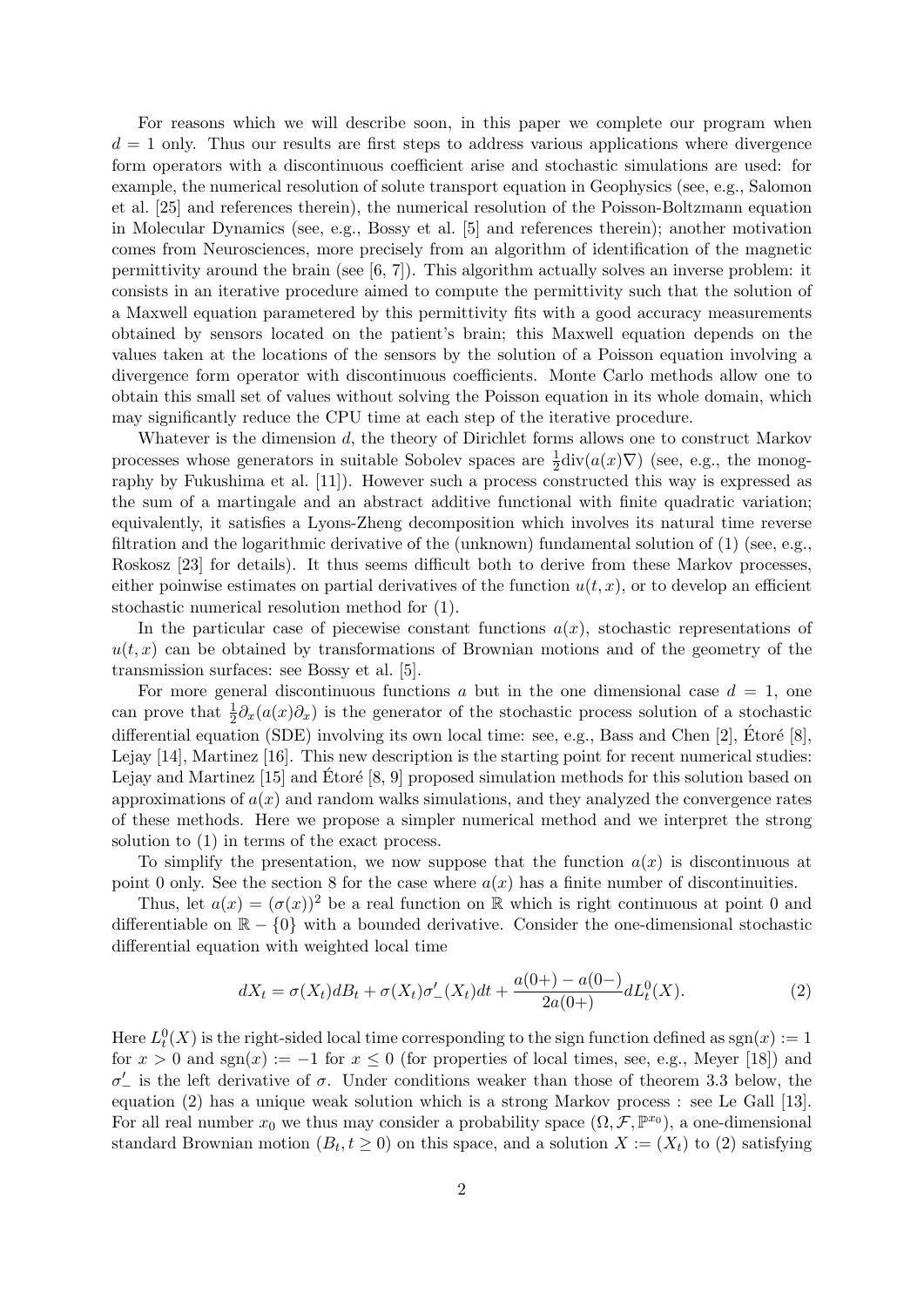$X_0 = x_0$ ,  $\mathbb{P}^{x_0}$  – a.s. However, even simpler than Lyons–Zheng decompositions, this Markov process is not easy to simulate because of the difficulty to numerically approximate the local time process  $(L_t^0(X))$ . This leads us to apply a transformation which removes the local time of X (as Le Gall [13] did it to construct a solution to (2); Lejay [14] also used this transformation). We thus get a new stochastic differential equation without local time which can easily be discretized by the standard Euler scheme. As the transformation is one-to-one and its inverse is explicit, one then readily deduces an approximation  $\overline{X}$  of X. Choosing  $\overline{X}_0 = X_0$  we then approximate  $u(t, x_0)$  by  $\mathbb{E}^{x_0} f(\overline{X}_t)$ , the latter being computed by Monte Carlo simulations of  $\overline{X}$ .

Our results are two-fold. First, we use probabilistic techniques to show that, for a wide class of functions f, the solution of the PDE (1) with  $d = 1$  can be represented as

$$
u(t, x_0) := \mathbb{E}^{x_0} f(X_t), \tag{3}
$$

and to get pointwise estimates for partial derivatives of this solution. Second, owing to these estimates, we prove a sharp convergence rate estimate for  $\mathbb{E}^{x_0} f(\overline{X}_t)$  to  $u(t, x_0)$ . This convergence rate is unknown in the literature because the SDE obtained by removing the local time has discontinuous coefficients: whereas the convergence rates of discretizations of SDEs are well established when the coefficients are smooth (see a review in [27]) our estimates open the understanding of the discretization of SDEs with discontinuous coefficients. To our knowledge, the only results in that direction are due to Yan [28] who proves weak convergence of the Euler scheme for general SDEs with discontinuous coefficients but does not precise convergence rates.

The paper is organized as follows. In section 2 we construct our transformed Euler discretization scheme for the SDE (2). In section 3, we state our main results. Our first results concern our stochastic representation of  $u(t, x)$  and pointwise estimates for its partial derivatives. They are respectively proven in sections (4) and (5). Our next results describe the convergence rate of our transformed Euler scheme: we distinguish the case where the initial function is flat around the discontinuity point 0 and the general case where this assumption is no longer true. The corresponding proofs are in sections  $(6)$  and  $(7)$ . We discuss possible extensions of our results in section (8). In Appendix we remind technical results that we use in our proofs, namely, a representation of the density of the first passage time at 0 of an elliptic diffusion, and a recent estimate from [4] for the expected number of visits in small balls of Itô processes observed at discrete times.

#### Notation.

For all left continuous function g we denote either by  $g_-(x)$  or by  $g(x-)$  the left limit of g at point x. When g is right continuous, we denote either by  $g_+(x)$  or by  $g(x+)$  the right limit of g at point x.

We denote by  $\mathcal{C}_b^{\ell}(\mathbb{R})$  the set of all bounded continuous functions with bounded continuous derivatives up to order  $\ell$ .

In all the paper, for all integers  $0 \leq \ell < \infty$  and  $1 \leq p \leq \infty$  we denote the  $L^p(\mathbb{R})$  norm of the function g by  $||g||_p$  and we set

$$
||g||_{\ell,p} := \sum_{i=0}^{\ell} ||\partial_x^i g||_p,
$$
\n(4)

where  $\partial_x^i g$  is the *i*-th derivative of g.

The positive real numbers denoted by  $C$  may vary from line to line; they only depend on the functions f and  $\sigma$ , the point  $x_0$ , and the time horizon T. This means that, in particular, C does not depend on the discretization step  $h_n$  of the Euler scheme and the smoothing parameter  $\delta$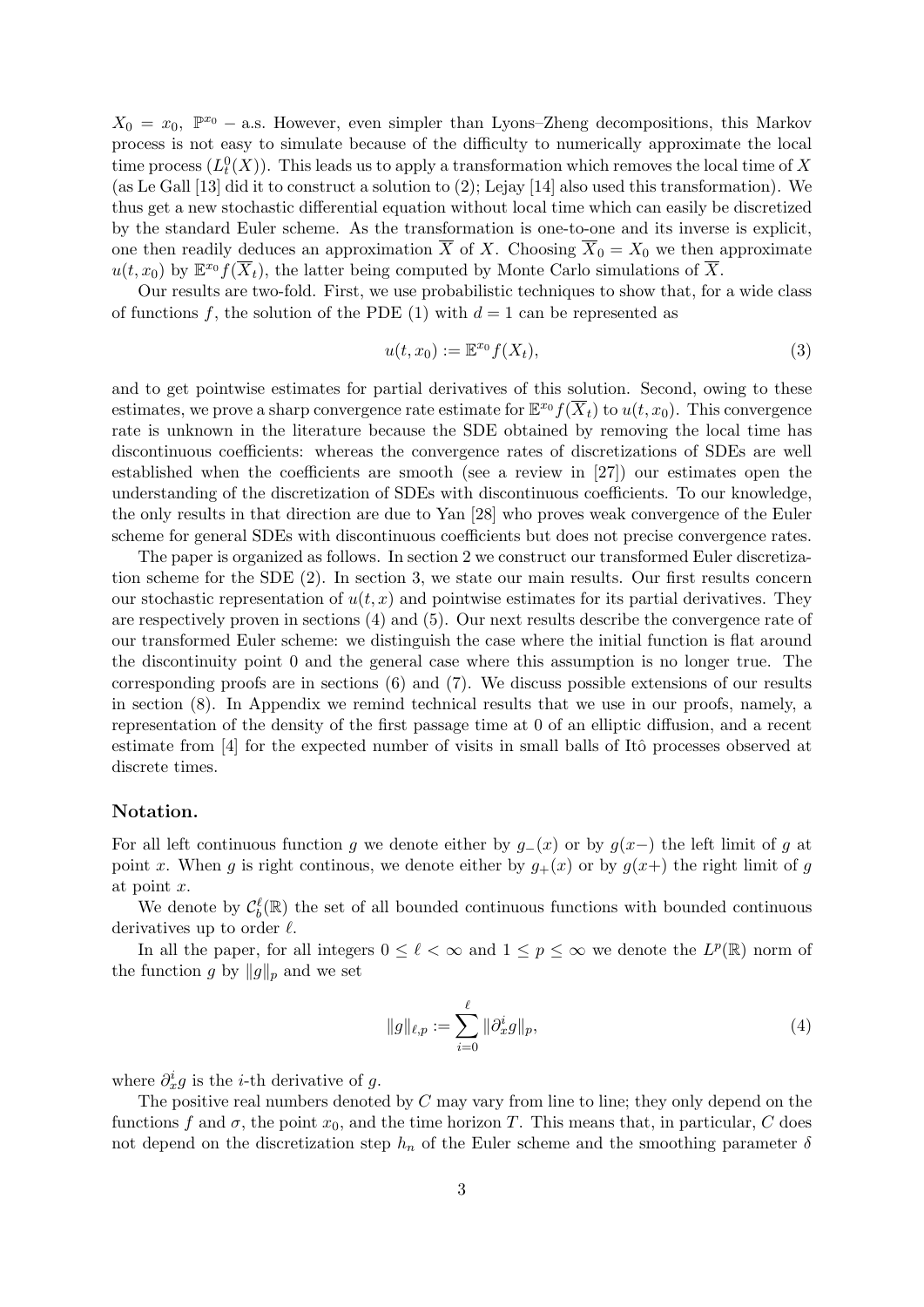introduced in section 7. In addition, the quantifiers will make it clear when C does not depend on the function  $f$ .

The expectation  $\mathbb{E}^{x_0}$  refers to the probability measure  $\mathbb{P}^{x_0}$  under which  $X_0 = \overline{X}_0 = x_0$  a.s.

## 2 Our transformed Euler scheme

Suppose that  $a(0+) - a(0-)$  is strictly positive. Using the symmetric local time  $\tilde{L}$  as in [13] the equation (2) writes

$$
dX_t = \sigma(X_t)dB_t + \sigma(X_t)\sigma'_{-}(X_t)dt + \frac{a(0+)-a(0-)}{a(0+)+a(0-)}d\tilde{L}_t^0(X),
$$

so that the hypotheses of theorem 2.3 in [13] are well satisfied since

$$
-1<\tfrac{a(0+)-a(0-)}{a(0+)+a(0-)}<1.
$$

Therefore Girsanov's theorem implies that the stochastic differential equation (2) has a unique weak solution. To construct a practical discretization scheme for this SDE we use a transformation which removes the local time. Set

$$
\beta_{+} := \frac{2a(0-)}{a(0+)+a(0-)} \text{ and } \beta_{-} := \frac{2a(0+)}{a(0+)+a(0-)},
$$
\n(5)

Denote by  $\beta$  the piecewise linear function  $\beta$  with slope  $\beta_+$  on  $\mathbb{R}_+$  and slope  $\beta_-$  on  $\mathbb{R}_-$ , and by  $\beta^{-1}$  is inverse map:

$$
\beta(x) := x \left( \beta_- \mathbb{I}_{x \leq 0} + \beta_+ \mathbb{I}_{x > 0} \right) \text{ and } \beta^{-1}(x) := \frac{x}{\beta_-} \mathbb{I}_{x \leq 0} + \frac{x}{\beta_+} \mathbb{I}_{x > 0}.
$$
 (6)

Set also

$$
\tilde{\sigma}(x) := \sigma \circ \beta^{-1}(x) \left( \beta \llcorner \mathbb{I}_{x \leq 0} + \beta \llcorner \mathbb{I}_{x > 0} \right),\tag{7}
$$

and

$$
\tilde{b}(x) := \sigma \circ \beta^{-1}(x)\sigma'_{-} \circ \beta^{-1}(x) \left(\beta_{-} \mathbb{I}_{x \leq 0} + \beta_{+} \mathbb{I}_{x > 0}\right). \tag{8}
$$

Adapting in an obvious way the calculation in Le Gall  $[13, p.60]$  we apply Itô–Tanaka's formula (see, e.g., Revuz and Yor [22, Chap.VI]) to  $\beta(X_t)$ . The process  $Y := \beta(X)$  satisfies the SDE with discontinuous coefficients:

$$
Y_t = \beta(X_0) + \int_0^t \tilde{\sigma}(Y_s) dB_s + \int_0^t \tilde{b}(Y_s) ds.
$$
\n(9)

**Remark 2.1.** The above function  $\beta$  is not the single possible choice to get a stochastic differential equation without local time. One can as well choose any linear by parts function  $\beta$  such that

$$
\beta''(dx) = -2\frac{a(0+)-a(0-)}{2a(0+)}\delta_0(dx).
$$

For additional comments in this direction, see Etoré  $[8]$ .

Now denote by  $h_n$  the step-size of the discretization, that is,  $h_n := \frac{T}{n}$ . For all  $0 \le k \le n$  set  $t_k^n := k \; h_n.$  Let  $(\overline{Y}_t^n)$ <sup>n</sup>) be the Euler approximation of  $(Y_t)$  defined by  $\overline{Y}_0^n = \beta(X_0)$  and, for all  $t_k^n \leq t \leq t_{k+1}^n,$ 

$$
\overline{Y}_t^n = \overline{Y}_{t_k^n}^n + \tilde{\sigma}(\overline{Y}_{t_k^n}^n) \mathbb{I}_{\overline{Y}_{t_k^n}^n \neq 0} (B_t - B_{t_k^n}) + \tilde{b}(\overline{Y}_{t_k^n}^n) \mathbb{I}_{\overline{Y}_{t_k^n}^n \neq 0} (t - t_k^n). \tag{10}
$$

We then define our approximation of  $(X_t)$  by the transformed Euler scheme

$$
\overline{X}_t^n = \beta^{-1} \left( \overline{Y}_t^n \right), \ 0 \le t \le T. \tag{11}
$$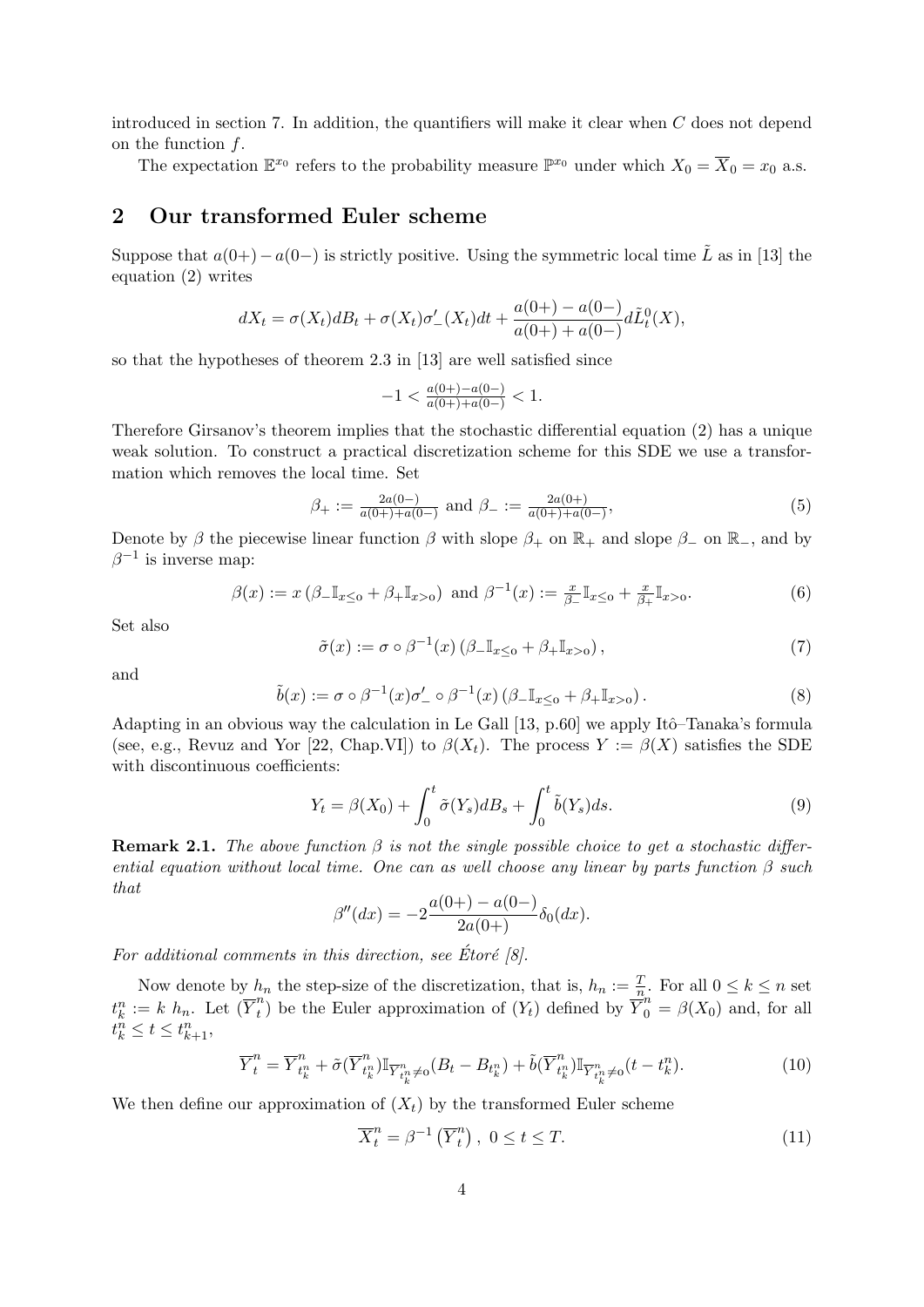## 3 Main Results

#### 3.1 A probabilistic interpretation of the one-dimensional PDE (1)

Suppose that  $a(x)$  is smooth everywhere except along smooth discontinuity hypersurfaces  $S_i$ . As stated in Ladyzenskaja et al. [12, chap.III, thm.13.1]<sup>1</sup>, there exists a unique solution  $u(t, x)$ to (1) with compatibility transmission conditions belonging to the space  $V_2^{1,1/2}$  $\mathbb{Z}_2^{1,1/2}([0,T] \times \mathbb{R}^d)$ (we refer to [12] for the definition of this Banach space); this solution is continuous, twice continuously differentiable in space and once continuously differentiable in time on  $(0, T] \times$  $(\mathbb{R}^d-\cup_i\mathcal{S}_i).$ 

For the sake of completeness and because of its importance in our analysis, we will prove this existence and uniqueness theorem in the one-dimensional case by using stochastic arguments essentially; this approach allows us to get the precise pointwise estimates on partial derivatives of  $u(t, x)$  which are necessary to get sharp convergence rate estimates for our transformed Euler scheme.

From now on we limit ourselves to the case  $d = 1$  and we restrict the set of discontinuity points of  $a(x) = (\sigma(x))^2$  to  $\{0\}$  (extensions are discussed in section 8). We rewrite (1) and its transmission condition as

$$
\begin{cases}\n\partial_t u(t,x) - \frac{1}{2} \partial_x (a(x) \partial_x u(t,x)) = 0, \ (t,x) \in (0,T] \times (\mathbb{R} - \{0\}), \\
u(t,0+) = u(t,0-), \ t \in [0,T], \\
u(0,x) = f(x), \ x \in \mathbb{R}, \\
a(0+) \partial_x u(t,0+) = a(0-) \partial_x u(t,0-), \ t \in [0,T]. \ \ (\star)\n\end{cases}
$$
\n(12)

Theorem 3.1. Suppose

$$
\exists \lambda > 0, \ \Lambda > 0, \ 0 < \lambda \le a(x) = (\sigma(x))^2 \le \Lambda < +\infty \text{ for all } x \in \mathbb{R}.
$$
 (13)

Suppose also that the function  $\sigma$  is of class  $C_b^3(\mathbb{R}-\{0\})$  and is left and right continuous at point 0. Suppose finally that the first derivative of the function  $\sigma$  has finite left and right limits at 0. Let  $(X_t)$  be the solution to (2). Let the bounded function f be in the set

$$
\mathcal{W}^2 := \left\{ g \in C_b^2(\mathbb{R} - \{0\}), \ g^{(i)} \in L^2(\mathbb{R}) \cap L^1(\mathbb{R}) \text{ for } i = 1, 2, \ a(0+)g'(0+) = a(0-)g'(0-) \right\}. \tag{14}
$$

Then the function

 $u(t,x) := \mathbb{E}^x f(X_t), \ (t,x) \in [0,T] \times \mathbb{R},$ 

is the unique function in  $C_b^{1,2}$  $b^{1,2}([0,T]\times(\mathbb{R}-\{0\}))$  and continuous on  $[0,T]\times\mathbb{R}$  which satisfies (12).

**Remark 3.2.** To prove the compatibility transmission condition  $(\star)$  and to get uniqueness of the solution to (12), it seems easy to adapt the standard proof of the stochastic representations of solutions  $v(t, x)$  of parabolic equations with smooth coefficients (see, e.g., Friedman [10]) which relies on the application of Itô's formula to  $v(t, X_t)$ . Here, as the first space derivative of  $u(t, x)$  is discontinuous for all t, one would rather need to apply a formula of Itô–Tanaka type. However the classical Itô–Tanaka's formula cannot be extended to functions which depend on time and space: see, e.g., Protter and San Martin [24]. To circumvent this difficulty we will use a trick due to Kurtz used in Peskir [21].

<sup>&</sup>lt;sup>1</sup>In this reference the PDE is posed in a bounded domain but, under our hypothesis below on the initial condition f, the result can easily be extended to PDEs posed in the whole Euclidian space.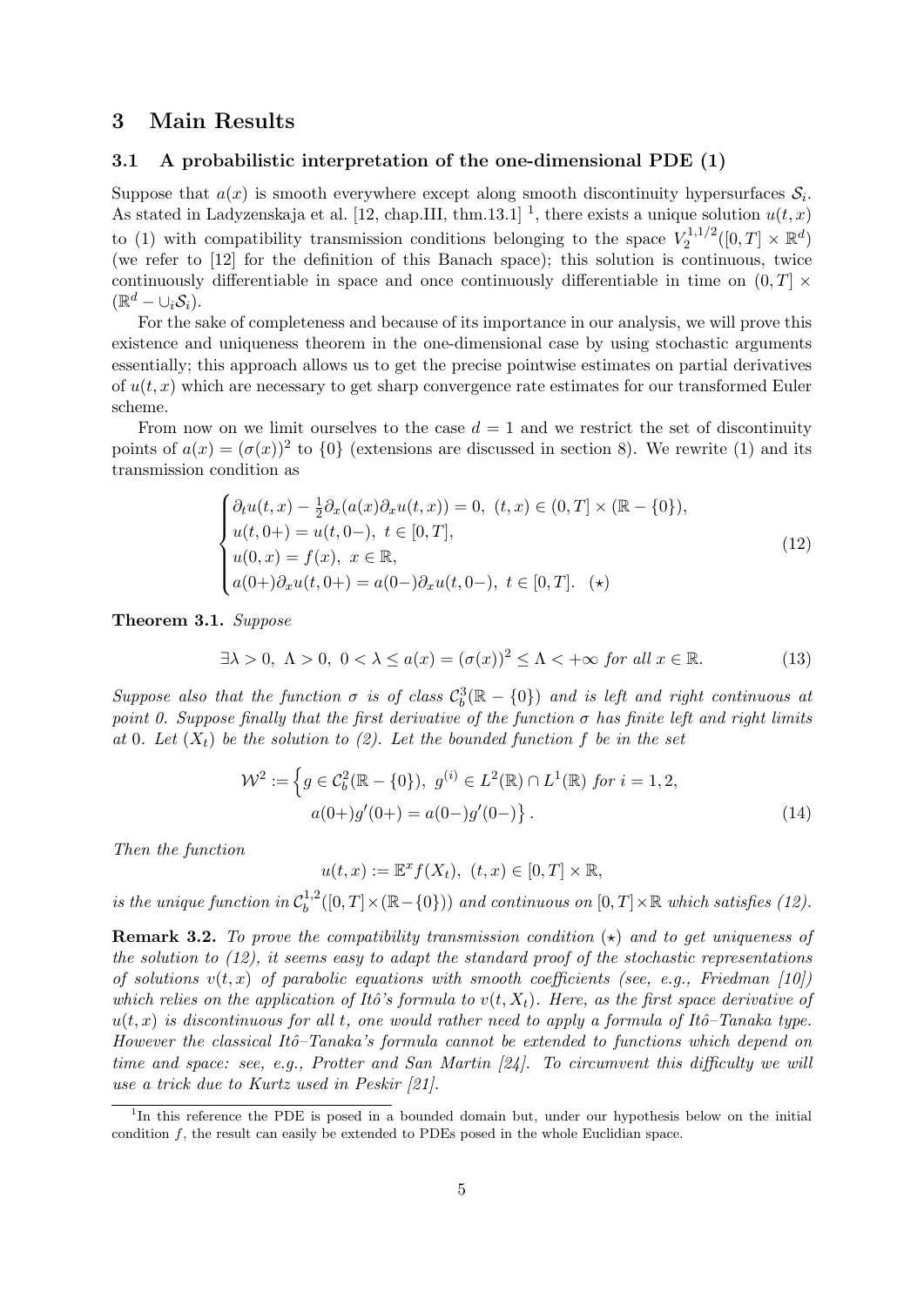## 3.2 Smoothness properties in  $L^1(\mathbb{R})$  of the transition semigroup of  $(X_t)$

The next theorem, which will be proven in section 5, is interesting in its own right from a PDE point of view since it provides accurate pointwise estimates on the derivatives of the solution to (12) when  $a(x)$  is discontinuous. To the best of our knowledge, these estimates are new because they are expressed in terms of  $||f'||_{\gamma,1}$  norms for reasons which will be clear when we derive the theorem 3.5 below from the theorem 3.4.

**Theorem 3.3.** (i) Under the hypotheses on the function  $\sigma$  made in theorem 3.1 the probability distribution of  $X_t$  under  $\mathbb{P}^x$  has a density  $q^X(x,t,y)$  which satisfies:

$$
\exists C > 0, \ \forall x \in \mathbb{R}, \ \forall t > 0, \ Leb-a-e. \ y \in \mathbb{R} - \{0\}, \ q^X(x, t, y) \le \frac{C}{\sqrt{t}} \tag{15}
$$

 $\sim$ 

and

$$
\exists C > 0, \ \forall x \in \mathbb{R}, \ \forall t \in (0, T], \ \forall f \in L^{1}(\mathbb{R}), \ |u(t, x)| = |\mathbb{E}^{x} f(X_{t})| \leq \frac{C}{\sqrt{t}} \|f\|_{1}.\tag{16}
$$

(ii) Suppose in addition that the function  $\sigma$  is of class  $C_b^4(\mathbb{R} - \{0\})$  and that its three first derivatives have finite left and right limits at 0. Set

$$
\mathcal{W}^4 := \left\{ g \in C_b^4(\mathbb{R} - \{0\}), \ g^{(i)} \in L^2(\mathbb{R}) \cap L^1(\mathbb{R}) \text{ for } i = 1, \dots, 4, \right.
$$
  

$$
a(0+)g'(0+) = a(0-)g'(0-) \text{ and } a(0+)(\mathcal{L}g)'(0+) = a(0-)(\mathcal{L}g)'(0-) \right\}, \quad (17)
$$

where

$$
\mathcal{L}g(x) := \sigma(x)\sigma'_{-}(x)\partial_x g_{-}(x) + \frac{1}{2}a(x)\partial_{xx}^2 g(x)\mathbb{I}_{x\neq 0}.
$$
\n(18)

Then, for all  $j = 0, 1, 2$  and  $i = 1, ..., 4$  such that  $2j + i \leq 4$ ,

$$
\exists C > 0, \ \forall x \in \mathbb{R}, \ \forall t \in (0, T], \ \forall f \in \mathcal{W}^4, \ |\partial_t^j \partial_x^i u(t, x)| \le \frac{C}{\sqrt{t}} \|f'\|_{\gamma, 1},\tag{19}
$$

where  $\gamma = 1$  if  $2j + i = 1$  or 2, and  $\gamma = 3$  if  $2j + i = 3$  or 4, and  $\|\cdot\|_{\gamma,1}$  is defined as in  $(4)$ .

#### 3.3 Convergence rate of our transformed Euler scheme

Our next theorem states that the discretization error of the transformed Euler scheme is of order  $1/n^{1/2-\epsilon}$  for all  $0 < \epsilon < \frac{1}{2}$  when the function f belongs to  $\mathcal{W}^4$ . It improves the results announced in [17]. The precise description in the right-hand side of (20), and the use of the  $L^1(\mathbb{R})$  norms of the derivatives of f, is necessary to prove the theorem 3.5 below.

**Theorem 3.4.** Under the hypotheses made on the function  $\sigma$  in theorem 3.3-(ii), there exists a positive number C such that, for all initial condition f in  $\mathcal{W}^4$ , all parameter  $0 < \epsilon < \frac{1}{2}$ , all n large enough, and all  $x_0$  in  $\mathbb{R}$ ,

$$
\left| \mathbb{E}^{x_0} f(X_T) - \mathbb{E}^{x_0} f(\overline{X}_T^n) \right| \le C \|f'\|_{1,1} h_n^{(1-\epsilon)/2} + C \|f'\|_{1,1} \sqrt{h_n} + C \|f'\|_{3,1} h_n^{1-\epsilon}.
$$
 (20)

We now relax the condition that the functions f and  $\mathcal{L}f$  satisfy the transmission conditions in the definition (17) of  $\mathcal{W}^4$ .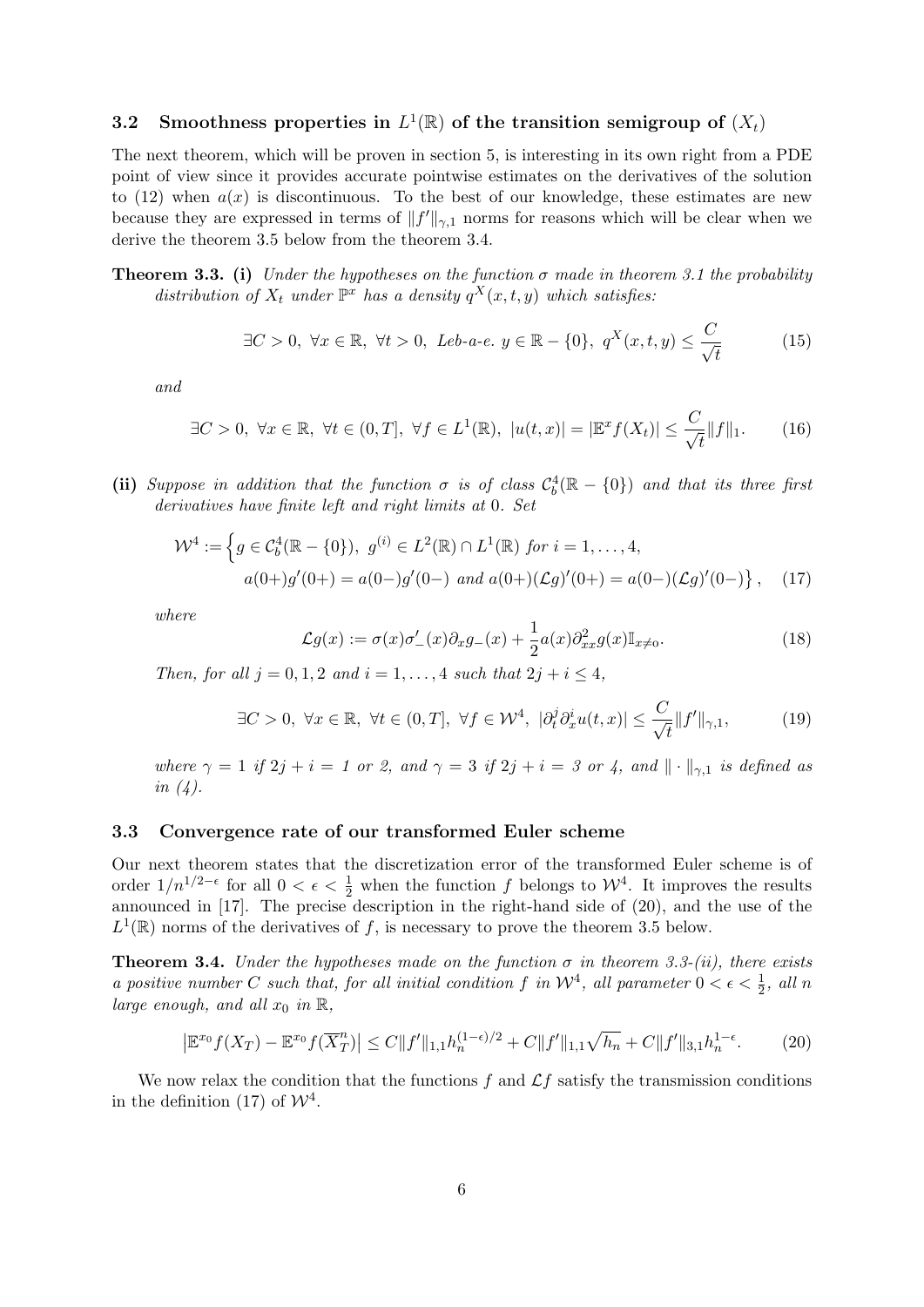**Theorem 3.5.** Let  $f : \mathbb{R} \mapsto \mathbb{R}$  be in the space

$$
\mathcal{W} := \left\{ g \in C_b^4(\mathbb{R} - \{0\}), \ g^{(i)} \in L^2(\mathbb{R}) \cap L^1(\mathbb{R}) \text{ for } i = 1, \dots, 4, \right\}.
$$
 (21)

Under the hypotheses on the function  $\sigma$  made in theorem 3.3-(ii), there exists a positive number C (depending on f) such that, for all  $0 < \epsilon < \frac{1}{2}$ , all n large enough, and all  $x_0$  in  $\mathbb{R}$ ,

$$
\left|\mathbb{E}^{x_0}f(X_T) - \mathbb{E}^{x_0}f(\overline{X}_T^n)\right| \le Ch_n^{1/2-\epsilon}.\tag{22}
$$

**Remark 3.6.** When the coefficient  $a(x)$  is smooth, the convergence rate of the classical Euler scheme is of order  $1/n$  and the discretization error can even be expanded in terms of powers of  $1/n$ : for a survey, see, e.g., Talay [27]. Here the coefficients  $\tilde{b}$  and  $\tilde{\sigma}$  are discontinuous; this explains that we are not able to prove better convergence rates as  $1/n^{1/2-\epsilon}$ , Notice also that our Euler scheme  $(\overline{X}_{t}^{n})$  $\overset{n}{(t)}$  converges weakly to  $(X_t)$  since  $(\overline{Y}^n_t)$  $t(t)$  converges weakly to  $(Y_t)$ : see Yan [28].

**Remark 3.7.** One cannot let  $\epsilon$  tend to 0 in (20) and (22) in spite of the fact that the constants  $C$  do not depend on  $\epsilon$ . A more precise statement would be that the absolute value of the error is bounded by  $C\frac{\sqrt{h_n}}{\phi(n)}$  $\frac{\sqrt{n_n}}{\phi(n)}$ , where  $\phi$  is a function which, as n tends to infinity, tends to infinity more slowly than any power of  $n$ .

Theorems 3.4 and 3.5 are proven is sections 6 and 7 respectively.

## 4 Proof of Theorem 3.1

In the calculations below we will use several times the two following observations.

First, for all function g of class  $\mathcal{C}_b^2(\mathbb{R} - \{0\})$  having a second derivative in the sense of the distributions which is a Radon measure and satisfying the transmission condition

$$
a(0+)g'(0+) = a(0-)g'(0-),
$$

the Itô–Tanaka formula applied to  $q(X_t)$  and the definition (18) of  $\mathcal L$  lead to

$$
\forall x \in \mathbb{R}, \ \forall t > 0, \ \mathbb{E}^x g(X_t) = g(x) + \int_0^t \mathbb{E}^x \mathcal{L}g(X_s) ds. \tag{23}
$$

Second, let  $\sigma^+(x)$  be an arbitrary  $\mathcal{C}_b^3(\mathbb{R})$  extension of the function  $\sigma(x)\mathbb{I}_{x>0}$  which satisfies, for  $a^+(x) := (\sigma^+(x))^2$ ,

 $0 < \lambda \leq a^+(x) \leq \Lambda < +\infty$  for all  $x \in \mathbb{R}$ .

Denote by  $(X_t^+)$  the unique strong solution to

$$
dX_t^+ = \sigma^+(X_t^+)dB_t + \sigma^+(X_t^+)(\sigma^+)'(X_t^+)dt.
$$

Let  $\tau_0(X)$  be the first passage time of the process  $(X_t)$  at point 0:

$$
\tau_0(X) := \inf\{s > 0 \; : \; X_s = 0\}.
$$

Notice that  $\tau_0(X) = \tau_0(X^+)$ . Let  $r_0^x(s)$  be the density under  $\mathbb{P}^x$  of  $\tau_0(X) \wedge T$  (see Appendix A.1). For all function  $\phi$  such that  $\mathbb{E}|\phi(X_t)|$  is finite we have, for all  $x > 0$ ,

$$
\mathbb{E}^{x}\phi(X_{t}) = \mathbb{E}^{x}\left[\phi(X_{t})\mathbb{I}_{\{\tau_{0}\geq t\}}\right] + \mathbb{E}^{x}\left[\phi(X_{t})\mathbb{I}_{\{\tau_{0}< t\}}\right] \n= \mathbb{E}^{x}\left[\phi(X_{t}^{+})\mathbb{I}_{\{\tau_{0}\geq t\}}\right] + \int_{0}^{t} \mathbb{E}^{0}\phi(X_{t-s})r_{0}^{x}(s)ds \n= \mathbb{E}^{x}\phi(X_{t}^{+}) - \mathbb{E}^{x}\left[\phi(X_{t}^{+})\mathbb{I}_{\{\tau_{0}< t\}}\right] + \int_{0}^{t} \mathbb{E}^{0}\phi(X_{s})r_{0}^{x}(t-s)ds \n= \mathbb{E}^{x}\phi(X_{t}^{+}) - \int_{0}^{t} \mathbb{E}^{0}\phi(X_{s}^{+})r_{0}^{x}(t-s)ds + \int_{0}^{t} \mathbb{E}^{0}\phi(X_{s})r_{0}^{x}(t-s)ds.
$$
\n(24)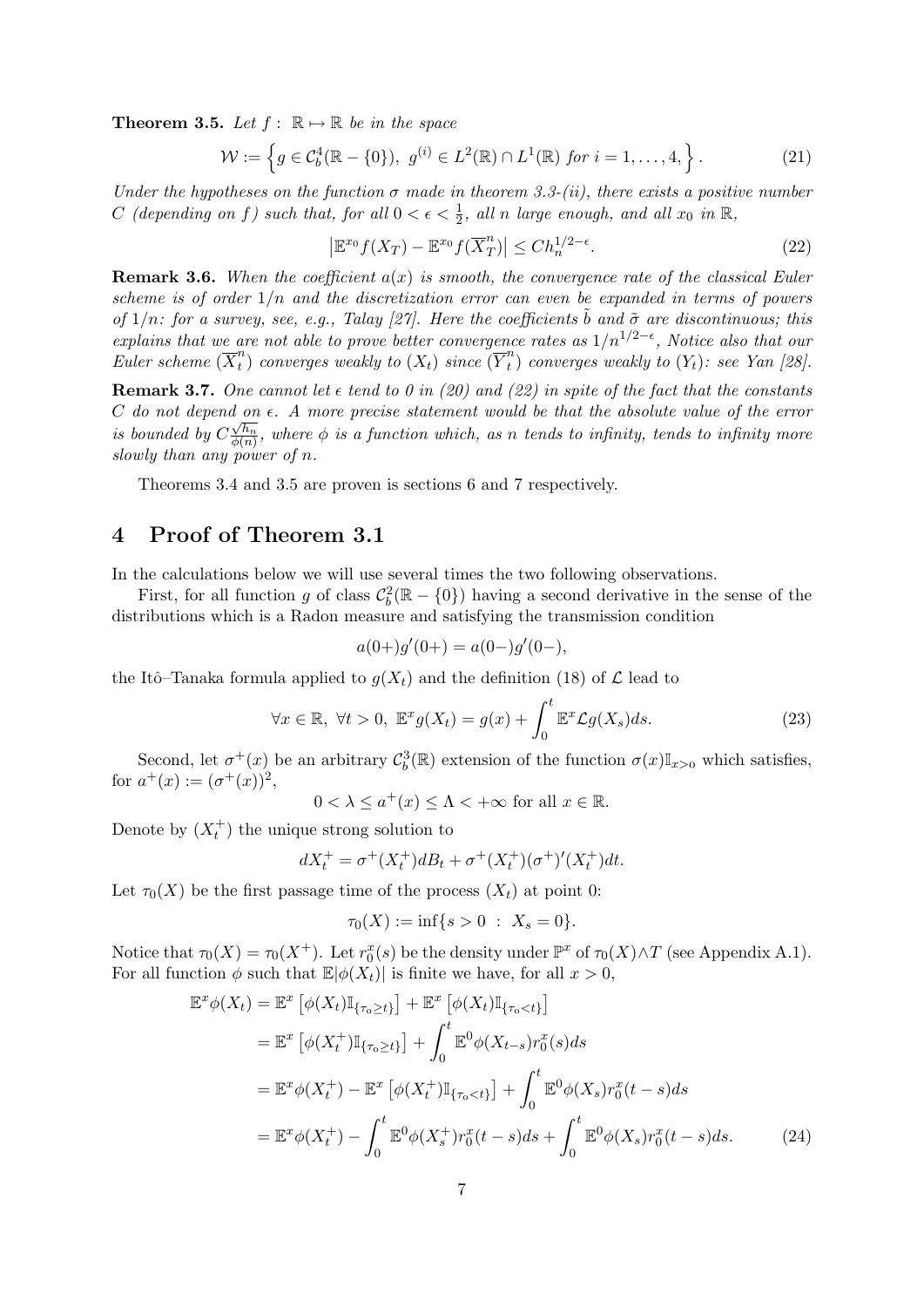Of course, a similar representation holds true for all  $x < 0$  provided the introduction of a diffusion process  $X^-$  obtained by smoothly extending  $\sigma(x)\mathbb{I}_{x<0}$ .

First step: smoothness and boundedness. In this paragraph we prove that the function  $u(t,x) := \mathbb{E}^x f(X_t)$  is in  $C_b^{1,2}$  $b^{1,2}([0,T] \times (\mathbb{R} - \{0\})$ . In the rest of this paragraph, w.l.g. we limit ourselves to the case  $x > 0$ .

In view of the representation (24) with  $\phi \equiv f$  and the theorem A.1 in Appendix, we easily deduce the continuity of  $u(t, x)$  w.r.t. t and x. Notice that, in particular, the second and third equalities in (12) are satisfied.

Next, to study the boundedness of the function  $\partial_x u(t, x)$ , we differentiate the flow of  $(X_t^+)$ :

$$
\partial_x \mathbb{E}^x f(X_t^+) = \mathbb{E}^x \left[ f'(X_t^+) \exp \left( \int_0^t (\sigma^+)'(X_s^+) dB_s + \frac{1}{2} \int_0^t \{ ((\sigma^+)'(X_s^+))^2 + \sigma^+ (X_s^+) (\sigma^+)''(X_s^+) \} ds \right) \right].
$$

Integrate by parts the stochastic integral in the right-hand side; there exists a bounded continuous function  $G$  such that:

$$
\partial_x \mathbb{E}^x f(X_t^+) = \mathbb{E}^x \left[ f'(X_t^+) \exp(\sigma^+(X_t^+) - \sigma^+(x) + \int_0^t G(X_s^+) ds) \right]. \tag{25}
$$

Therefore

$$
\exists C > 0, \ \forall 0 < t \leq T, \ \forall x \in \mathbb{R}, \ |\partial_x \mathbb{E}^x f(X_t^+)| \leq C ||f'||_{\infty}.
$$

We then consider the two last terms of the right-hand side of  $(24)$ . In view of  $(23)$  we are in a position to use the lemma A.6 in Appendix with

$$
H(s) = \mathbb{E}^0 f(X_s^+) - \mathbb{E}^0 f(X_s)
$$

and  $C_H = C(||\mathcal{L}^+ f||_{\infty} + ||\mathcal{L}f||_{\infty})$ , where  $\mathcal{L}^+$  is the infinitesimal generator of the process  $(X_t^+),$ that is,

$$
\mathcal{L}^+f(x) := \frac{1}{2}a^+(x)f''(x) + \frac{1}{2}(a^+)'(x)f'(x).
$$

Therefore

$$
\exists C > 0, \ \forall 0 < t \le T, \ \forall x \ne 0, \ |\partial_x u(t, x)| \le C ||f'||_{\infty} + C ||f''||_{\infty}.
$$

We proceed similarly to prove that

$$
\exists C > 0, \ \forall 0 < t \le T, \ \forall x \ne 0, \ |\partial_{xx}^2 u(t, x)| \le C \|f'\|_{\infty} + C \|f''\|_{\infty},\tag{26}
$$

noticing that, from (25),

$$
\exists C > 0, \ \forall 0 < t \le T, \ \forall x \in \mathbb{R}, \ |\partial_{xx}^2 \mathbb{E}^x f(X_t^+)| \le C \|f'\|_{\infty} + C \|f''\|_{\infty},
$$

and that we here can apply the lemma A.6 in Appendix with  $\alpha = 0$ .

We finally justify that  $\partial_x u(t, x)$  has left and right limits when x tend to 0. Indeed, let  $(x_n)_{n>0}$ a sequence of positive real number tending to 0. We deduce from (26) that  $(\partial_x u(t, x_n))_{n>0}$  is a Cauchy sequence. Denote by M its limit. Let  $(\bar{x}_n)_{n\geq 0}$  be another sequence of positive real numbers tending to 0. As

$$
|M - \partial_x u(t, \bar{x}_n)| \le |M - \partial_x u(t, x_n)| + C|\bar{x}_n - x_n|,
$$

the sequence  $(\partial_x u(t, \bar{x}_n))_{n>0}$  also tends to M, which shows that  $\partial_x u(t, 0+)$  is well defined. We similarly obtain that  $\partial_x u(t, 0-)$  is also well defined.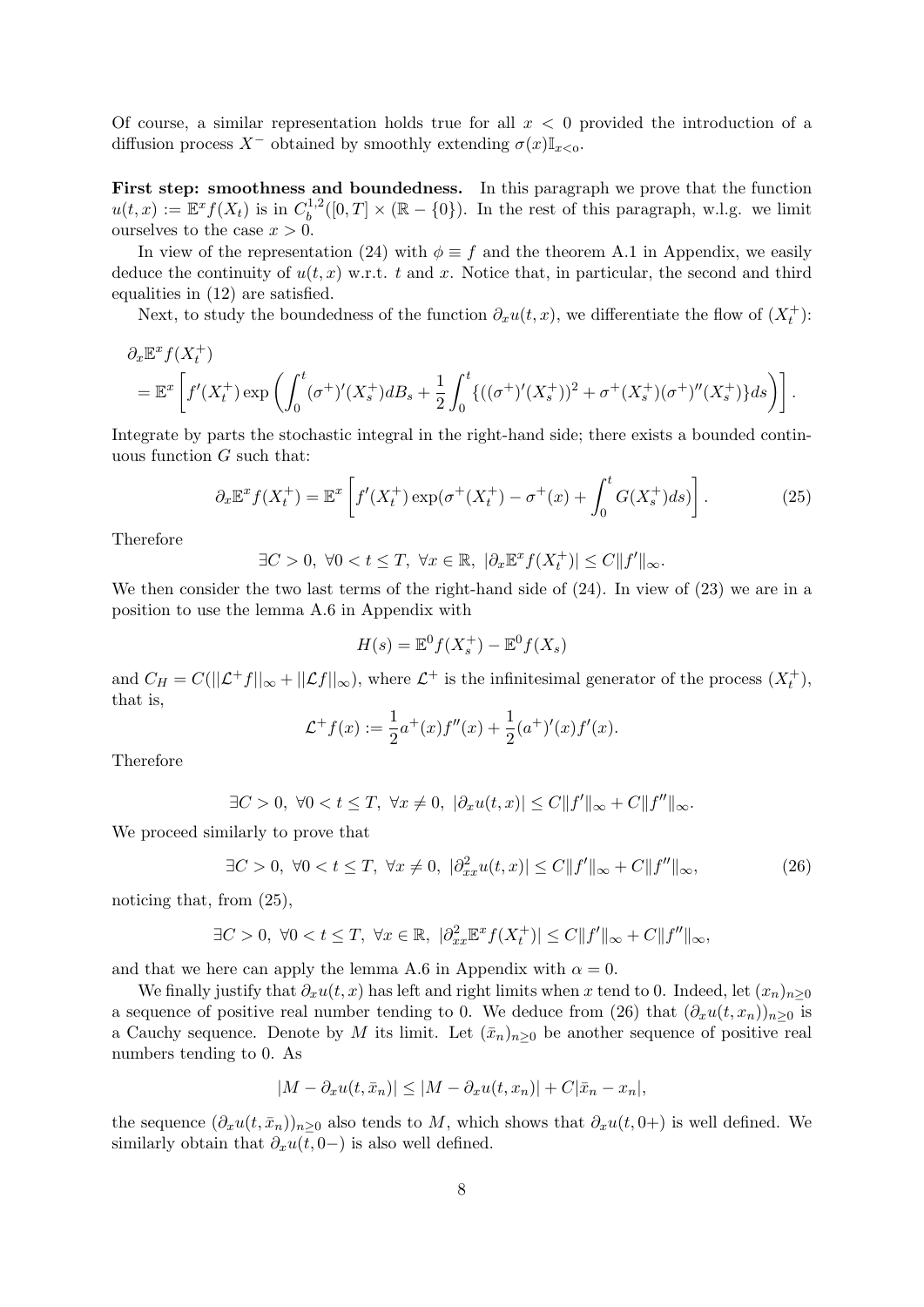Second step:  $u(t, x)$  satisfies the first equality in (12). In view of (23) we have, for all  $0 < t < T$ ,  $0 < \epsilon < T - t$  and x in R,

$$
u(t+\epsilon, x) - u(t, x) = \mathbb{E}^x f(X_{t+\epsilon}) - \mathbb{E}^x f(X_t) = \int_t^{t+\epsilon} \mathbb{E}^x \mathcal{L} f(X_s) ds.
$$
 (27)

Changing  $\phi$  into  $\mathcal{L}f$  in (24) shows that  $\mathbb{E}^x \mathcal{L}f(X_t)$  is a continuous function w.r.t. t. Therefore  $\partial_t u(t, x)$  is well defined for all  $0 < t \leq T$  and all x in R.

In addition, we have already reminded that in [13] the process  $(X_t)$  is shown to be strong Markov. Therefore,

$$
u(t+\epsilon, x) - u(t, x) = \mathbb{E}^x u(t, X_\epsilon) - u(t, x).
$$
\n(28)

Itô's formula leads to

$$
\mathbb{E}^{x}u(t, X_{\epsilon}) - u(t, x) = \mathbb{E}^{x}u(t, X_{\epsilon})\mathbb{I}_{\tau_{0}\geq\epsilon} + \mathbb{E}^{x}u(t, X_{\epsilon})\mathbb{I}_{\tau_{0}<\epsilon} - u(t, x) \n= \int_{0}^{\epsilon} \mathbb{E}^{x} \mathcal{L}u(t, X_{s}) ds \mathbb{I}_{\tau_{0}\geq\epsilon} - u(t, x) \mathbb{P}^{x}(\tau_{0} \leq \epsilon) \n+ \int_{0}^{\epsilon} \mathbb{E}^{0}u(t, X_{s}) r_{0}^{x}(\epsilon - s) ds.
$$

Divide by  $\epsilon$  the left and right-hand sides and observe that, for all  $x \neq 0$ ,

$$
\mathbb{P}^x - \text{a.s., } \lim_{\epsilon \searrow 0} \frac{1}{\epsilon} \int_0^{\epsilon} \mathcal{L}u(t, X_s) ds = \mathcal{L}u(t, x).
$$

Applying Lebesgue's Dominated Convergence theorem we deduce

$$
\lim_{\epsilon \searrow 0} \frac{\mathbb{E}^x u(t, X_{\epsilon}) - u(t, x)}{\epsilon} = \mathcal{L}u(t, x) - u(t, x)r_0^x(0) + \lim_{\epsilon \searrow 0} \frac{\int_0^{\epsilon} \mathbb{E}^0 u(t, X_s)r_0^x(\epsilon - s)ds}{\epsilon}.
$$

In view of the representation (67) of the density  $r_0^x(s)$  in Appendix we have  $r_0^x(0) = 0$  and thus, again applying Lebesgue's Dominated Convergence theorem, we have, for all  $x \neq 0$ ,

$$
\partial_t u(t, x) = \mathcal{L}u(t, x). \tag{29}
$$

.

Third step:  $u(t, x)$  satisfies the transmission condition ( $\star$ ). In view of of the preceding first step, for all fixed t the second partial derivative w.r.t. x of  $u(t, x)$  is a Radon measure. Thus we may apply the Itô-Tanaka formula to  $u(t, X_s)$  for  $0 \le s \le \epsilon$  and fixed time t. Our first step also ensures that the resulting Brownian integrals are martingales. Therefore

$$
\mathbb{E}^{0}u(t, X_{\epsilon}) - u(t, 0) = \mathbb{E}^{0} \int_{0}^{\epsilon} \mathcal{L}u(t, X_{s}) ds + \frac{1}{2a(0+)} (a(0+) \partial_{x} u(t, 0+) - a(0-) \partial_{x} u(t, 0-)) \mathbb{E}^{0} L_{\epsilon}^{0}(X).
$$
\n(30)

Observe that the equality (28) holds true for  $x = 0$  since it only results from the Markov property of  $(X_t)$  and that, combined with (27) it leads to

$$
\mathbb{E}^0 u(t, X_\epsilon) - u(t, 0) = \int_t^{t+\epsilon} \mathbb{E}^0 \mathcal{L}f(X_s) ds.
$$

Therefore we deduce from (30) that

$$
(a(0+) \partial_x u(t, 0+) - a(0-) \partial_x u(t, 0-)) \mathbb{E}^0 L^0_{\epsilon}(X) = 2a(0+) \left( \int_t^{t+\epsilon} \mathbb{E}^0 \mathcal{L}f(X_s) ds - \int_0^{\epsilon} \mathbb{E}^0 \mathcal{L}u(t, X_s) ds \right)
$$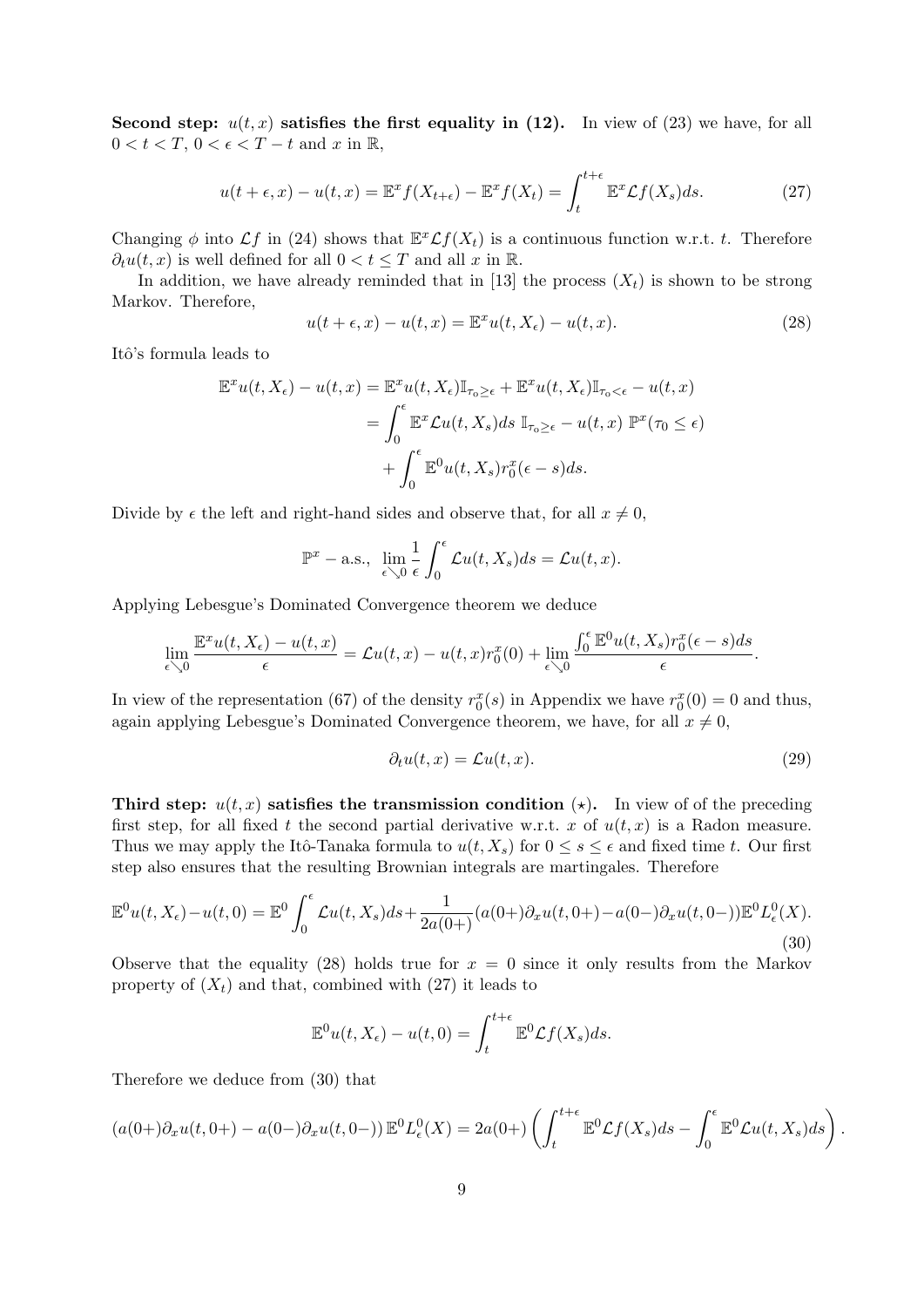Since  $\mathcal{L}f$  and  $\mathcal{L}u(t, \cdot)$  are bounded functions, the compatibility transmission condition  $(\star)$  will be proved if we show that

$$
\liminf_{\epsilon \searrow 0} \frac{\mathbb{E}^0 L^0_{\epsilon}(X)}{\epsilon} = +\infty. \tag{31}
$$

To this end, set  $\Phi(x) := \int_0^x$ 1  $\frac{1}{a(y)}$  dy. Observe that the condition (13) implies that  $\Phi$  is one-to-one. Similarly to what we did to get (23) we apply Itô-Tanaka's formula to  $\Phi(X_t)$  and get

$$
\Phi(X_t) = \Phi(x) + \int_0^t \frac{1}{\sigma(X_s)} dB_s + \left(\frac{a(0+)-a(0-)}{2a(0-)a(0+)} + \frac{1}{2} \left(\frac{1}{a(0+)} - \frac{1}{a(0-)}\right)\right) L_t^0(X)
$$
  
=  $\Phi(x) + \int_0^t \frac{1}{\sigma(X_s)} dB_s$   
=  $\Phi(x) + \tilde{\beta}_{\langle M \rangle_t}$ ,

where  $(\tilde{\beta}_t)$  is the DDS Brownian Motion of the martingale  $M_t := \begin{pmatrix} \int_0^t \end{pmatrix}$ 1  $\frac{1}{\sigma(X_s)}dB_s, t \ge 0$ . Next, successively using the exercises 1.27 and 1.23 in [22, Chap.VI], one gets

$$
L_t^0(X) = L_t^0\left(\Phi^{-1}\left(\Phi(0) + \tilde{\beta}_{\langle M \rangle}\right)\right)
$$
  
=  $L_{\langle M \rangle_t}^{\Phi(0)}\left(\Phi^{-1}\left(\tilde{\beta}\right)\right)$   
=  $\Phi^{-1'}(0+)$   $L_{\langle M \rangle_t}^0\left(\tilde{\beta}\right)$ ,

from which

$$
\mathbb{E}^0 L_t^0(X) \ge \sigma^2(0+) \mathbb{E}^0 L_{\frac{t}{\Lambda^2}}^0(\tilde{\beta}) \ge \sqrt{\frac{2}{\pi}} \frac{\sigma^2(0+)}{\Lambda} \sqrt{t}.
$$

The desired result (31) follows.

Last step: uniqueness. We finally prove that  $u(t,x) := \mathbb{E}^{x} f(X_t)$  is the unique solution to (12) in the sense of theorem 3.1. We adapt a trick due to Kurtz used in Peskir [21, Sec.3].

As, for all real number  $x, x \vee 0 = \frac{1}{2}(x + |x|)$  and  $x \wedge 0 = \frac{1}{2}(x - |x|)$ , Itô-Tanaka's formula implies

$$
d(X_t \vee 0) = \frac{1}{2}dX_t + \frac{1}{2}\text{sgn}(X_t)dX_t + \frac{1}{2}dL_t^0(X)
$$
  

$$
= \mathbb{I}_{X_t > 0}dX_t + \frac{1}{2}dL_t^0(X),
$$
  

$$
d(X_t \wedge 0) = \frac{1}{2}dX_t - \frac{1}{2}\text{sgn}(X_t)dX_t - \frac{1}{2}dL_t^0(X)
$$
  

$$
= \mathbb{I}_{X_t < 0}dX_t - \frac{a(0-)}{2a(0+)}dL_t^0(X).
$$

(We remind that we use the non-symmetric local time corresponding to  $sgn(x) = \mathbb{I}_{x>0} - \mathbb{I}_{x\leq 0}$ .) Now, let  $U(t, x)$  be an arbitrary solution to (12). For all fixed t in [0, T] the function  $U(t-s, x)$ is of class  $\mathcal{C}_b^{1,2}$  $b^{1,2}([0,t] \times \mathbb{R} - \{0\})$  and its partial derivatives have left and right limits when x tends to 0. Thus we may apply the classical Itô's formula to this function and the semimartingales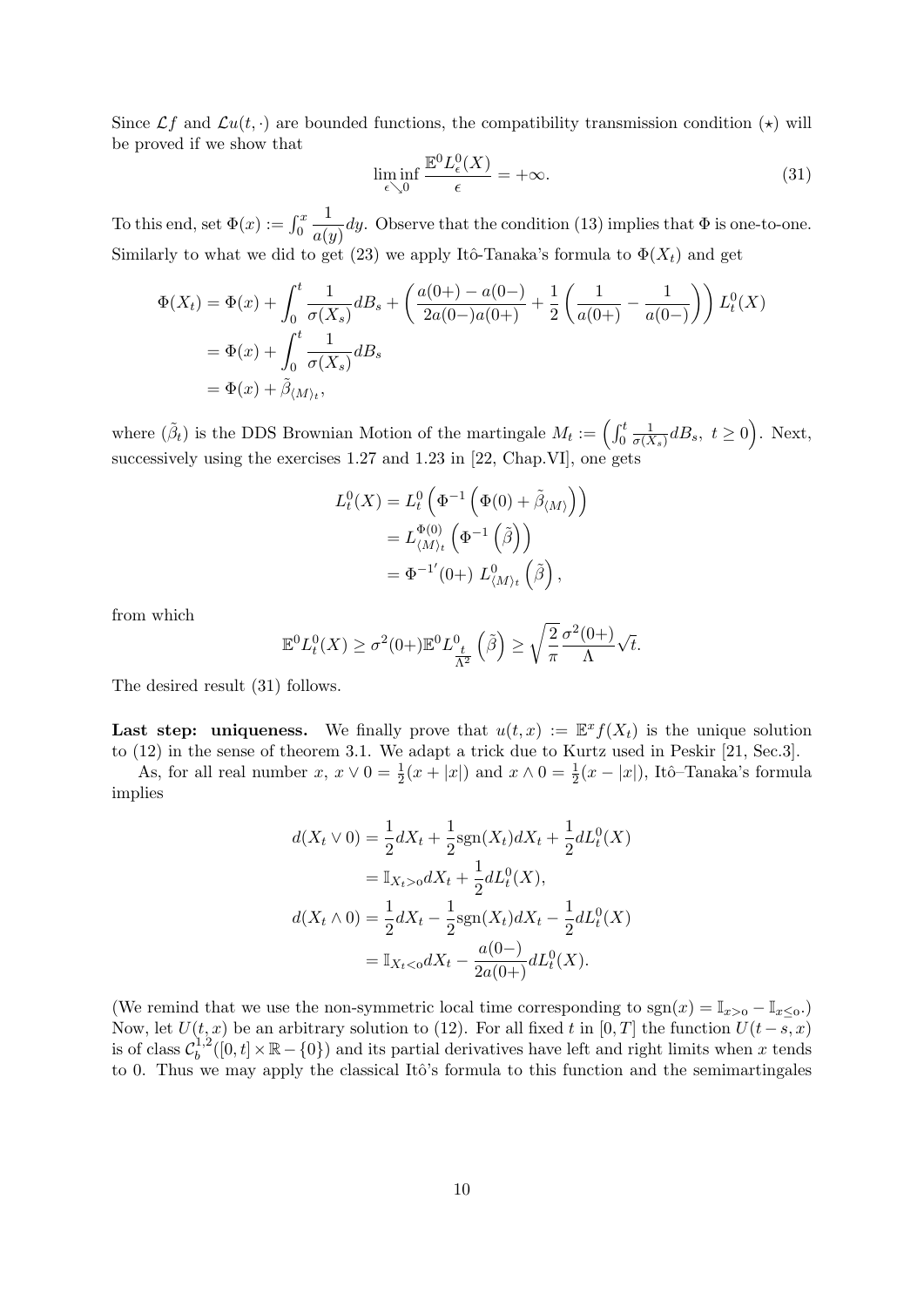$(X_s \vee 0)$  and  $(X_s \wedge 0)$ . As the resulting Brownian integrals are martingales we obtain:

$$
\mathbb{E}^{x}U(0, X_{t} \vee 0) = U(t, x \vee 0) - \mathbb{E}^{x} \int_{0}^{t} \partial_{t}U(t - s, X_{s} \vee 0) ds
$$
  
+ 
$$
\mathbb{E}^{x} \int_{0}^{t} \partial_{x}U(t - s, X_{s} \vee 0) \mathbb{I}_{X_{s} > 0} \sigma(X_{s})\sigma'(X_{s}) ds
$$
  
+ 
$$
\frac{1}{2} \mathbb{E}^{x} \int_{0}^{t} \partial_{xx}^{2}U(t - s, X_{s}) \mathbb{I}_{X_{s} > 0} a(X_{s}) ds + \frac{1}{2} \mathbb{E}^{x} \int_{0}^{t} \partial_{x}U(t - s, 0+) dL_{s}^{0}(X).
$$

Similarly,

$$
\mathbb{E}^{x}U(0, X_{t} \wedge 0) = U(t, x \wedge 0) - \mathbb{E}^{x} \int_{0}^{t} \partial_{t}U(t - s, X_{s} \wedge 0) ds \n+ \mathbb{E}^{x} \int_{0}^{t} \partial_{x}U(t - s, X_{s} \wedge 0) \mathbb{I}_{X_{s} < 0} \sigma(X_{s})\sigma'(X_{s}) ds \n+ \frac{1}{2} \mathbb{E}^{x} \int_{0}^{t} \partial_{xx}^{2}U(t - s, X_{s}) \mathbb{I}_{X_{s} < 0} a(X_{s}) ds - \frac{a(0 - )}{2a(0 + )} \mathbb{E}^{x} \int_{0}^{t} \partial_{x}U(t - s, 0 -) dL_{s}^{0}(X).
$$

We finally use that  $U(t, x) = U(t, x \vee 0) + U(t, x \wedge 0) - U(t, 0)$  and  $U(0, x) = f(x)$ . In view of the first equality in (12) it comes:

$$
\mathbb{E}^{x} f(X_{t}) = U(t, x) + \frac{1}{2a(0+)} \mathbb{E}^{x} \int_{0}^{t} (a(0+)\partial_{x}U(t-s, 0+)-a(0-)\partial_{x}U(t-s, 0-))dL_{s}^{0}(X).
$$

It now remains to use that, by hypothesis,  $U(t, x)$  satisfies the transmission condition  $(\star)$ . That ends the proof.

## 5 Proof of Theorem 3.3

#### 5.1 Part (i): Properties of the transition semigroup of  $(X_t)$

In this subsection we closely follow a part of the proof of Aronson's estimate (see, e.g., Bass [3, chap.7, sec.4] and Stroock [26]). We detail the modifications of the classical calculations for the sake of completeness.

We start with observing that, owing to the condition transmision satisfied by fonctions in  $W^2$ , integrating by parts leads to

$$
\forall \phi \in C_b^1(\mathbb{R}), \int \phi(x) \mathcal{L}f(x) dx = -\int \phi'(x) a(x) f'(x) dx; \tag{32}
$$

similarly, in view of theorem 3.1,  $P_t f(x)$  satisfies the transmission condition  $(\star)$ , two successive integrations by parts lead to

$$
\forall t > 0, \ \forall \phi \in \mathcal{W}^2, \ \int \phi(x) \ \mathcal{L}(P_t f)(x) \ dx = \int \mathcal{L}\phi(x) \ (P_t f)(x) \ dx. \tag{33}
$$

Next, setting  $P_t f(x) := \mathbb{E}^x f(X_t)$  we have

$$
||P_t f||_{\infty} = ||P_{t/2}(P_{t/2}f)||_{\infty} = \sup_{||g||_1 \le 1} \left| \int P_{t/2}(P_{t/2}f)(x) g(x) dx \right|.
$$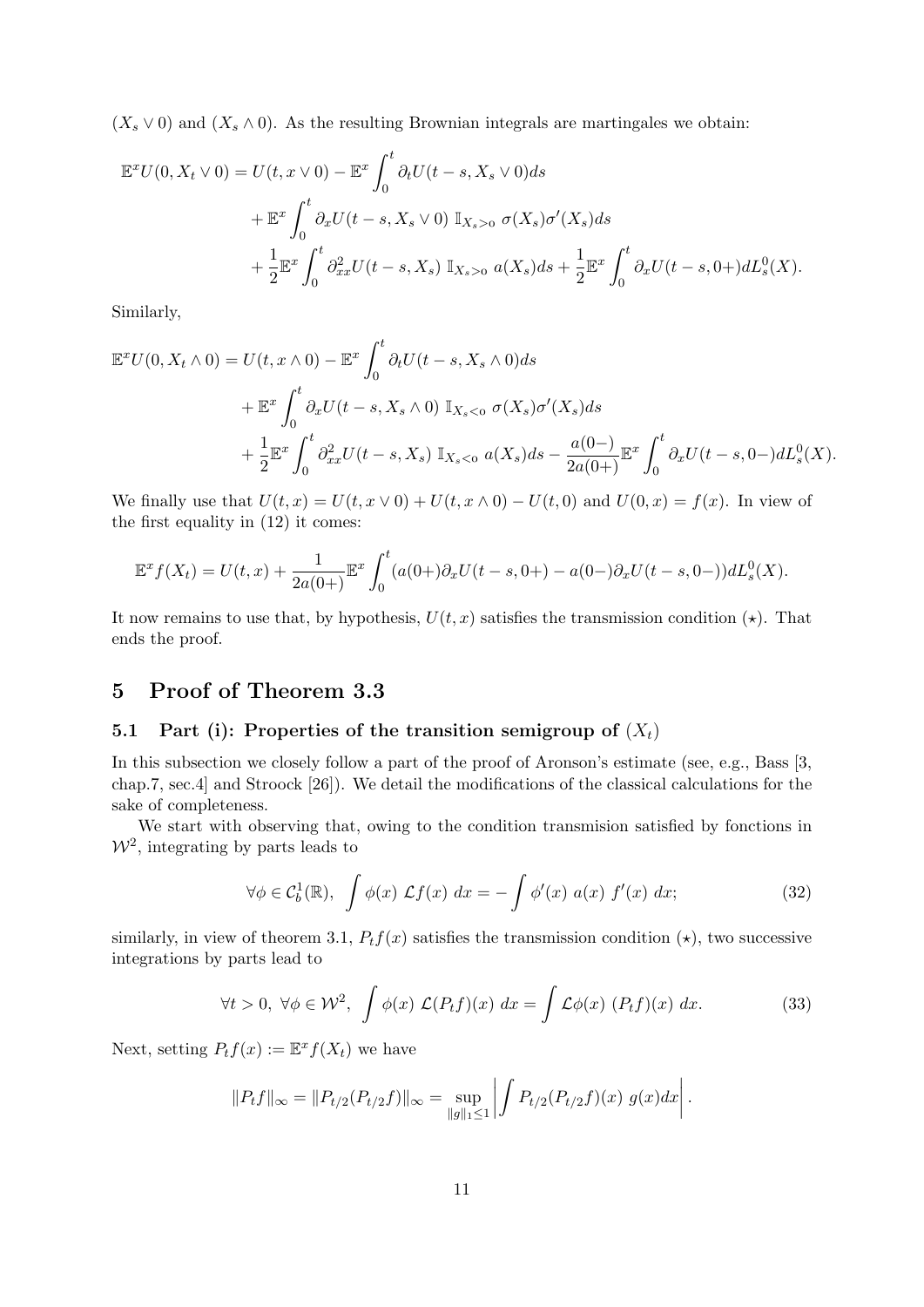An obvious approximation argument shows that all function g such that  $||g||_1 \leq 1$  can be approximated in  $L^1(\mathbb{R})$  norm by a sequence of functions in

$$
\mathcal{T}_1 := \{ \phi \in \mathcal{C}(\mathbb{R}) \cap \mathcal{C}^{\infty}(\mathbb{R} - \{0\}) \text{ with compact support, } ||\phi||_1 \leq 1, \ a(0+) \phi'(0+) = a(0-) \phi'(0-) \}.
$$

Therefore

$$
||P_t f||_{\infty} = \sup_{||g|| \in \mathcal{T}_1} \left| \int P_{t/2}(P_{t/2}f)(x) g(x) dx \right|.
$$

In view of the theorem 3.1,  $P_s f$  and  $P_s g$  satisfy the condition transmission ( $\star$ ) for all  $0 < s < T$ . Therefore (33) implies that, for all  $0 < s < t < T$ ,

$$
\frac{d}{ds}\int P_{t-s}f(x) P_s g(x) dx = -\int \mathcal{L}(P_{t-s}f)(x) P_s g(x) dx + \int P_{t-s}f(x) \mathcal{L}P_s g(x) dx = 0,
$$

from which

$$
\int P_t f(x) g(x) dx = \int f(x) P_t g(x) dx,
$$

from which

$$
||P_t f||_{\infty} = \sup_{||g|| \in \mathcal{T}_1} \left| \int P_{t/2} g(x) P_{t/2} f(x) dx \right|
$$
  
 
$$
\leq ||P_{t/2} f||_2 \sup_{||g|| \in \mathcal{T}_1} ||P_{t/2} g||_2.
$$

It thus remains to prove:

$$
\exists C > 0, \ \forall g \in \mathcal{T}_1, \ \forall 0 < t \le T, \ \|P_{t/2}g\|_2 \le \frac{C}{t^{1/4}},\tag{34}
$$

since a density argument and the linearity of the operator  $P_t$  would then also lead to

$$
||P_{t/2}f||_2 \leq \frac{C}{t^{1/4}}||f||_1.
$$

We observe that, in view of  $(32)$  and  $(13)$ ,

$$
\frac{d}{dt}||P_t g||_2^2 = 2 \int P_t g(x) \mathcal{L}(P_t g)(x) dx \le -2\lambda \int |(P_t g)'(x)|^2 dx.
$$

As in the proof of Aronson's estimates we apply Nash's inequality (see, e.g., Stroock [26])

$$
\exists C_1 > 0, \ \forall \phi \in H^1(\mathbb{R}), \ \|\phi\|_2^6 \le C_1 \|\phi'\|_2^2 \ \|\phi\|_1^4,
$$

where  $H^1(\mathbb{R})$  is the Sobolev space of functions in  $L^2(\mathbb{R})$  with derivative in the sense of the distributions also in  $L^2(\mathbb{R})$ . It comes:

$$
\frac{d}{dt} ||P_t g||_2^2 \le -2C_1 \lambda ||P_t g||_2^6,
$$

from which (34) follows.

We thus have proven (16). Notice that, by choosing  $f$  as a smooth approximation of the indicatrix function of an open interval not including 0, the preceding inequality implies that the probability distribution of  $X_t$  under  $\mathbb{P}^x$  has a density and that this density, denoted by  $q^X(x,t,y)$ , satisfies (15). We thus have proven the part (i) of theorem 3.3.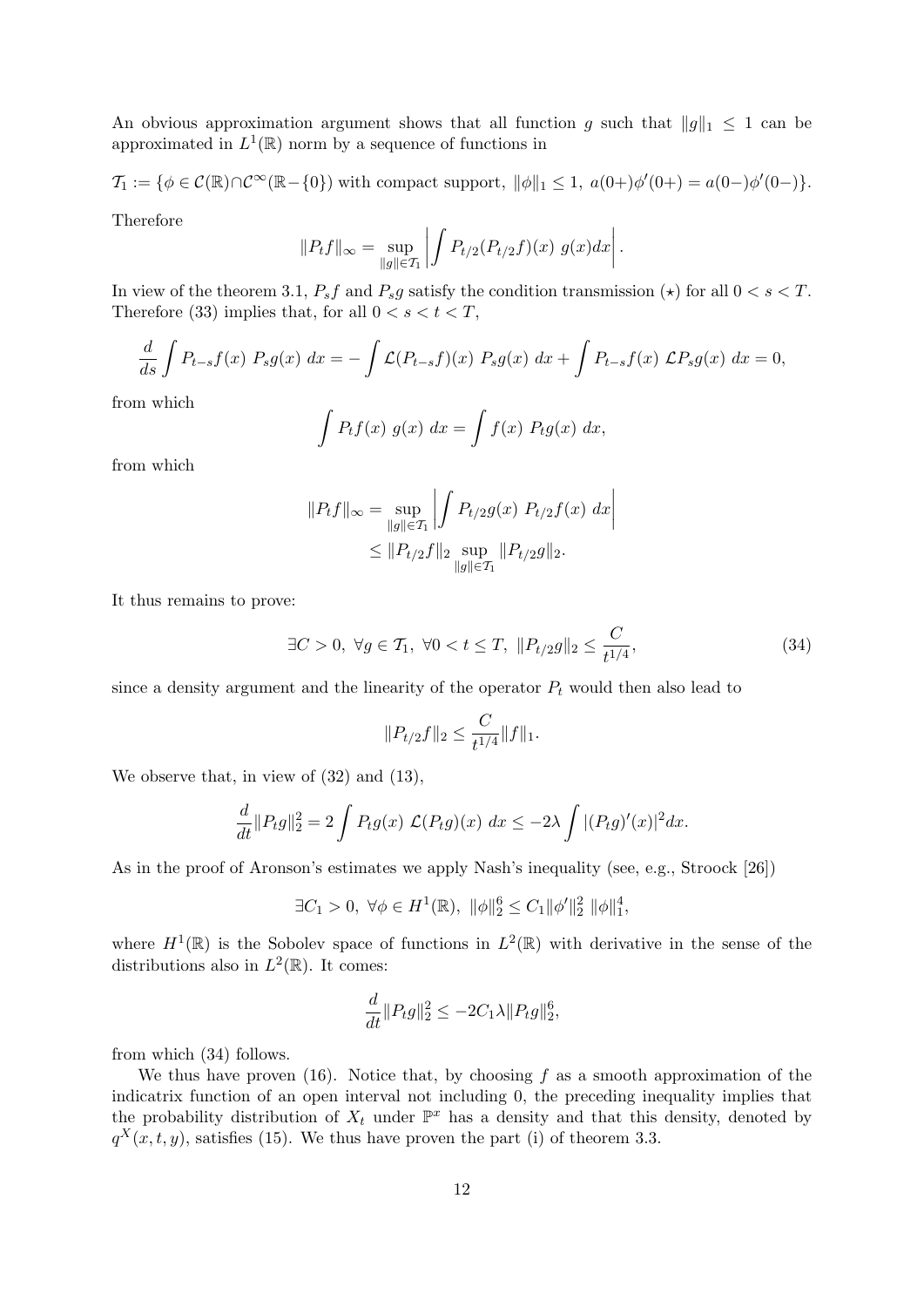#### 5.2 Part (ii): Estimates for time partial derivatives of  $u(t, x)$

In all this subsection, all the constants C do not depend on the function f in  $\mathcal{W}^4$ . The calculation is directed by the need to get bounds in terms of  $\|\cdot\|_{\ell,1}$  norms of f rather than in  $\|\cdot\|_{\infty}$  norms of its derivatives.

**Proposition 5.1.** There exists  $C > 0$  such that, for all  $t \in (0, T]$ ,

$$
\sup_{x \neq 0} |\partial_t u(t, x)| \leq \frac{C}{\sqrt{t}} \|f'\|_{1,1}.
$$
\n(35)

*Proof.* As above, w.l.g. we may and do consider  $x > 0$ . We start from (24) and write

$$
u(t,x) = \mathbb{E}^x f(X_t^+) + v(t,x),
$$
\n(36)

where

$$
v(t,x) := -\int_0^t \mathbb{E}^0 f(X_s^+) r_0^x(t-s) ds + \int_0^t \mathbb{E}^0 f(X_s) r_0^x(t-s) ds.
$$
 (37)

We have

$$
v(t,x) = \int_0^t \int_0^{t-s} \left( \mathbb{E}^0 \mathcal{L}f(X_\xi) - \mathbb{E}^0 \mathcal{L}^+ f(X_\xi^+) \right) d\xi \ r_0^x(s) ds, \tag{38}
$$

and thus

$$
\partial_t v(t, x) = \int_0^t \left( \mathbb{E}^0 \mathcal{L}f(X_s) - \mathbb{E}^0 \mathcal{L}^+ f(X_s^+) \right) r_0^x(t - s) ds. \tag{39}
$$

Successively using the inequality (16) and the lemma A.5 in Appendix we obtain

$$
|\partial_t v(t, x)| \le C \left( ||\mathcal{L}^+ f||_1 + ||\mathcal{L} f||_1 \right) \int_0^t \frac{1}{\sqrt{s}} r_0^x(t - s) ds
$$
  

$$
\le \frac{C}{\sqrt{t}} \left( ||\mathcal{L}^+ f||_1 + ||\mathcal{L} f||_1 \right).
$$

We now use the following well known estimate (see, e.g., Friedman [10]): for all  $t > 0$ , the probability density  $q^{X^+}(x, t, y)$  of  $X_t^+$  under  $\mathbb{P}^x$  satisfies

$$
\exists C > 0, \ \exists \nu > 0, \ \forall 0 < t \le T, \ q^{X^+}(x, t, y) \le \frac{C}{\sqrt{t}} \exp\left(-\frac{(y-x)^2}{\nu t}\right). \tag{40}
$$

From the Itô formula and the preceding inequality we have

$$
\sup_{x \in \mathbb{R}} |\partial_t \mathbb{E}^x f(X_t^+)| \leq \frac{C}{\sqrt{t}} ||\mathcal{L}^+ f||_1.
$$

In view of (36) we thus are in a position to obtain (35).

As already noticed, the representation (67) of  $r_0^x(s)$  shows that  $r_0^x(0) = 0$ . Thus, from the equality (23) with  $g \equiv \mathcal{L}f$  (remember that f belongs to  $\mathcal{W}^4$ ) and the above calculations, we may deduce

$$
\partial_{tt}^2 u(t,x) = \partial_{tt}^2 \mathbb{E}^x f(X_t^+) + \int_0^t \partial_t \left( \mathbb{E}^0 \mathcal{L} f(X_{t-s}) - \mathbb{E}^0 \mathcal{L}^+ f(X_{t-s}^+) \right) r_0^x(s) ds
$$
  
= 
$$
\partial_{tt}^2 \mathbb{E}^x f(X_t^+) + \int_0^t \left( \mathbb{E}^0 \mathcal{L}(\mathcal{L} f)(X_s) - \mathbb{E}^0 \mathcal{L}^+ (\mathcal{L}^+ f)(X_s^+) \right) r_0^x(t-s) ds.
$$

We have shown the following proposition:

**Proposition 5.2.** There exists  $C > 0$  such that, for all  $t \in (0, T]$ ,

$$
\sup_{x\neq 0} |\partial_{tt}^2 u(t,x)| \leq \frac{C}{\sqrt{t}} ||f'||_{3,1}.
$$

 $\Box$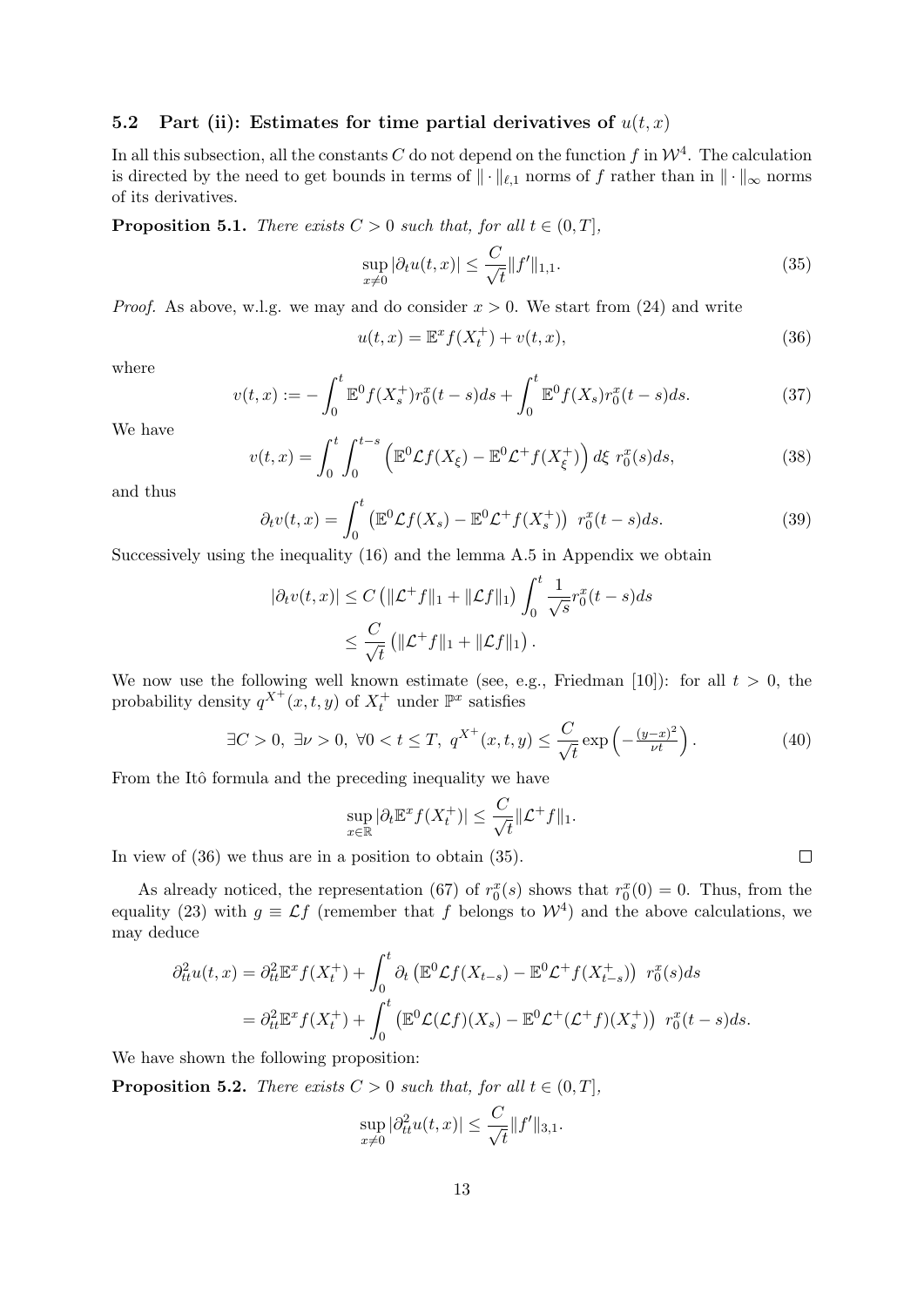### 5.3 Part (ii) (cont.): Estimates for space partial derivatives of  $u(t, x)$

The objective of this subsection is to prove estimates for the four first spatial derivatives of  $u(t, x)$ . As in the preceding subsection, all the constants C do not depend on the function f in  $W^4$ .

**Proposition 5.3.** There exists  $C > 0$  such that, for all  $t \in (0, T]$ ,

$$
\sup_{x \neq 0} |\partial_x u(t, x)| \leq \frac{C}{\sqrt{t}} \|f'\|_{1, 1}.
$$
\n(41)

*Proof.* In this proof the various constants C do not depend on the function f. As above w.l.g. we consider  $x > 0$ .

In view of (25) and the Gaussian estimate (40) we have

$$
\|\partial_x \mathbb{E}^x f(X_t^+) \|_{\infty} \le \frac{C}{\sqrt{t}} \|f'\|_1. \tag{42}
$$

Therefore it suffices to prove

$$
\sup_{x\neq 0} |\partial_x v(t,x)| \le C \left( \|\mathcal{L}^+ f\|_1 + \|\mathcal{L} f\|_1 \right). \tag{43}
$$

In view of (38) this inequality results from lemma A.6 applied to the function

$$
H(s) := \int_0^s \left( \mathbb{E}^0 \mathcal{L}^+ f(X_{\xi}^+) - \mathbb{E}^0 \mathcal{L} f(X_{\xi}) \right) d\xi,
$$

noticing that, in view of (16), we may choose

$$
C_H := C \left( \|\mathcal{L}^+ f\|_1 + \|\mathcal{L} f\|_1 \right).
$$

 $\Box$ 

**Corollary 5.4.** There exists  $C > 0$  such that, for all t in  $(0, T]$ ,

$$
\sup_{x \neq 0} |\partial_{xx}^2 u(t, x)| \leq \frac{C}{\sqrt{t}} ||f'||_{1,1}.
$$

*Proof.* It suffices to use  $\partial_t u(t, x) = \mathcal{L}u(t, x)$  for all t in  $(0, T]$  and all  $x \neq 0$ , and to use the estimates in propositions 5.1 and 5.3. estimates in propositions 5.1 and 5.3.

**Proposition 5.5.** There exists  $C > 0$  such that, for all  $t \in (0, T]$ ,

$$
\sup_{x \neq 0} |\partial_{x^3}^3 u(t, x)| \leq \frac{C}{\sqrt{t}} \|f'\|_{3,1}.
$$
\n(44)

Proof. Since

$$
\partial_x \partial_t u(t, x) = \partial_x \left\{ \frac{1}{2} \partial_x (a(t, x) \partial_x u(t, x)) \right\} \text{ for all } x \neq 0,
$$

it suffices to prove

$$
\sup_{x \neq 0} |\partial_x \partial_t u(t, x)| \leq \frac{C}{\sqrt{t}} \|f'\|_{3,1}.
$$
\n(45)

As in the proof of proposition 5.3 we fix  $x > 0$  and start from equality (36):

$$
u(t,x) = \mathbb{E}^x f(X_t^+) + v(t,x).
$$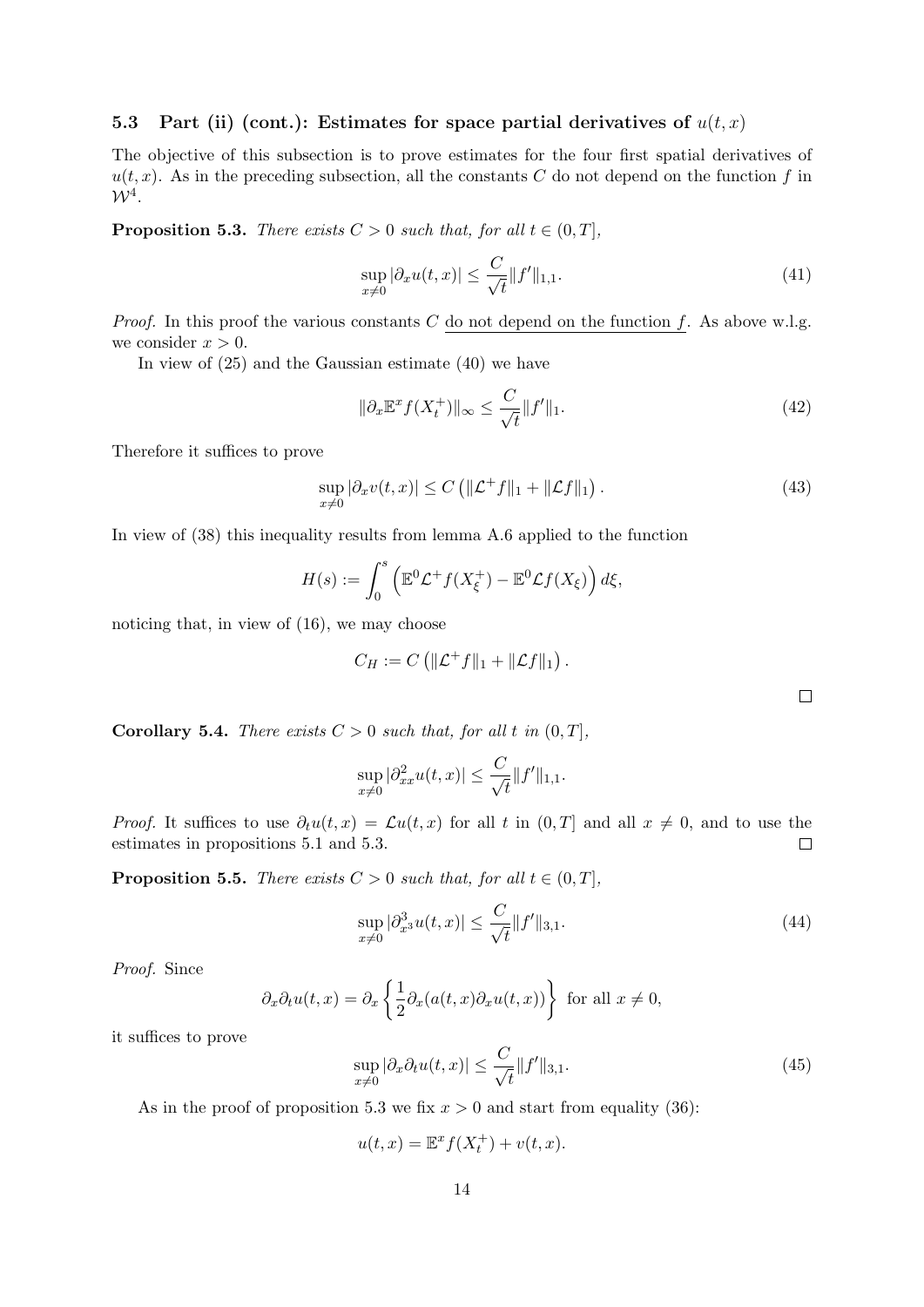Proceeding as in the proof of (42) we first get

$$
\|\partial_x \partial_t \mathbb{E}^x f(X_t^+) \|_{\infty} = \|\partial_x \mathbb{E}^x \mathcal{L}^+ f(X_t^+) \|_{\infty} \le \frac{C}{\sqrt{t}} \|f'\|_{3,1}.
$$

Second, to estimate  $\partial_x \partial_t v(t, x)$  we use (39) and proceed as in the proof of proposition 5.3. In particular, we apply lemma A.6 to the function

$$
\tilde{H}(s) := \mathbb{E}^0 \mathcal{L}f(X_s) - \mathbb{E}^0 \mathcal{L}^+ f(X_s^+),
$$

noticing that, in view of (16) and (23) (with  $g \equiv \mathcal{L}f$ ), one has

$$
|\tilde{H}'(s)| \le \frac{C}{\sqrt{s}} \|f'\|_{3,1},
$$

so that we may choose  $C_{\tilde{H}} := C||f'||_{3,1}$  and  $\alpha = \frac{1}{2}$  $rac{1}{2}$ .

As

 $\partial_t \partial_t u(t, x) = \mathcal{L} \circ \mathcal{L} u(t, x)$  in  $(0, T] \times (\mathbb{R} - \{0\}),$ 

the propositions 5.2, 5.3, 5.4 and 5.5 imply the following corollary.

**Corollary 5.6.** There exists  $C > 0$  such that, for all  $t \in (0, T]$ ,

$$
\sup_{x \neq 0} |\partial_{x^4}^4 u(t, x)| \leq \frac{C}{\sqrt{t}} ||f'||_{3,1}.
$$

## 6 Convergence rate of our Euler scheme (I): Proof of theorem 3.4

#### 6.1 Error decomposition

For all  $k \leq n$  set

$$
\theta_k^n := T - t_k^n.
$$

The proof of theorem 3.4 proceeds as follows. Since  $u(0, x) = f(x)$  and  $u(T, x) = \mathbb{E}^x f(X_T)$ for all  $x$ , the discretization error at time  $T$  can be decomposed as follows:

$$
\epsilon_T^{x_0} = \left| \mathbb{E}^{x_0} f \circ \beta^{-1} (Y_T) - \mathbb{E}^{x_0} f \circ \beta^{-1} (\overline{Y}^n_T) \right|
$$
  
= 
$$
\left| \sum_{k=0}^{n-1} (\mathbb{E}^{x_0} u(T - t_k^n, \beta^{-1} (\overline{Y}^n_{t_k^n})) - \mathbb{E}^{x_0} u(T - t_{k+1}^n, \beta^{-1} (\overline{Y}^n_{t_{k+1}^n}))) \right|,
$$
 (46)

and thus

$$
\epsilon_T^{x_0} \le \left| \sum_{k=0}^{n-2} \mathbb{E}^{x_0} \left\{ u(\theta_k^n, \beta^{-1}(\overline{Y}_{t_k^n}^n)) - u(\theta_{k+1}^n, \beta^{-1}(\overline{Y}_{t_k^n}^n)) \right. \\ \left. + u(\theta_{k+1}^n, \beta^{-1}(\overline{Y}_{t_k^n}^n)) - u(\theta_{k+1}^n, \beta^{-1}(\overline{Y}_{t_k^n+1}^n)) \right\} \right| \\ + \left| \mathbb{E}^{x_0} u(\theta_1^n, \beta^{-1}(\overline{Y}_{t_{n-1}^n}^n)) - \mathbb{E}^{x_0} u(0, \beta^{-1}(\overline{Y}_T^n)) \right|.
$$
 (47)

Let us check that the last term in the right-hand side can be satisfyingly bounded from above. As  $u(0, x) = f(x)$  for all x, we have

$$
\left| \mathbb{E}^{x_0} u(\theta_1^n, \beta^{-1}(\overline{Y}_{t_{n-1}}^n)) - \mathbb{E}^{x_0} u(0, \beta^{-1}(\overline{Y}_{T}^n)) \right| \leq \left| u(\theta_1^n, \beta^{-1}(\overline{Y}_{t_{n-1}}^n)) - u(0, \beta^{-1}(\overline{Y}_{t_{n-1}}^n)) \right| + \left| f(\beta^{-1}(\overline{Y}_{t_{n-1}}^n)) - f(\beta^{-1}(\overline{Y}_{T}^n)) \right|.
$$

 $\Box$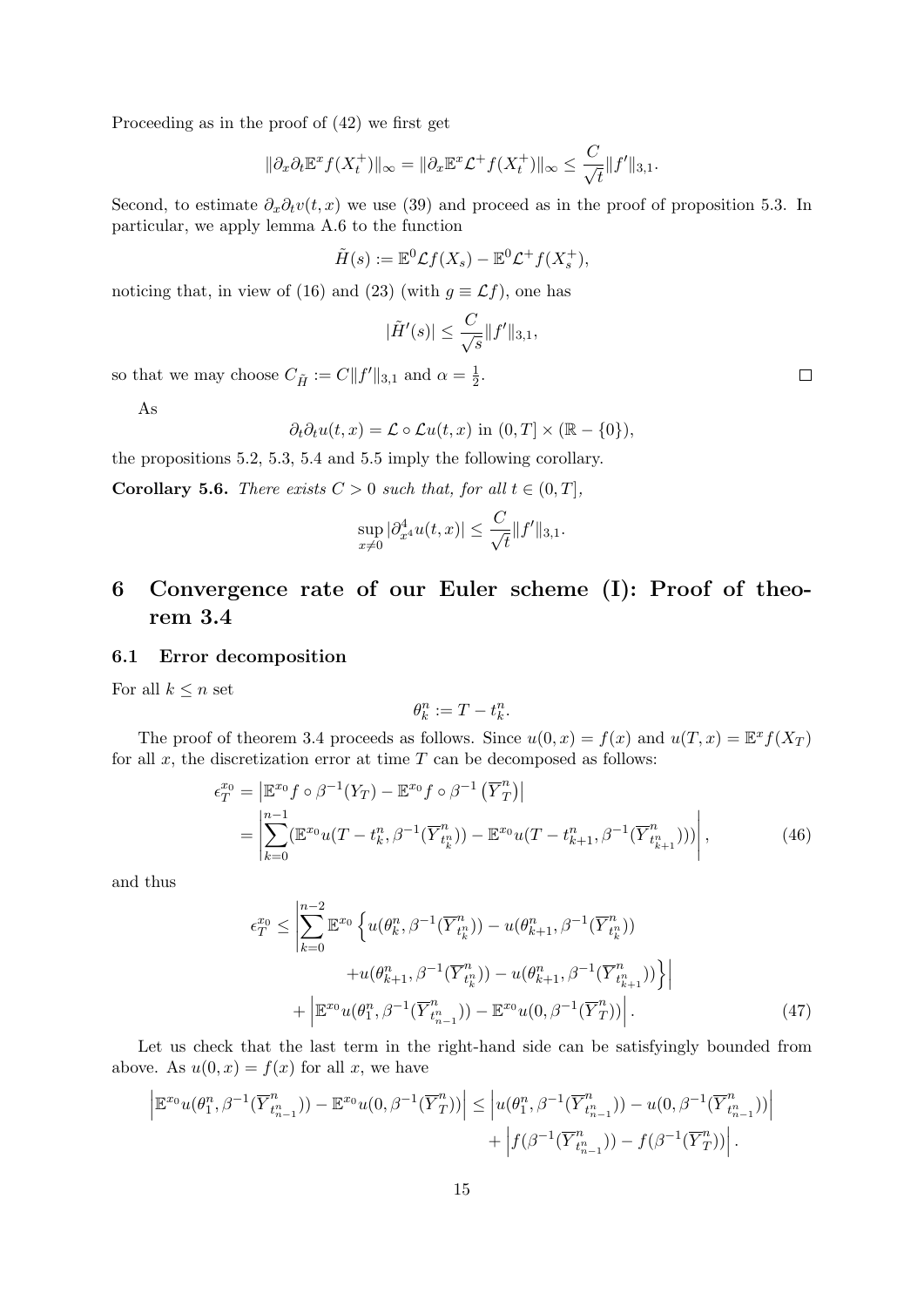Since  $f''$  is in  $L^1(\mathbb{R})$ ,  $f'$  is bounded and thus  $f \circ \beta^{-1}$  is Lipschitz. In view of the inequality (35) we deduce

$$
\left| \mathbb{E}^{x_0} u(\theta_1^n, \beta^{-1}(\overline{Y}_{t_{n-1}}^n)) - \mathbb{E}^{x_0} u(0, \beta^{-1}(\overline{Y}_T^n)) \right| \le C \|f'\|_{1,1} \sqrt{h_n}.
$$
\n(48)

The rest of this section is devoted to the analysis of

$$
\left|\sum_{k=0}^{n-2} \mathbb{E}^{x_0}(T_k - S_k)\right|,
$$

where the time increment  $T_k$  is defined as

$$
T_k := u(\theta_k^n, \beta^{-1}(\overline{Y}_{t_k^n}^n)) - u(\theta_{k+1}^n, \beta^{-1}(\overline{Y}_{t_k^n}^n))
$$
\n(49)

and the space increment is defined as

$$
S_k := u(\theta_{k+1}^n, \beta^{-1}(\overline{Y}_{t_{k+1}^n}^n)) - u(\theta_{k+1}^n, \beta^{-1}(\overline{Y}_{t_k^n}^n)).
$$
\n(50)

In all the calculation below, we use the following notations: given some real number  $r(n)$ depending on n, and two positive numbers  $\mu$  and  $\nu$ ,

$$
r(n) = Q_1\left(\frac{h_n^{\nu}}{(t_k^n)^{\mu}}\right) \text{ means } \exists C > 0, \ \forall n \ge 1, \ \forall 0 \le k \le n, \ |r(n)| \le C \frac{h_n^{\nu}}{(t_k^n)^{\mu}} \|f'\|_{1,1},\tag{51}
$$

and

$$
r(n) = Q_3\left(\frac{h_n^{\nu}}{(t_k^n)^{\mu}}\right) \text{ means } \exists C > 0, \ \forall n \ge 1, \ \forall 0 \le k \le n, \ |r(n)| \le C \frac{h_n^{\nu}}{(t_k^n)^{\mu}} \|f'\|_{3,1}.\tag{52}
$$

We briefly sketch our methodology to study the convergence rate of our Euler scheme.

We then distinguish two cases. On the one hand, when  $\overline{Y}_{t}^{n}$  $\frac{n}{t_k^n}$  and  $\overline{Y}_{t_k^n}^n$  $t_{k+1}^n$  are simultaneously positive or negative, we use a Taylor expansion of  $u(t_{k+1}^n, \cdot)$  around  $(t_k^n, \overline{Y}_{t_j^n}^n)$  $\binom{n}{t_k}$  and then apply accurate estimates of the derivatives of  $u(t, x)$  for t in  $(0, T]$  and  $x \neq 0$ . On the other hand, we combine two tricks: first, we prove that  $\overrightarrow{Y}_{t}^{\hat{n}}$  $\prod_{t_k^n}^n \operatorname{and} \overline{Y}_{t_k^n}^n$  $t_{k+1}^n$  have opposite signs with small probability when  $\overline{Y}_{t}^{n}$  $t_{k}^{n}$  is large enough; second, when  $\overline{Y}_{t_{l}^{n}}^{n}$  $t_k^n$  is small, we explicit the expansion of  $u(t_{k+1}^n, \cdot)$ around 0 and use the theorem 3.1; these two calculations allow us to cancel the lower order term in the expansion. We emphasize that using the transmission condition  $(\star)$  is natural: it results from the construction of the approximation scheme by means of the function  $\beta^{-1}$  whose derivatives are discontinuous at 0.

We again emphasize that the estimate  $(20)$  is made necessary to prepare the proof of theorem 3.5 which relies on approximations of functions f in W by sequences of functions in  $\mathcal{W}^4$ .

In all the sequel  $x_0$  is arbitrarily fixed.

#### 6.2 A preliminary estimate on our Euler scheme

**Lemma 6.1.** Under  $\mathbb{P}^{x_0}$ , for all  $k \geq 1$ , the random variable  $\overline{Y}_{t_i}^n$  $\begin{array}{c} n \ \hline t_k \ \hline \end{array}$  has a density  $\overline{p}^n_{t^n_k}$  w.r.t. Lebesgue's measure. The function  $\bar{p}_{t_k^n}^n$  belongs to  $\mathcal{C}^{\infty}(\mathbb{R})$ . In addition, there exist  $C_k(n) > 0$  and  $\lambda_k(n) > 0$  such that

$$
\overline{p}_{t_k}^n(y) \le C_k(n) \exp\left(-\frac{(y-\beta(x_0))^2}{\lambda_k(n)}\right). \tag{53}
$$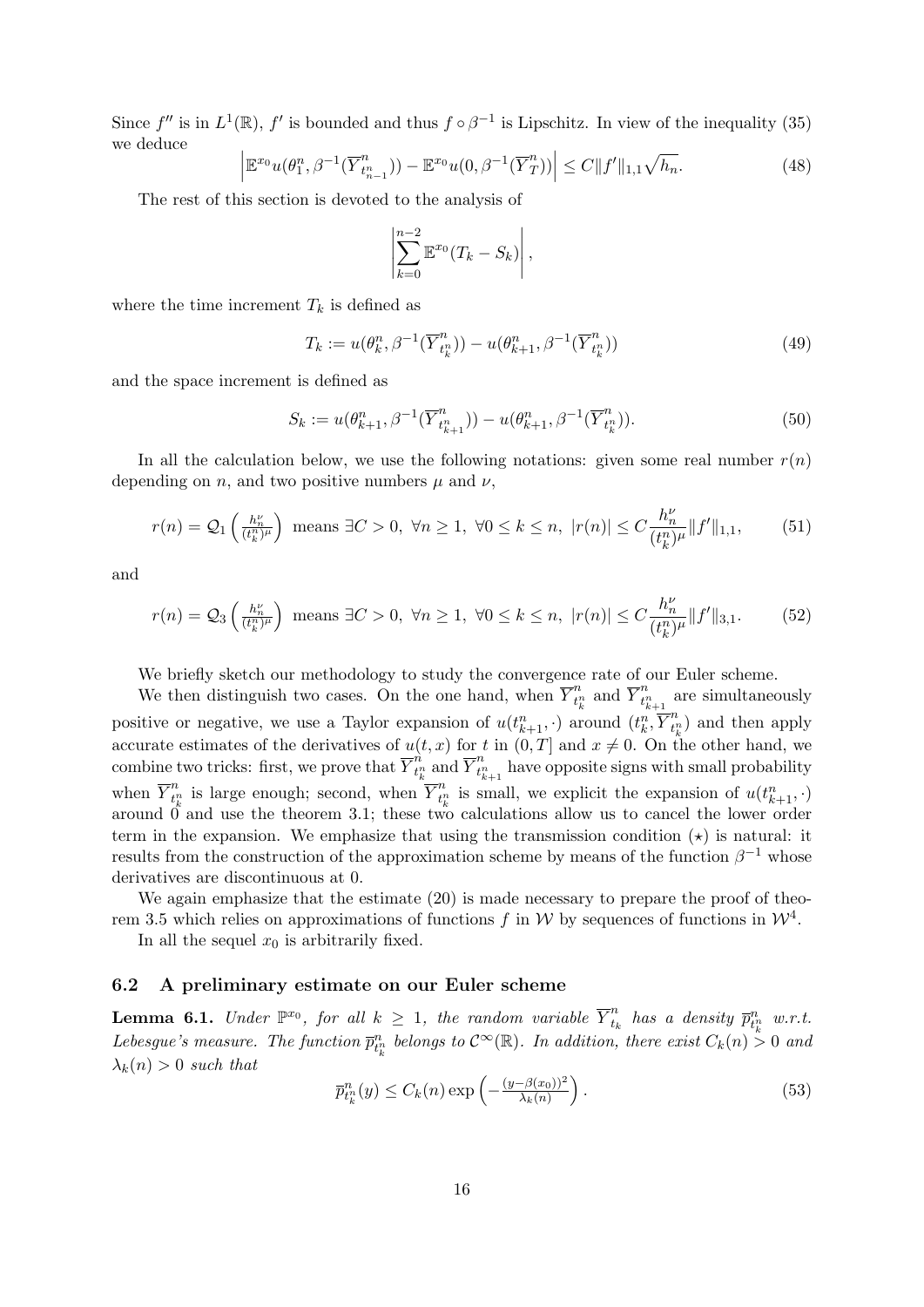*Proof.* To prove existence and smoothness of the density  $\bar{p}_{t_k}^n$ , we aim to apply the classical lemma 2.1.5 in Nualart [19]. Denote by  $\overline{\mu}_{t_k^n}^n(dy)$  the law of  $\overline{Y}_{t_i}^n$  $t_k$ . Conditionnally to the past up to time  $t_{k-1}$ , the law of  $\overline{Y}_{t_k}^n$  $t_{t_k}^n$  is Gaussian. Therefore, for all integer  $\alpha$ , there exists  $C_{\alpha}(n) > 0$ such that α

$$
\Big| \int_{\mathbb{R}} \frac{d^{\alpha}}{dy^{\alpha}} \phi(y) \overline{\mu}_{t_k^n}^n(dy) \Big| \leq C_{\alpha}(n) \| \phi \|_{\infty}
$$

for all test function  $\phi$  in  $\mathcal{C}^{\infty}(\mathbb{R})$  with compact support. Inequality (53) is deduced by induction.

The preceding lemma implies that, for all  $j = 0, 1, 2$  and  $i = 1, ..., 4$  such that  $2j + i \leq 4$ , for all  $k \in \{1, \ldots, n\}$ , the random variable  $\omega \mapsto \partial_t^j \partial_x^i u (T - t_k^n, \beta^{-1} (\overline{Y}_{t_k}^n))$  $\binom{n}{t_k}(\omega)$  is well-defined for  $\mathbb{P}^{x_0}$  almost every  $\omega$ . In particular, we have for all  $k \in \{1, ..., n\}$ ,

$$
\mathbb{E}^{x_0} \partial_t u \left( T - t_k^n, \beta^{-1} \left( \overline{Y}_{t_k}^n \right) \right) - \mathbb{E}^{x_0} \mathcal{L} u \left( T - t_k^n, \beta^{-1} \left( \overline{Y}_{t_k}^n \right) \right) = 0. \tag{54}
$$

#### 6.3 Estimate for the time increment  $T_k$

Remember the definition (49) of  $T_k$  and that  $\theta_k^n = T - t_k^n$ . We have

$$
\begin{split}\n\left\{ u(\theta_{k}^{n}, \beta^{-1}(\overline{Y}_{t_{k}^{n}}^{n})) - u(\theta_{k+1}^{n}, \beta^{-1}(\overline{Y}_{t_{k}^{n}}^{n})) \right\} \mathbb{I}_{\overline{Y}_{t_{k}^{n}}^{n} > 0} \\
&= h_{n} \partial_{t} u(\theta_{k+1}^{n}, \beta^{-1}(\overline{Y}_{t_{k}^{n}}^{n})) \mathbb{I}_{\overline{Y}_{t_{k}^{n}}^{n} > 0} + h_{n}^{2} \int_{[0,1]^{2}} \partial_{tt}^{2} u(\theta_{k+1}^{n} + \alpha_{1} \alpha_{2} h_{n}, \beta^{-1}(\overline{Y}_{t_{k}^{n}}^{n})) \alpha_{1} \ d\alpha_{1} d\alpha_{2} \ \mathbb{I}_{\overline{Y}_{t_{k}^{n}}^{n} > 0} \\
&=: T_{k}^{+} + R_{k}^{+}.\n\end{split}
$$

Similarly,

$$
\begin{split} &\left\{u(\theta_{k}^{n}, \beta^{-1}(\overline{Y}_{t_{k}^{n}}^{n})) - u(\theta_{k+1}^{n}, \beta^{-1}(\overline{Y}_{t_{k}^{n}}^{n}))\right\}\mathbb{I}_{\overline{Y}_{t_{k}^{n}}^{n}<0} \\ &= h_{n}\partial_{t}u(\theta_{k+1}^{n}, \beta^{-1}(\overline{Y}_{t_{k}^{n}}^{n}))\mathbb{I}_{\overline{Y}_{t_{k}^{n}}^{n}<0} + h_{n}^{2} \int_{[0,1]^{2}} \partial_{tt}^{2}u(\theta_{k+1}^{n} + \alpha_{1}\alpha_{2}h_{n}, \beta^{-1}(\overline{Y}_{t_{k}^{n}}^{n}))\alpha_{1} \ d\alpha_{1}d\alpha_{2} \ \mathbb{I}_{\overline{Y}_{t_{k}^{n}}^{n}<0} \\ &=: T_{k}^{-} + R_{k}^{-} . \end{split}
$$

In view of theorem 3.3 we have

$$
\mathbb{E}^{x_0} |R_k^+ + R_k^-| \le \frac{C}{\sqrt{\theta_{k+1}^n}} \|f'\|_{3,1} h_n^2.
$$

From the preceding we deduce

$$
\mathbb{E}^{x_0} T_k = \mathbb{E}^{x_0} \partial_t u(\theta_{k+1}^n, \beta^{-1} (\overline{Y}_{t_k^n}^n)) h_n + \mathcal{Q}_3 \left( \frac{h_n^2}{\sqrt{\theta_{k+1}^n}} \right).
$$
 (55)

## 6.4 Expansion of the space increment  $S_k$

Let  $S_k$  be defined as in (50). Set

$$
\Delta_{k+1}B := B_{t_{k+1}^n} - B_{t_k^n},
$$
  
\n
$$
\Delta_{k+1}\overline{Y}^n := \tilde{\sigma}(\overline{Y}_{t_k^n}^n) \Delta_{k+1}B + \tilde{b}(\overline{Y}_{t_k^n}^n)h_n,
$$
  
\n
$$
\Delta_{k+1}^{\sharp}\overline{X}^n := \sigma(\overline{X}_{t_k^n}^n) \Delta_{k+1}B + \sigma\sigma'_{-}(\overline{X}_{t_k^n}^n)h_n.
$$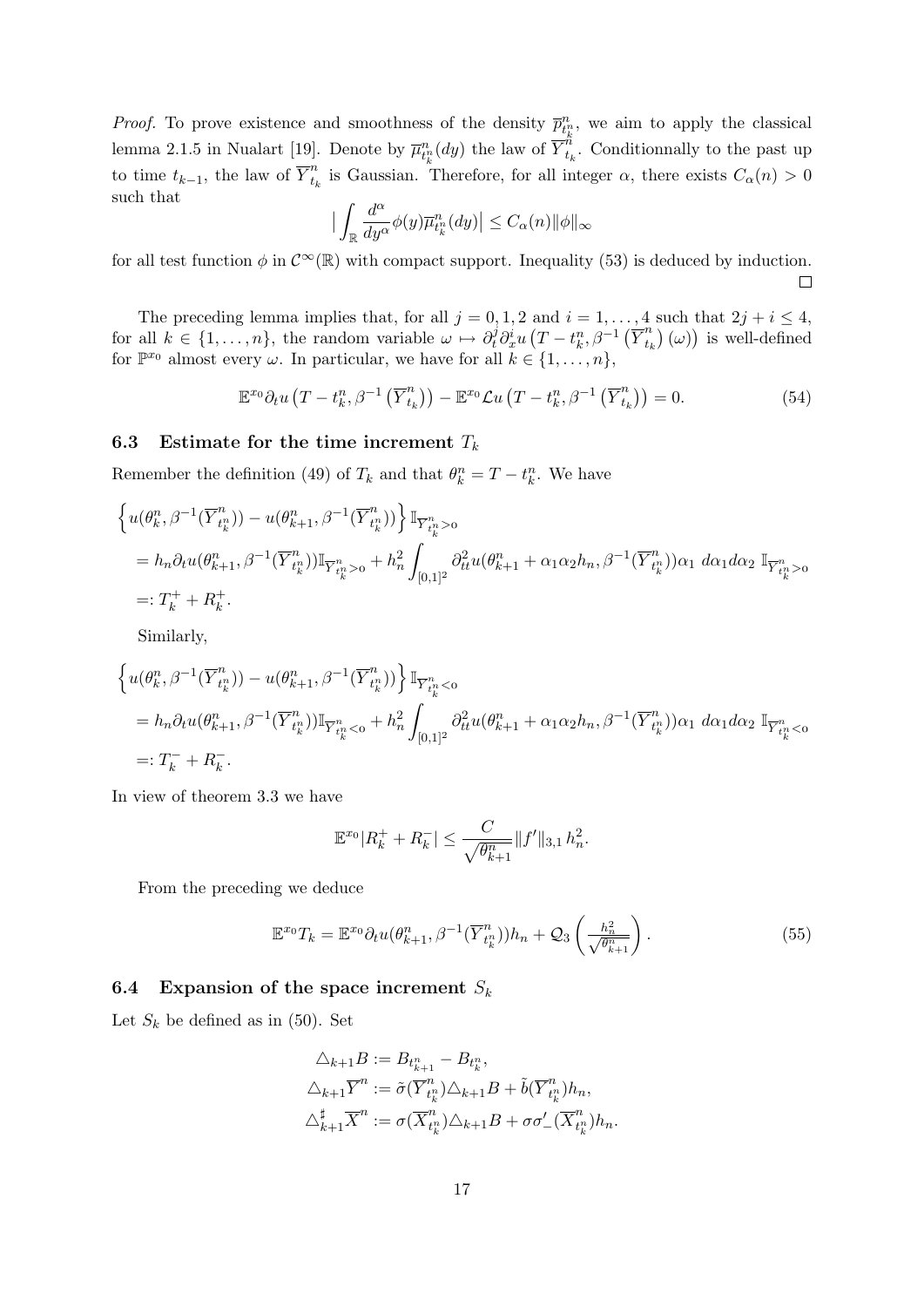We emphasize that, due to the dissymmetry of the definition  $\beta^{-1}$ ,  $\Delta_{k+1}^{\sharp} \overline{X}^{n}$  does not coincide with  $\overline{X}_{t}^{n}$  $\frac{n}{t_{k+1}^n} - \overline{X}_{t_{l}^n}^n$  $\frac{n}{t_k^n}$  when  $\overline{X}_{t_k^n}^n$  $t_{k+1}^n$  and  $\overline{X}_{t_i^n}^n$  $t_k^n$  have opposite signs, which explains the two notations  $\triangle$  and  $\triangle^{\sharp}$ . However the definitions (8) and (10) imply

$$
\frac{\triangle_{k+1}\overline{Y}^n}{\beta_+}\mathbb{I}_{\left[\overline{Y}^n_{t^n_k} > 0\right]} + \frac{\triangle_{k+1}\overline{Y}^n}{\beta_-}\mathbb{I}_{\left[\overline{Y}^n_{t^n_k} \le 0\right]} = \triangle_{k+1}^{\sharp}\overline{X}^n. \tag{56}
$$

We need to introduce the four following events:

$$
\begin{cases}\n\Omega_k^{++} &:= [\overline{Y}_{t_k^n}^n > 0 \text{ and } \overline{Y}_{t_{k+1}^n}^n > 0], \\
\Omega_k^{--} &:= [\overline{Y}_{t_k^n}^n \le 0 \text{ and } \overline{Y}_{t_{k+1}^n}^n \le 0], \\
\Omega_k^{+-} &:= [\overline{Y}_{t_k^n}^n > 0 \text{ and } \overline{Y}_{t_{k+1}^n}^n \le 0], \\
\Omega_k^{-+} &:= [\overline{Y}_{t_k^n}^n \le 0 \text{ and } \overline{Y}_{t_{k+1}^n}^n > 0].\n\end{cases} \tag{57}
$$

In view of the definition of the function  $\beta^{-1}$  in section 2 we have

On 
$$
\Omega_k^{++}
$$
,  $\beta^{-1}(\overline{Y}_{t_{k+1}}^n) = \frac{1}{\beta_+} \overline{Y}_{t_{k+1}}^n = \beta^{-1}(\overline{Y}_{t_k}^n) + \frac{1}{\beta_+} \Delta_{k+1} \overline{Y}^n$ .

Therefore

$$
S_{k}\mathbb{I}_{\Omega_{k}^{++}} = \frac{\Delta_{k+1}\overline{Y}^{n}}{\beta_{+}} \partial_{x}u(\theta_{k+1}^{n}, \beta^{-1}(\overline{Y}_{t_{k}^{n}}^{n})) \mathbb{I}_{\Omega_{k}^{++}} + \frac{1}{2} \frac{(\Delta_{k+1}\overline{Y}^{n})^{2}}{(\beta_{+})^{2}} \partial_{xx}^{2}u(\theta_{k+1}^{n}, \beta^{-1}(\overline{Y}_{t_{k}^{n}}^{n})) \mathbb{I}_{\Omega_{k}^{++}} + \frac{1}{6} \frac{(\Delta_{k+1}\overline{Y}^{n})^{3}}{(\beta_{+})^{3}} \partial_{x^{3}}^{3}u(\theta_{k+1}^{n}, \beta^{-1}(\overline{Y}_{t_{k}^{n}}^{n})) \mathbb{I}_{\Omega_{k}^{++}} + \frac{(\Delta_{k+1}\overline{Y}^{n})^{4}}{(\beta_{+})^{4}} \int_{[0,1]^{4}} \partial_{x^{4}}^{4}u(\theta_{k+1}^{n}, \beta^{-1}(\overline{Y}_{t_{k}^{n}}^{n}) + \alpha_{1} \alpha_{2} \alpha_{3} \alpha_{4} \Delta_{k+1} \overline{Y}^{n}) \alpha_{1} \alpha_{2} \alpha_{3} d\alpha_{1} \dots d\alpha_{4} \mathbb{I}_{\Omega_{k}^{++}} =: S_{k}^{++1} + S_{k}^{++2} + S_{k}^{++3} + S_{k}^{++4}.
$$

Similarly,

$$
S_{k}\mathbb{I}_{\Omega_{k}^{-}} = \frac{\triangle_{k+1}\overline{Y}^{n}}{\beta_{-}} \partial_{x}u(\theta_{k+1}^{n}, \beta^{-1}(\overline{Y}_{t_{k}^{n}}^{n})) \mathbb{I}_{\Omega_{k}^{-}} + \frac{1}{2} \frac{(\triangle_{k+1}\overline{Y}^{n})^{2}}{(\beta_{-})^{2}} \partial_{xx}^{2}u(\theta_{k+1}^{n}, \beta^{-1}(\overline{Y}_{t_{k}^{n}}^{n})) \mathbb{I}_{\Omega_{k}^{-}} + \frac{1}{6} \frac{(\triangle_{k+1}\overline{Y}^{n})^{3}}{(\beta_{-})^{3}} \partial_{x^{3}}^{3}u(\theta_{k+1}^{n}, \beta^{-1}(\overline{Y}_{t_{k}^{n}}^{n})) \mathbb{I}_{\Omega_{k}^{-}} - \frac{(\triangle_{k+1}\overline{Y}^{n})^{4}}{(\beta_{-})^{4}} \int_{[0,1]^{4}} \partial_{x^{4}}^{4}u(\theta_{k+1}^{n}, \beta^{-1}(\overline{Y}_{t_{k}^{n}}^{n}) + \alpha_{1}\alpha_{2}\alpha_{3}\alpha_{4}\triangle_{k+1}\overline{Y}^{n})\alpha_{1}\alpha_{2}\alpha_{3} d\alpha_{1} \dots d\alpha_{4} \mathbb{I}_{\Omega_{k}^{-}} - \frac{1}{6} \mathbb{I}_{\Omega_{k}^{-}} + \frac{(\triangle_{k+1}\overline{Y}^{n})^{4}}{(\beta_{-})^{4}} + \frac{1}{6} \mathbb{I}_{\Omega_{k}^{-}} + \frac{1}{6} \mathbb{I}_{\Omega_{k}^{-}} + \frac{1}{6} \mathbb{I}_{\Omega_{k}^{-}} + \frac{1}{6} \mathbb{I}_{\Omega_{k}^{-}} + \frac{1}{6} \mathbb{I}_{\Omega_{k}^{-}} + \frac{1}{6} \mathbb{I}_{\Omega_{k}^{-}} + \frac{1}{6} \mathbb{I}_{\Omega_{k}^{-}} + \frac{1}{6} \mathbb{I}_{\Omega_{k}^{-}} + \frac{1}{6} \mathbb{I}_{\Omega_{k}^{-}} + \frac{1}{6} \mathbb{I}_{\Omega_{k}^{-}} + \frac{1}{6} \mathbb{I}_{\Omega_{k}^{-}} + \frac{1}{6} \mathbb{I}_{\Omega_{k}^{-}} + \frac{1}{6} \mathbb{I}_{\Omega_{k}^{-}} + \frac{1
$$

We now use that  $\Omega_k^{++} \cup \Omega_k^{--} = \Omega - (\Omega_k^{+-} \cup \Omega_k^{-+})$  and notice that  $\Omega_k^{+-} \cup \Omega_k^{-+}$  belongs to the  $\sigma$ -field generated by  $(B_t)$  up to time  $t_{k+1}^n$ . In view of (56) we get

$$
\mathbb{E}^{x_0}(S_k^{++1}+S_k^{--1}) = \mathbb{E}^{x_0}\left[\sigma\sigma'\circ\beta^{-1}(\overline{Y}_{t_k^n}^n)\partial_x u(\theta_{k+1}^n,\beta^{-1}(\overline{Y}_{t_k^n}^n))\right]h_n
$$
  

$$
-\mathbb{E}^{x_0}\left[\triangle_{k+1}^{\sharp}\overline{X}^n\partial_x u(\theta_{k+1}^n,\beta^{-1}(\overline{Y}_{t_k^n}^n))\mathbb{I}_{\Omega_k^{+-}\cup\Omega_k^{-+}}\right].
$$

Proceeding similarly and expliciting the conditional expectation of  $(\triangle_{k+1}^{\sharp} \overline{X}^{n})^{2}$  w.r.t. the past of  $(B_t)$  up to time  $t_k^n$ , we obtain

$$
\mathbb{E}^{x_0}(S_k^{++2} + S_k^{--2}) = \frac{1}{2} \mathbb{E}^{x_0} \left[ a \circ \beta^{-1} (\overline{Y}_{t_k^n}^n) \partial_{xx}^2 u(\theta_{k+1}^n, \beta^{-1} (\overline{Y}_{t_k^n}^n)) \right] h_n - \frac{1}{2} \mathbb{E}^{x_0} \left[ (\triangle_{k+1}^{\sharp} \overline{X}^n)^2 \partial_{xx}^2 u(\theta_{k+1}^n, \beta^{-1} (\overline{Y}_{t_k^n}^n)) \mathbb{I}_{\Omega_k^{+-} \cup \Omega_k^{-+}} \right],
$$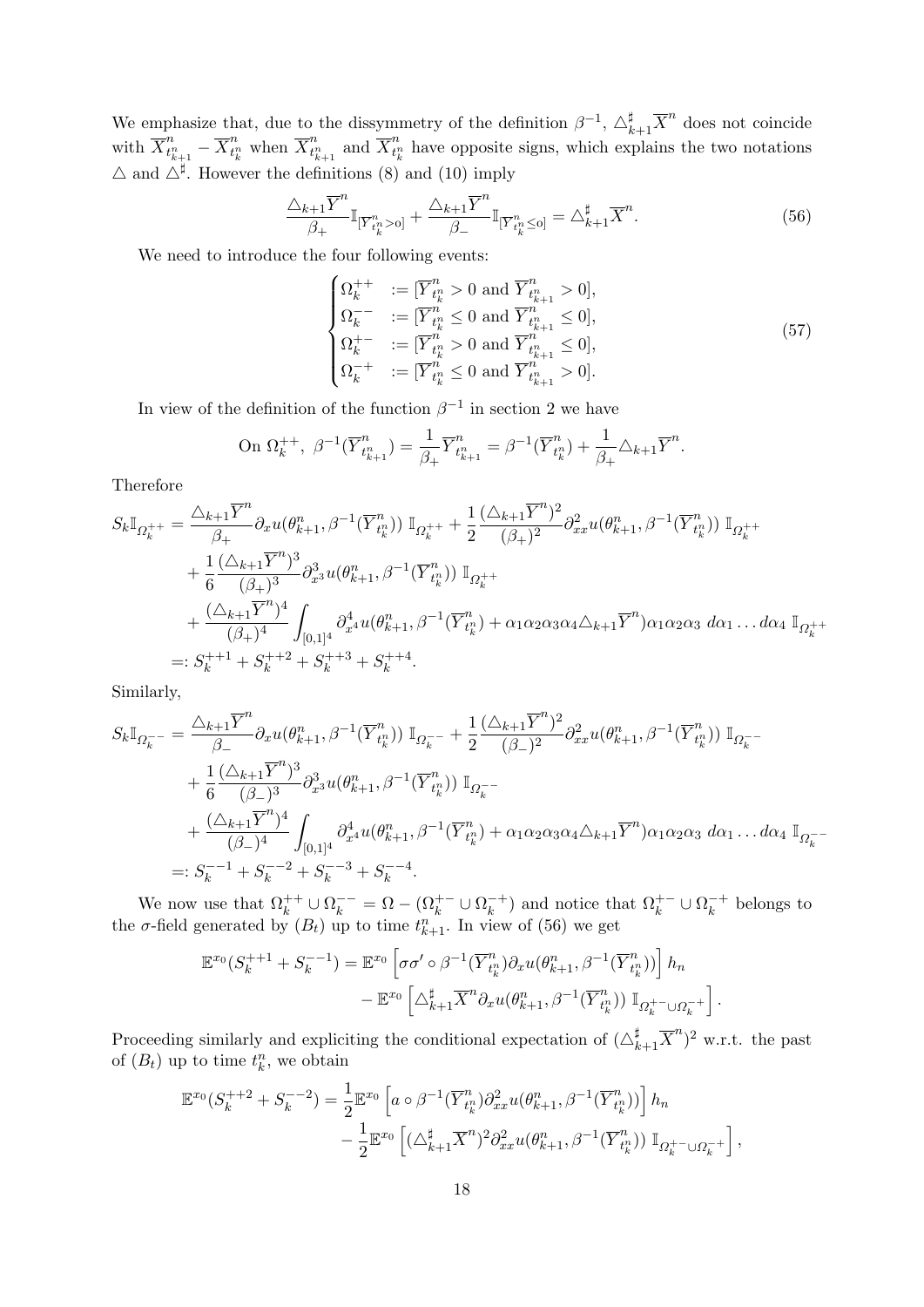and, since  $\mathbb{E}^{x_0}(\triangle_{k+1}B)^3 = 0$ ,

$$
\mathbb{E}^{x_0}(S_k^{++3} + S_k^{--3}) = \frac{1}{2} \mathbb{E}^{x_0} \left[ a \circ \beta^{-1} (\overline{Y}_{t_k^n}^n) \sigma \sigma' \circ \beta^{-1} (\overline{Y}_{t_k^n}^n) \partial_{x^3}^3 u(\theta_{k+1}^n, \beta^{-1} (\overline{Y}_{t_k^n}^n)) \right] h_n^2 - \frac{1}{6} \mathbb{E}^{x_0} \left[ (\triangle_{k+1}^{\sharp} \overline{X}^n)^3 \partial_{x^3}^3 u(\theta_{k+1}^n, \beta^{-1} (\overline{Y}_{t_k^n}^n)) \mathbb{I}_{\Omega_k^{+-} \cup \Omega_k^{-+}} \right] + \mathcal{Q}_3 \left( \frac{h_n^2}{\sqrt{\theta_{k+1}^n}} \right).
$$

In addition, in view of theorem 3.3 we have

$$
\mathbb{E}^{x_0} |S_k^{++4} + S_k^{--4}| \le \frac{C h_n^2}{\sqrt{\theta_{k+1}^n}} \|f'\|_{3,1}.
$$

To summarize the calculations of this subsection, we have obtained

$$
\mathbb{E}^{x_0} S_k = \mathbb{E}^{x_0} \mathcal{L} u(\theta_{k+1}^n, \beta^{-1} (\overline{Y}_{t_k^n}^n)) h_n \n+ \mathbb{E}^{x_0} \left[ (S_k - \Delta_{k+1}^{\sharp} \overline{X}^n) \partial_x u(\theta_{k+1}^n, \beta^{-1} (\overline{Y}_{t_k^n}^n)) \mathbb{I}_{\Omega_k^{+-} \cup \Omega_k^{-+}} \right. \n- \frac{1}{2} (\Delta_{k+1}^{\sharp} \overline{X}^n)^2 \partial_{xx}^2 u(\theta_{k+1}^n, \beta^{-1} (\overline{Y}_{t_k^n}^n)) \mathbb{I}_{\Omega_k^{+-} \cup \Omega_k^{-+}} \n- \frac{1}{6} (\Delta_{k+1}^{\sharp} \overline{X}^n)^3 \partial_{x^3}^3 u(\theta_{k+1}^n, \beta^{-1} (\overline{Y}_{t_k^n}^n)) \mathbb{I}_{\Omega_k^{+-} \cup \Omega_k^{-+}} \right] \n+ \mathcal{Q}_3 \left( \frac{h_n^2}{\sqrt{\theta_{k+1}^n}} \right) \n=: \mathbb{E}^{x_0} \mathcal{L} u(\theta_{k+1}^n, \beta^{-1} (\overline{Y}_{t_k^n}^n)) h_n + \mathbb{E}^{x_0} \mathcal{R}_k + \mathcal{Q}_3 \left( \frac{h_n^2}{\sqrt{\theta_{k+1}^n}} \right).
$$
\n(58)

We now estimate the remaining term  $\mathbb{E}^{x_0} \mathcal{R}_k$ .

# 6.5 Estimate for  $\mathbb{E}^{x_0} \mathcal{R}_k$ : localization around 0

Arbitrarily fix  $0 < \epsilon < \frac{1}{2}$ . We aim to show

$$
|\mathbb{E}^{x_0}\mathcal{R}_k| \le \frac{Ch_n^{1-2\epsilon}}{\sqrt{\theta_k^n}} \|f'\|_{1,1} \mathbb{P}^{x_0} \left[|\overline{Y}_{t_{k+1}^n}^n| \le h_n^{1/2-\epsilon}\right] + \frac{Ch_n^{3/2(1-\epsilon)}}{\sqrt{\theta_{k+1}^n}} \|f'\|_{3,1} \mathbb{P}^{x_0} \left[|\overline{Y}_{t_k^n}^n| \le h_n^{1/2-\epsilon}\right].
$$
 (59)

To get this precise estimate we need to use the transmission condition  $(\star)$  in equation (12). This explains that we localize on the event where  $\overline{Y}_{t}^{n}$  $t_k^n$  is close to 0. We start with checking that we may neglect the complementary event.

Define  $\Gamma(y)$  by

$$
\Gamma(y) := \frac{-y - \tilde{b}(y)h_n}{\tilde{\sigma}(y)}.
$$

Observe that

$$
\Omega_k^{+-} = \left[ 0 < \overline{Y}_{t_k^n}^n \le h_n^{1/2 - \epsilon} \text{ and } \overline{Y}_{t_{k+1}^n}^n \le -h_n^{1/2 - \epsilon} \right] \cup \left[ 0 < \overline{Y}_{t_k^n}^n \le h_n^{1/2 - \epsilon} \text{ and } -h_n^{1/2 - \epsilon} \le \overline{Y}_{t_{k+1}^n}^n \le 0 \right]
$$
\n
$$
\cup \left[ \overline{Y}_{t_k^n}^n \ge h_n^{1/2 - \epsilon} \text{ and } \triangle_{k+1} B \le \Gamma(\overline{Y}_{t_k^n}^n) \right].
$$

Notice that

$$
\mathbb{P}^{x_0}\left[\overline{Y}_{t^n_k}^n \ge h_n^{1/2 - \epsilon} \text{ and } \triangle_{k+1}B \le \Gamma(\overline{Y}_{t^n_k}^n)\right] \le C \exp(-\frac{1}{C}n^{-\epsilon}),
$$

and, similarly,

$$
\mathbb{P}^{x_0} \left[ 0 \le \overline{Y}_{t_k^n}^n \le h_n^{1/2 - \epsilon} \text{ and } \overline{Y}_{t_{k+1}^n}^n \le -h_n^{1/2 - \epsilon} \right] \le C \exp(-\frac{1}{C}n^{-\epsilon}).
$$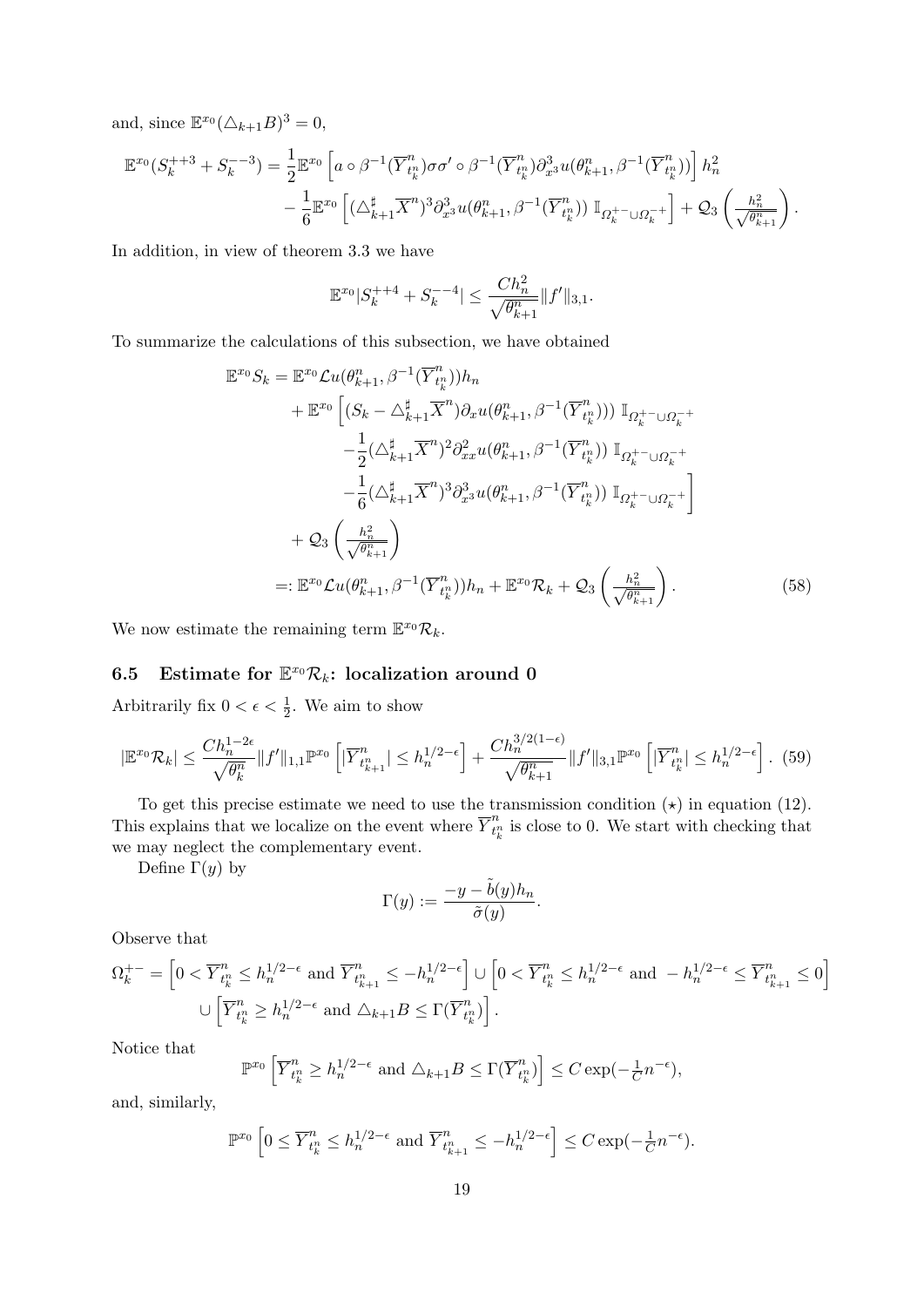We proceed analogously on the event  $\Omega_k^{-+}$ . This leads us to limit ourselves to consider the events

$$
\Omega_k^{+-*} := \left[ 0 < \overline{Y}_{t_k^n}^n \le h_n^{1/2 - \epsilon} \text{ and } -h_n^{1/2 - \epsilon} \le \overline{Y}_{t_{k+1}^n}^n \le 0 \right]
$$

and

$$
\Omega_k^{-+*} := \left[ -h_n^{1/2 - \epsilon} \le \overline{Y}_{t_k^n}^n \le 0 \text{ and } 0 \le \overline{Y}_{t_{k+1}^n}^n \le h_n^{1/2 - \epsilon} \right].
$$

Notice that, on these events, the equality (56) implies that  $|\triangle_{k+1}^{\sharp} \overline{X}^{n}| \leq Ch_n^{1/2-\epsilon}$ . Therefore, in view of the estimates (19) one has

$$
\left| \mathbb{E}^{x_0} \left[ (\Delta_{k+1}^{\sharp} \overline{X}^n)^2 \partial_{xx}^2 u(\theta_{k+1}^n, \beta^{-1} (\overline{Y}_{t_k^n}^n)) \mathbb{I}_{\Omega_k^{++*} \cup \Omega_k^{-+*}} \right] \right| \leq \frac{Ch_n^{1-2\epsilon}}{\sqrt{\theta_{k+1}^n}} \|f'\|_{1,1} \mathbb{P}^{x_0} \left[ |\overline{Y}_k^n| \leq h_n^{1/2-\epsilon} \right],
$$

and

$$
\left| \mathbb{E}^{x_0} \left[ (\triangle_{k+1}^{\sharp} \overline{X}^n)^3 \partial_{x^3}^3 u(\theta_{k+1}^n, \beta^{-1} (\overline{Y}_{t_k^n}^n)) \mathbb{I}_{\Omega_k^{++*} \cup \Omega_k^{-+*}} \right] \right| \leq \frac{C h_n^{3/2(1-\epsilon)}}{\sqrt{\theta_{k+1}^n}} \|f'\|_{3,1} \mathbb{P}^{x_0} \left[ |\overline{Y}_k^n| \leq h_n^{1/2-\epsilon} \right].
$$

Therefore, to show (59) it suffices to show

$$
\begin{split} \left| \mathbb{E}^{x_0} \left[ \left( S_k - \Delta_{k+1}^{\sharp} \overline{X}^n \partial_x u(\theta_{k+1}^n, \beta^{-1} (\overline{Y}_{t_k^n}^n) ) \right) \mathbb{I}_{\Omega_k^{+-*} \cup \Omega_k^{-+*}} \right] \right| \\ &\leq \frac{C h_n^{1-2\epsilon}}{\sqrt{\theta_{k+1}^n}} \| f' \|_{1,1} \mathbb{P}^{x_0} \left[ |\overline{Y}_k^n| \leq h_n^{1/2-\epsilon} \right]. \end{split} \tag{60}
$$

.

#### 6.6 Proof of (60): expansion around 0

On the event  $\Omega_k^{++*}$  we have that  $\overline{Y}_{t_i}^n$  $t_{k+1}^n$  and  $\overline{Y}_{t_i^n}^n$  $t_k^n$  are close to 0. On this event, we also have that  $\overline{Y}_{t}^n$  $t_{k+1}^n$  is negative and  $\overline{Y}_{t}^n$  $t_k^n$  is positive, so that  $\beta^{-1}(\overline{Y}_{t_k^n}^n)$  $\binom{n}{t_{k+1}} = \frac{1}{\beta_-} \overline{Y}_{t_{k+1}^n}^n$  $\sum_{t_{k+1}^n}^n$  and  $\beta^{-1}(\overline{Y}_{t_j^n}^n)$  $\binom{n}{t_k^n} = \frac{1}{\beta_+} \overline{Y}_{t_k^n}^n$  $t_k^n$  . As  $u(t, x)$  is continuous at point 0, we get

$$
\mathbb{E}^{x_{0}} \left[ (S_{k} - \Delta_{k+1}^{\sharp} \overline{X}^{n} \partial_{x} u(\theta_{k+1}^{n}, \beta^{-1}(\overline{Y}_{t_{k}^{n}}^{n})) ) \mathbb{I}_{\Omega_{k}^{+-*}} \right]
$$
\n
$$
= \frac{1}{\beta_{-}} \mathbb{E}^{x_{0}} \left[ \overline{Y}_{t_{k+1}^{n}}^{n} \partial_{x} u(\theta_{k+1}^{n}, 0-) \mathbb{I}_{\Omega_{k}^{+-*}} \right] - \frac{1}{\beta_{+}} \mathbb{E}^{x_{0}} \left[ \overline{Y}_{t_{k}^{n}}^{n} \partial_{x} u(\theta_{k+1}^{n}, 0+) \mathbb{I}_{\Omega_{k}^{+-*}} \right]
$$
\n
$$
- \mathbb{E}^{x_{0}} \left[ \Delta_{k+1}^{\sharp} \overline{X}^{n} \partial_{x} u(\theta_{k+1}^{n}, 0+) \mathbb{I}_{\Omega_{k}^{+-*}} \right]
$$
\n
$$
+ \mathbb{E}^{x_{0}} \left[ \left( (\beta^{-1} (\overline{Y}_{t_{k+1}^{n}}^{n}))^{2} \int_{[0,1]^{2}} \partial_{xx}^{2} u(\theta_{k+1}^{n}, \alpha_{1} \alpha_{2} \beta^{-1} (\overline{Y}_{t_{k+1}^{n}}^{n})) \alpha_{1} \, d\alpha_{1} d\alpha_{2} \right. \right.
$$
\n
$$
- (\beta^{-1} (\overline{Y}_{t_{k}^{n}}^{n}))^{2} \int_{[0,1]^{2}} \partial_{xx}^{2} u(\theta_{k+1}^{n}, \alpha_{1} \alpha_{2} \beta^{-1} (\overline{Y}_{t_{k}^{n}}^{n})) \alpha_{1} \, d\alpha_{1} d\alpha_{2}
$$
\n
$$
- \Delta_{k+1}^{\sharp} \overline{X}^{n} \beta^{-1} (\overline{Y}_{t_{k}^{n}}^{n}) \int_{0}^{1} \partial_{xx}^{2} u(\theta_{k+1}^{n}, \alpha_{1} \beta^{-1} (\overline{Y}_{t_{k}^{n}}^{n})) \, d\alpha_{1} \right) \mathbb{I}_{\Omega_{k}^{+-*}} \right]
$$

The absolute value of the last expectation in the right-hand side can be bounded from above by

$$
\frac{Ch_n^{1-\epsilon}}{\sqrt{\theta_{k+1}^n}} \|f'\|_{1,1} \mathbb{P}^{x_0} \left[|\overline{Y}_{t_k^n}^n| \leq h_n^{1/2-\epsilon} \right] + \frac{Ch_n^{1-2\epsilon}}{\sqrt{\theta_{k+1}^n}} \|f'\|_{1,1} \mathbb{P}^{x_0} \left[|\overline{Y}_{t_{k+1}^n}^n| \leq h_n^{1/2-\epsilon} \right]
$$

since

on 
$$
\Omega_k^{+-*}
$$
,  $|\beta^{-1}(\overline{Y}_{t_{k+1}^n}^n)| + |\beta^{-1}(\overline{Y}_{t_k^n}^n)| \leq Ch_n^{1/2-\epsilon}$ .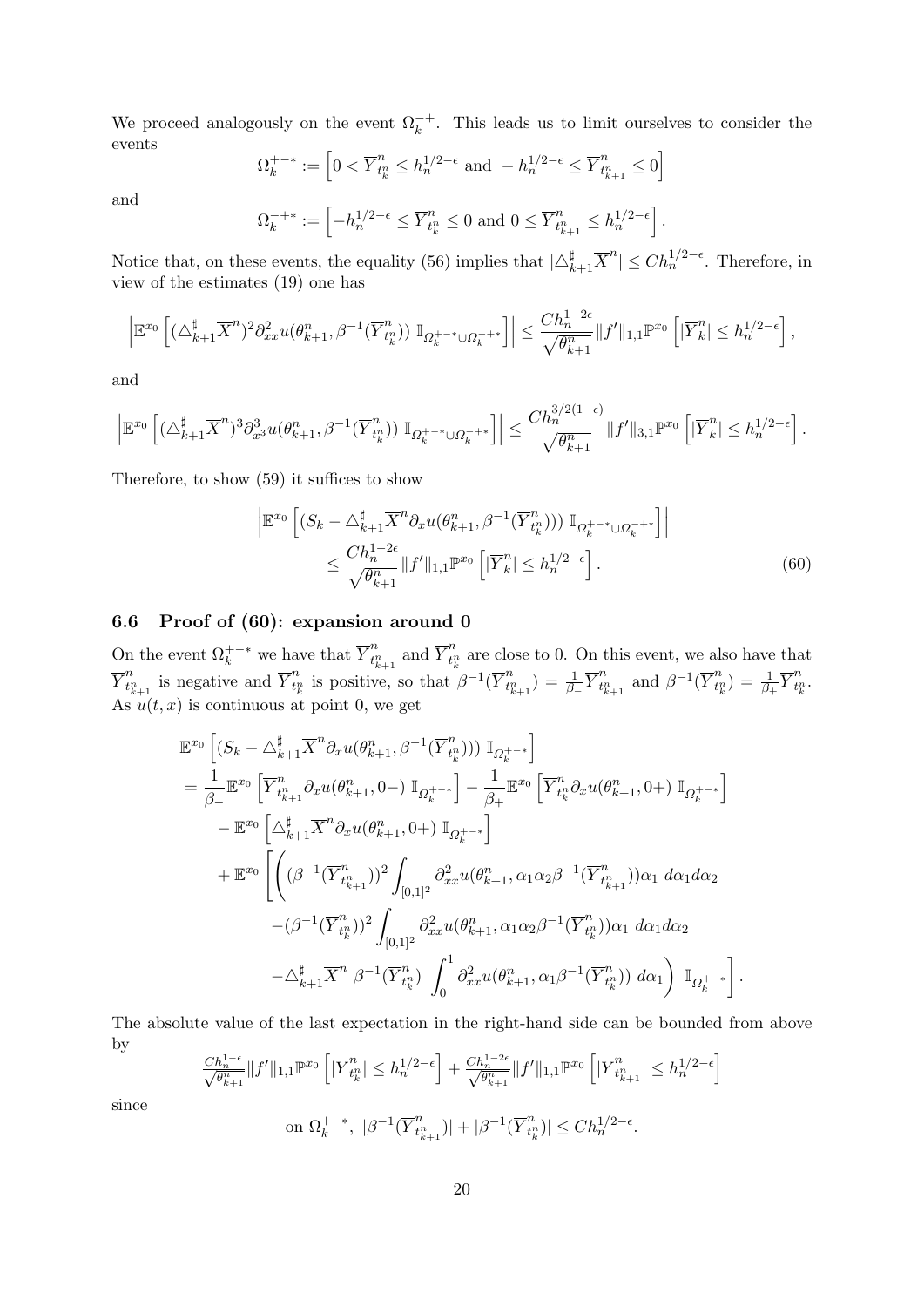In addition,in view of (56) the sum of the three first terms in the right-hand side reduces to

$$
\mathbb{E}^{x_0}\left[\overline{Y}^n_{t_{k+1}^n} \mathbb{I}_{\Omega_k^{+-*}}\left(\frac{1}{\beta_-}\partial_x u(\theta_{k+1}^n, 0-) - \frac{1}{\beta_+}\partial_x u(\theta_{k+1}^n, 0+)\right)\right],
$$

so that now are in a position to use the transmission condition  $(\star)$  in equation (12). Remembering the definition (5) of  $\beta_+$  and  $\beta_-$  we deduce that the preceding expression is null.

We may proceed similarly as above on the event  $\Omega_k^{-+*}$ . We thus have proven (60), which ends the proof of (59).

#### 6.7 Summing up

Gather the expansions (55) and (58). Use the equality (54) and the inequalities (59), (48). It comes:

$$
\epsilon_T^{x_0} \le \sum_{k=0}^{n-2} \frac{Ch_n^{1-2\epsilon}}{\sqrt{\theta_k^n}} \|f'\|_{1,1} \mathbb{P}^{x_0} \left[|\overline{Y}_{t_{k+1}^n}^n| \le h_n^{1/2-\epsilon}\right] + \sum_{k=0}^{n-2} \frac{Ch_n^{3/2(1-\epsilon)}}{\sqrt{\theta_{k+1}^n}} \|f'\|_{3,1} \mathbb{P}^{x_0} \left[|\overline{Y}_{t_k^n}^n| \le h_n^{1/2-\epsilon}\right] + C \|f'\|_{1,1} \sqrt{h_n} + C \|f'\|_{3,1} h_n.
$$

To deduce (20) it now remains to apply the theorem A.9 in Appendix to the Itô process  $(\overline{Y}_t^n)$  $\binom{n}{t}$ .

## 7 Convergence rate of our transformed Euler scheme (II): Proof of theorem 3.5

#### 7.1 Approximation procedure for functions  $f$  in  $W$

We have not been able to extend the estimates in theorem 3.3 to all functions  $f$  in  $W$ . We thus approximate f in W by functions  $f_{\delta}$  in  $\mathcal{W}^4$ . This approximation will be studied in the  $L^1(\mathbb{R})$ -norm for a reason explained in remark 7.1 below.

Let f be in W. For all  $0 < \delta < 1$  define the approximating function  $f_{\delta}$  in  $\mathcal{W}^4$  as follows:

$$
\begin{cases}\nf_\delta(x) = f(x) & \text{for } x \in (-\infty, -2\delta), \\
f_\delta(x) = f(0) & \text{for } x \in (-\delta, \delta], \\
f_\delta(x) = f(x) & \text{for } x \in (2\delta, +\infty),\n\end{cases}
$$

and

$$
\begin{cases}\nf_{\delta}^{(i)}(-2\delta) = f^{(i)}(-2\delta), \ i = 1, \dots, 4, \\
f_{\delta}(-\delta) = f_{\delta}(\delta) = f(0), \\
f_{\delta}^{(i)}(-\delta) = f_{\delta}^{(i)}(\delta) = 0, \ i = 1, \dots, 4, \\
f_{\delta}^{(i)}(2\delta) = f^{(i)}(2\delta), \ i = 1, \dots, 4.\n\end{cases}
$$

In addition, for all x in  $[\delta, 2\delta]$  set

$$
f_{\delta}(x) := f(0) + (f(2\delta) - f(0)) p_0\left(\frac{x-\delta}{\delta}\right) + \delta f^{(1)}(2\delta) p_1\left(\frac{x-\delta}{\delta}\right) + \delta^2 f^{(2)}(2\delta) p_2\left(\frac{x-\delta}{\delta}\right) + \delta^3 f^{(3)}(2\delta) p_3\left(\frac{x-\delta}{\delta}\right) + \delta^4 f^{(4)}(2\delta) p_4\left(\frac{x-\delta}{\delta}\right),
$$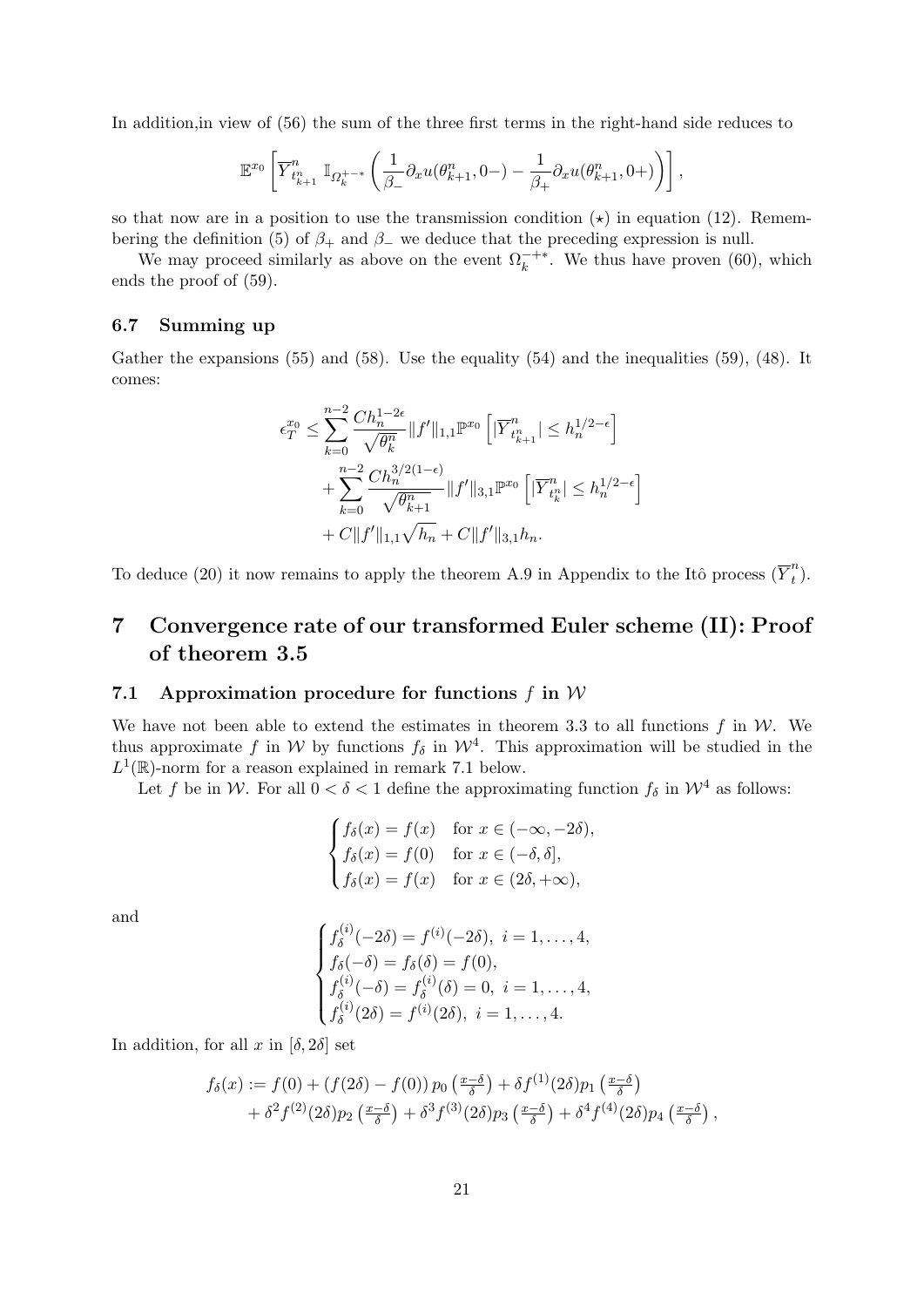and, for all x in  $[-2\delta, -\delta]$ ,

$$
f_{\delta}(x) := f(0) + (f(-2\delta) - f(0))p_0 \left(-\frac{\delta + x}{\delta}\right) - \delta f^{(1)}(-2\delta)p_1 \left(-\frac{\delta + x}{\delta}\right) + \delta^2 f^{(2)}(-2\delta)p_2 \left(-\frac{\delta + x}{\delta}\right) - \delta^3 f^{(3)}(-2\delta)p_3 \left(-\frac{\delta + x}{\delta}\right) + \delta^4 f^{(4)}(-2\delta)p_4 \left(-\frac{\delta + x}{\delta}\right),
$$

where the polynomial functions  $(p_j)_{0 \leq j \leq 4}$  are defined on [0, 1] and are solutions of the following interpolation problem:  $\mathcal{L}(\mathcal{L})$ 

$$
\begin{cases}\np_j^{(i)}(0) = 0 & \text{for } i = 0, \dots, 4, \\
p_j^{(i)}(1) = \varepsilon_{ij} & \text{for } i = 0, \dots, 4,\n\end{cases}
$$

where  $\varepsilon_{ij}$  denotes the Kronecker symbol. Easy calculations lead to

$$
p_0(x) := \frac{\int_0^x y^4 (1 - y)^4 dy}{\int_0^1 y^4 (1 - y)^4 dy} = 70x^9 - 315x^8 + 540x^7 - 420x^6 + 126x^5,
$$
  
\n
$$
p_1(x) := x^5(1 - x)(35x^3 - 120x^2 + 140x - 56),
$$
  
\n
$$
p_2(x) := \frac{1}{2}x^5(1 - x)^2(15x^2 - 35x + 21),
$$
  
\n
$$
p_3(x) := \frac{1}{6}x^5(1 - x)^3(5x - 6),
$$
  
\n
$$
p_4(x) := \frac{1}{24}x^5(1 - x)^4.
$$

As, for all  $i = 1, \ldots, 4$ ,

$$
||p_j^{(i)}\left(\frac{\cdot-\delta}{\delta}\right)||_{L^1([\delta,2\delta])}+||p_j^{(i)}\left(-\frac{\delta+\cdot}{\delta}\right)||_{L^1([-2\delta,-\delta])}\leq C\delta^{1-i},
$$

one has

$$
\begin{cases}\n||f - f_{\delta}||_1 = \int_{-2\delta}^{2\delta} |f(y) - f(0) + f(0) - f_{\delta}(y)| dy \le C\delta^2, \\
||f' - f'_{\delta}||_1 \le C\delta, \\
||f'' - f''_{\delta}||_1 \le C, \\
||f^{(3)} - f_{\delta}^{(3)}||_1 \le \frac{C}{\delta}, \\
||f^{(4)} - f_{\delta}^{(4)}||_1 \le \frac{C}{\delta^2},\n\end{cases} (61)
$$

where the constant  $C$  here depends on  $f$ .

**Remark 7.1.** Our final error estimates highly depend on the fact that the family  $(f_{\delta})$  approximates f at a good rate in  $L^1(\mathbb{R})$  norm. This explains that  $||f||_1$  is involved in these error estimates. When the error estimates are expressed in terms of  $||f||_{\infty}$  or  $||f||_{L^2(\mathbb{R})}$  the convergence rates are lower than those obtained here: see the section 8 below for additional comments.

#### 7.2 Error analysis

The function f now belonging to W, we consider the function  $f_{\delta}$  as in subsection 7.1. We have

$$
\epsilon_T^{x_0} = \left| \mathbb{E}^{x_0} f(X_T) - \mathbb{E}^{x_0} f(\overline{X}_T^n) \right|
$$
  
\n
$$
\leq \left| \mathbb{E}^{x_0} f(X_T) - \mathbb{E}^{x_0} f_\delta(X_T) \right| + \left| \mathbb{E}^{x_0} f_\delta(X_T) - \mathbb{E}^{x_0} f_\delta(\overline{X}_T^n) \right|
$$
  
\n
$$
+ \left| \mathbb{E}^{x_0} f_\delta(\overline{X}_T^n) - \mathbb{E}^{x_0} f(\overline{X}_T^n) \right|
$$
  
\n
$$
\leq I_1(\delta) + I_2(\delta) + I_3(\delta).
$$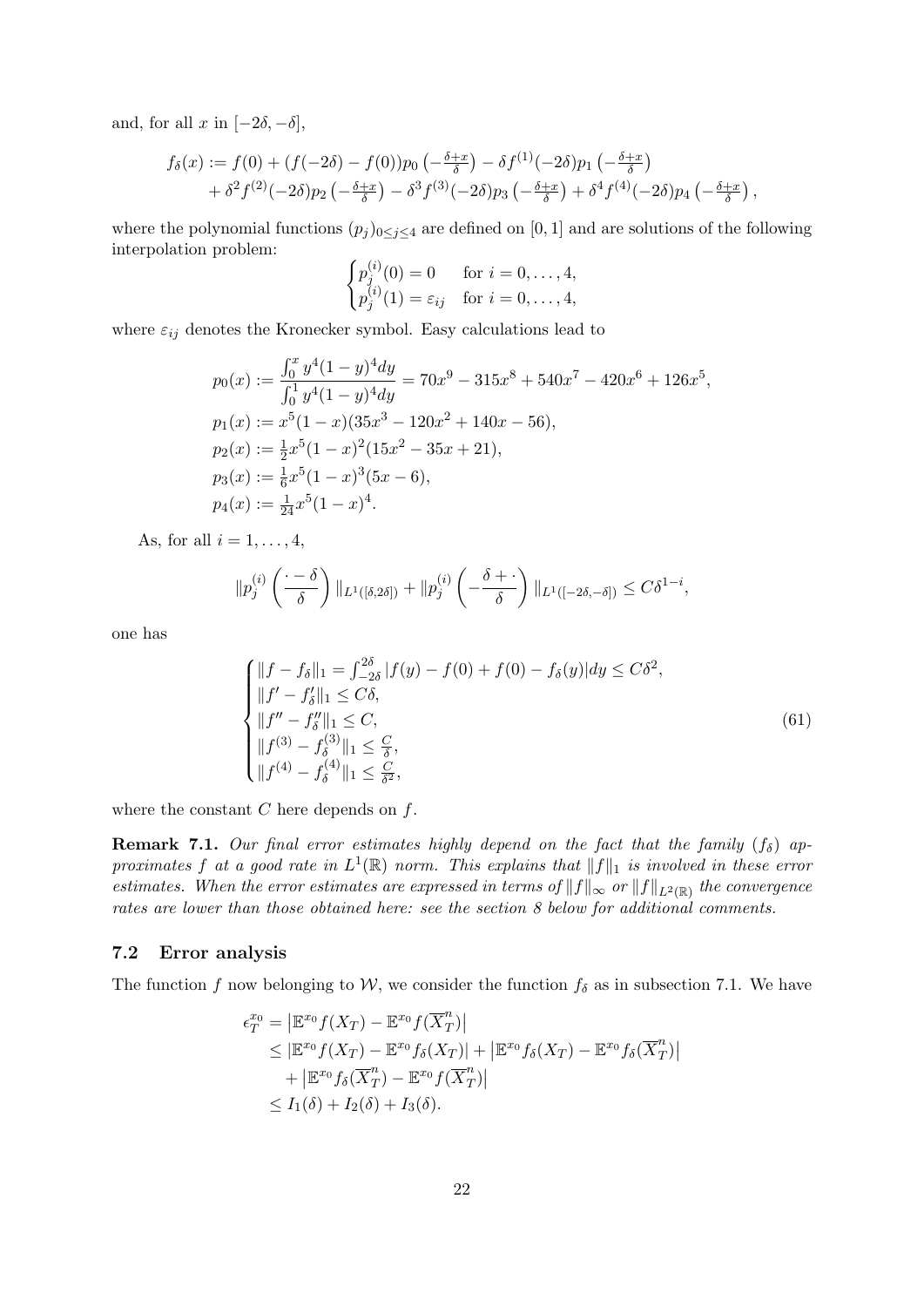**Estimate for**  $I_1(\delta)$ . In view of the estimate (15) we have

$$
I_1(\delta) \le \int_{\mathbb{R}} |f - f_{\delta}|(y) q^X(x_0, T, y) dy
$$
  
\n
$$
\le C\delta \int_{-2\delta}^{2\delta} q^X(x_0, T, y) dy
$$
  
\n
$$
\le C\delta^2.
$$

**Estimate for**  $I_2(\delta)$ . Using theorem 3.4 and the inequalities (61) we have

$$
I_2(\delta) \le C \|f_\delta'\|_{1,1} h_n^{1/2-\epsilon} + C \|f_\delta'\|_{1,1} \sqrt{h_n} + C \|f_\delta'\|_{3,1} h_n^{1-\epsilon}
$$
  

$$
\le C h_n^{1/2-\epsilon} + C \frac{h_n^{1-\epsilon}}{\delta^2}.
$$

Notice that the constant  $C$  here depends on  $f$  because of the smoothing procedure.

Estimate for  $I_3(\delta)$ . Let  $\chi$  be a  $\mathcal{C}^{\infty}(\mathbb{R})$  function with support in  $[-2,2]$  such that  $\chi(y) \geq 1$  for all  $|y| \leq 1$  and  $\chi^{(i)}(0) = 0$  for all i in  $\{1, \ldots, 4\}$ . Observe that  $\chi$  belongs to  $\mathcal{W}^2$ . The function  $\chi_{\delta}(y) := \chi(y/2\delta)$  also is a function in  $\mathcal{W}^2$  with support in  $[-4\delta, 4\delta]$ . For all  $|y| \le 2\delta$ , one has  $\chi_{\delta}(y) \ge 1$  and thus  $\chi_{\delta} \ge \mathbb{I}_{[-2\delta,2\delta]}$ . As, in addition,

$$
\|\chi_\delta'\|_{1,1}\leq \frac{C}{\delta} \text{ and } \|\chi_\delta'\|_{3,1}\leq \frac{C}{\delta^3},
$$

the theorem 3.4 and the inequality (15) lead to

$$
\mathbb{P}^{x_0}[|\bar{X}_T^n| \le 2\delta] \le \mathbb{E}^{x_0} \chi_{\delta}(\bar{X}_T^n)
$$
  
\n
$$
\le |\mathbb{E}^{x_0} \chi_{\delta}(\bar{X}_T^n) - \mathbb{E}^{x_0} \chi_{\delta}(X_T)| + \mathbb{E}^{x_0} \chi_{\delta}(X_T)
$$
  
\n
$$
\le Ch_n^{1/2-\epsilon} \|\chi_{\delta}'\|_{1,1} + C\sqrt{h_n}\|\chi_{\delta}'\|_{1,1} + Ch_n^{1-\epsilon}\|\chi_{\delta}'\|_{3,1} + \int_{-4\delta}^{4\delta} \chi_{\delta}(y)q^X(x_0,T,y)dy
$$
  
\n
$$
\le C\frac{h_n^{1/2-\epsilon}}{\delta} + C\frac{h_n^{1-\epsilon}}{\delta^3} + \frac{C}{\sqrt{T}}\|\chi\|_{\infty}\delta.
$$

Thus

$$
I_3(\delta) \le C \delta \, \mathbb{P}^{x_0}[|\bar{X}_T^n| \le 2\delta] \le Ch_n^{1/2-\epsilon} + C\frac{h_n^{1-\epsilon}}{\delta^2} + C\delta^2.
$$

Global estimate. Gathering the preceding estimates we obtain

$$
\epsilon_T^{x_0} \le Ch_n^{1/2-\epsilon} + C\frac{h_n^{1-\epsilon}}{\delta^2} + C\delta^2.
$$

Choose  $\delta$  of the type  $h_n^{\alpha}$ . The optimal value for  $\alpha$  is  $\alpha = \frac{1}{4}$  $\frac{1}{4}$ . The desired result follows.

## 8 Extensions and conclusion

Some extensions of our results can readily be obtained.

In the case where  $a(x)$  has a finite number of discontinuities, one can split the real line into intervals whose boundary points are the discontinuity points of  $a(x)$  and introduce transmission conditions at each of these points. One can also construct an explicit transformation  $\beta$  removing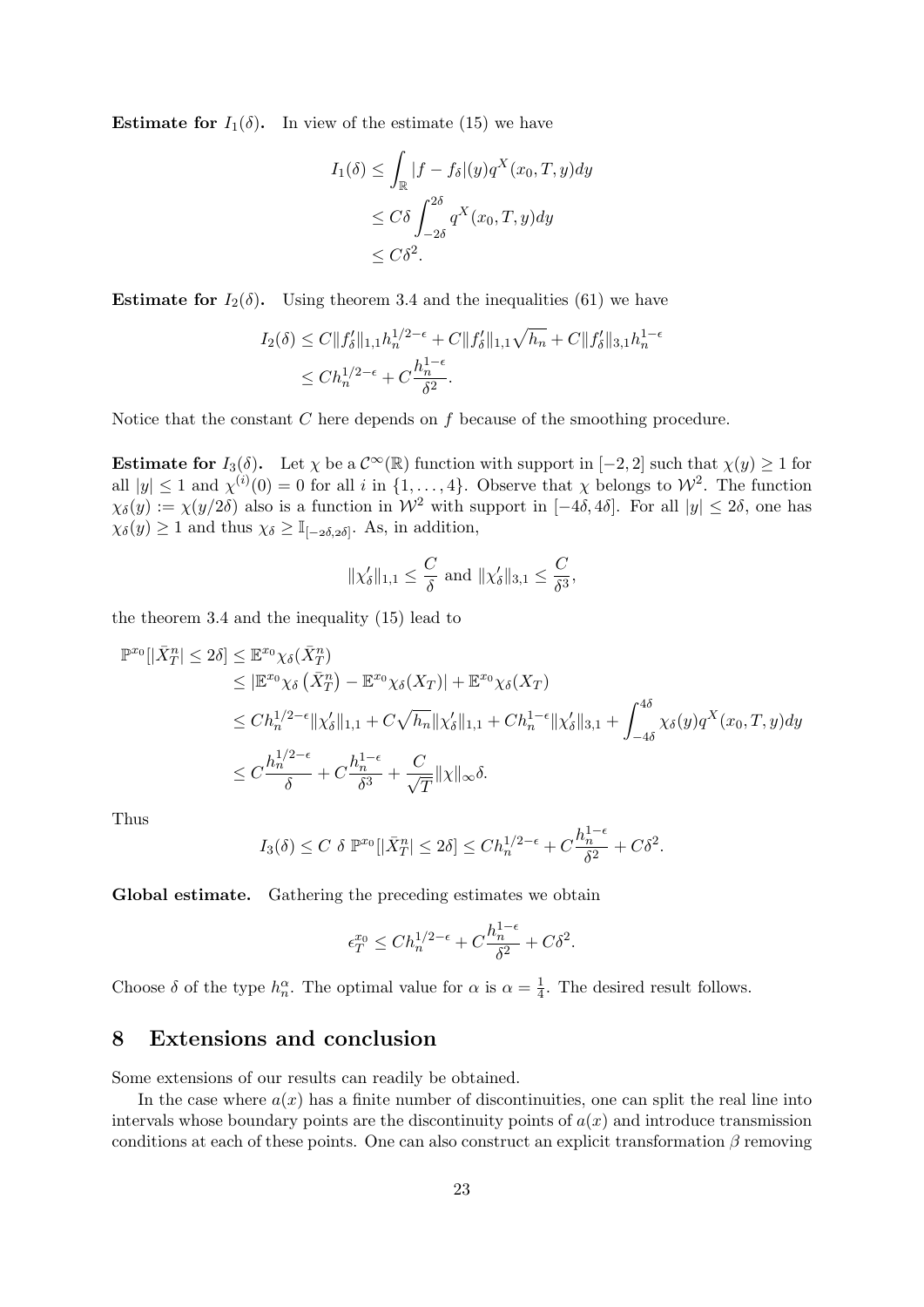the local time of  $(X_t)$  at these discontinuity points. Thus one can readily extend our transformed Euler Scheme. All the results in section 3 still hold true provided straightforward modifications in the calculations made in section 6.

Now consider the equation

$$
\begin{cases}\n\partial_t v(t,x) - \mathcal{L}v(t,x) - b(x)\frac{\partial}{\partial x}v(t,x) = 0 \text{ for all } (t,x) \in (0,T] \times \mathbb{R}, \\
v(0,x) = f(x) \text{ for all } x \in \mathbb{R}, \\
\text{Compatibility transmission conditions at the discontinuity points of } a(x).\n\end{cases}
$$
\n(62)

If the bounded function b is smooth enough (e.g. b is in  $\mathcal{C}_b^6(\mathbb{R})$ ), one can represent the solution

of (62) by means of a SDE similar to (2) except that the drift term involves  $b(X_t)$ , a new modified Euler scheme can easily be constructed, and all our results remain true.

Another easy extension concerns the norm of f used in the convergence rate estimates.

Under the hypothesis of theorem 3.4 (that is, the initial function f belongs to  $\mathcal{W}^4$ ) one can prove that there exists a positive number  $C$  (depending on  $f$ ) such that

$$
\left| \mathbb{E}^{x_0} f(X_T) - \mathbb{E}^{x_0} f(\overline{X}_T^n) \right|
$$
  
 
$$
\leq C \left( h_n^{1/2 - \epsilon} \| f' \|_{1, \infty} + h_n^{1/2 - \epsilon} \| f' \|_{1, \infty} + h_n^{1 - \epsilon} \| f' \|_{3, \infty} \right) + C \sqrt{h_n} \| f' \|_{\infty}.
$$
 (63)

When one wants to use directly (63) to study the case where f is not in  $\mathcal{W}^4$  (f belongs to  $\mathcal{W}$ , say), it appears that the approximation procedure in section 7.1 leads to bounds which explode more rapidly than ours in terms of the smoothing parameter  $\delta$ :

$$
\epsilon_T^{x_0} \le C\left(\delta + \delta \mathbb{P}^{x_0} \left[|\overline{X}_T^n| \le 2\delta\right] + h_n^{1/2-\epsilon} + \frac{h_n^{1-\epsilon}}{\delta^3}\right),\,
$$

where C now depends on the  $L^{\infty}(\mathbb{R})$  norms  $||f^{(i)}||_{\infty}$   $(0 \leq i \leq 4)$  of f. Choose  $\delta$  of the type  $h_n^{\alpha}$ . For  $\alpha = 1/4$  the right-hand side becomes

$$
\epsilon_T^{x_0} \le C h_n^{\frac{1}{8} + \frac{1/2 - \epsilon}{4}}.
$$

Of course, one also gets error estimates in terms of  $L^{\infty}(\mathbb{R} - I)$  norms and  $L^{1}(I)$  norms of f, where  $I$  is a suitably chosen interval around 0.

Other issues to address in the future are: first, to extend to the multi-dimensional case our probabilistic interpretation of parabolic diffraction problems in terms of Markov processes which can easily be simulated, and to prove that the transition densities of these processes satisfy Aronson's estimates; second, to construct a Euler type scheme whose simulation has a weak complexity and to extend our error analysis to a multidimensional setting, that is, when the divergence form operator writes

$$
\mathcal{L} := \frac{1}{2} \mathrm{div} [a(x)\nabla],
$$

and the matrix valued function  $a(x)$  is discontinuous along hypersurfaces. This program is easy to realize when the discontinuity hypersurfaces reduce to hyperplanes. In more general situations, one possible direction is to extend the work done in Bossy et al. [5] on the Poisson– Boltzmann equation with piecewise constant function  $a(x)$ .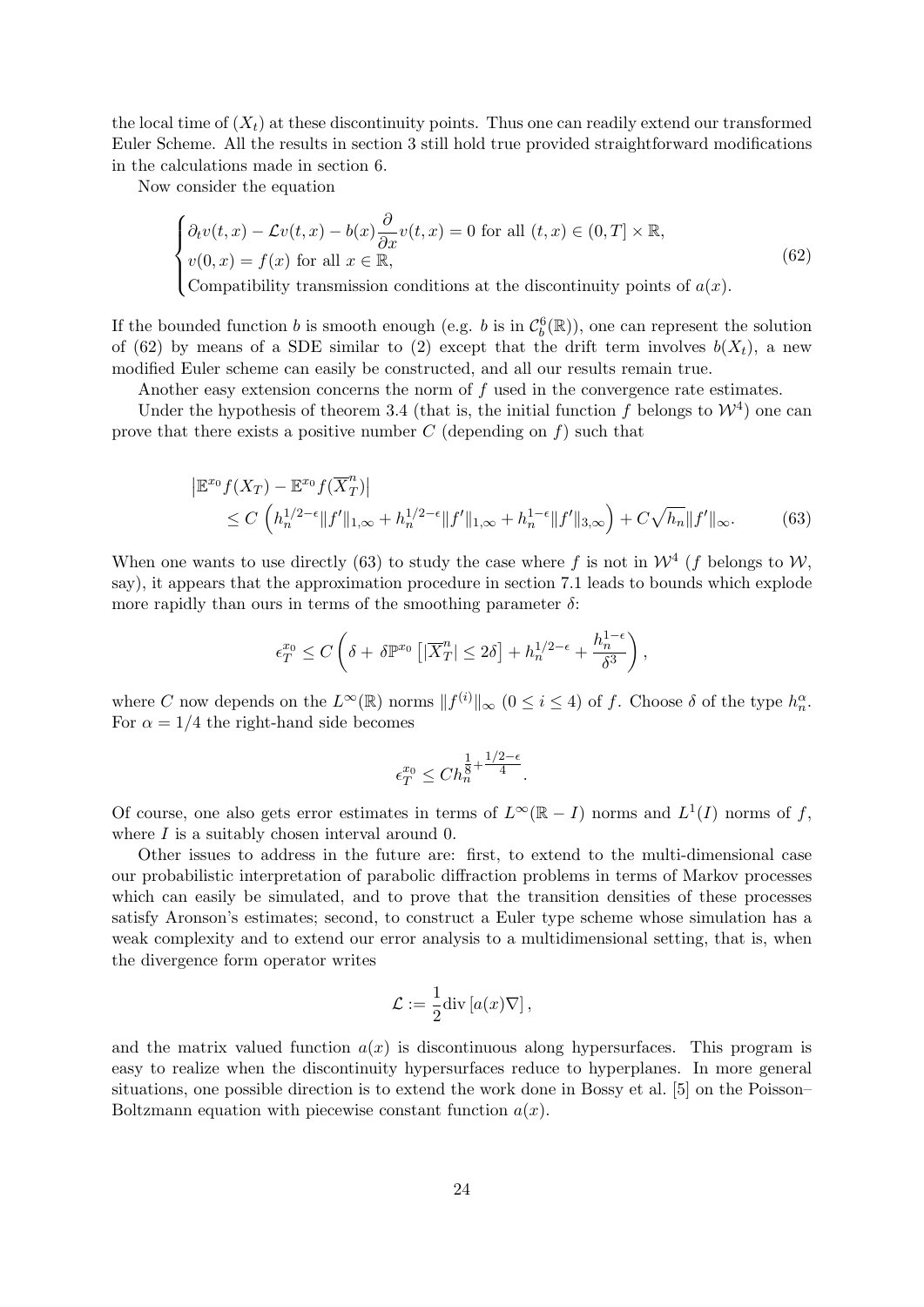## A Appendix

### A.1 First passage times of elliptic diffusions

In this section we gather properties of first passage time densities of one dimensional uniformly elliptic diffusion processes. These properties were applied above to the density  $r_0^x(s)$  of the first passage time before time T at point 0 of the process  $(X_t)$  (see subsection 4).

Let  $\gamma$  and  $\mu$  be smooth real valued functions such that, for all real number  $Z_0$ , there exists a unique real valued solution  $(Z_t)_{t>0}$  to the SDE

$$
Z_t = Z_0 + \int_0^t \mu(Z_s)ds + \int_0^t \gamma(Z_s)dB_s.
$$
 (64)

Suppose also that  $\gamma$  is bounded from below by a strictly positive constant.

Let  $\tau_0$  be the first passage time of the process Z at point 0:

$$
\tau_0(Z) := \inf\{s > 0 \; : \; Z_s = 0\}.
$$

Our first objective is to explicit the density of  $\tau_0(Z)$ . To this end we introduce the Lamperti transform  $S$  of the process  $Z$ , that is,

$$
S(x) := \int_0^x \frac{1}{\gamma(z)} dz.
$$
\n(65)

Set

$$
Q(z) := \frac{\mu \circ S^{-1}(z)}{\gamma \circ S^{-1}(z)} - \frac{1}{2} \gamma' \circ S^{-1}(z).
$$

Itô's formula shows that

$$
S(Z_t) = S(Z_0) + \int_0^t Q(S(Z_s))ds + B_t.
$$

We need some more material and notation. For  $x < 0$  let  $(R_t^{-S(x)})$  be a Bessel(3) process

$$
R_t^{-S(x)} := \sqrt{(-S(x) + W_t^{(1)})^2 + (W_t^{(2)})^2 + (W_t^{(3)})^2},\tag{66}
$$

where  $(W_t^{(1)}$  $t_t^{(1)}, W_t^{(2)}, W_t^{(3)}$  is a three dimensional Brownian motion. Set

$$
g(z) := Q'(z) + Q^2(z),
$$
  

$$
\Psi(s, x) := \mathbb{E}\left[\exp\left\{-\frac{1}{2} \int_0^s g(\frac{\theta - s}{s} R^{-x}_{\frac{s\theta}{s-\theta}}) d\theta\right\}\right].
$$

Finally, let  $(\beta_{\theta}(s,T,\xi), s \leq \theta \leq T)$  be a standard Brownian bridge connecting the time-space points  $(s, 0)$  and  $(T, \xi)$ , that is,

$$
\beta_{\theta}(s,T,\xi) := \xi \frac{\theta - s}{T - s} + B_{\theta - s} - \frac{\theta - s}{T - s} B_{T - s}.
$$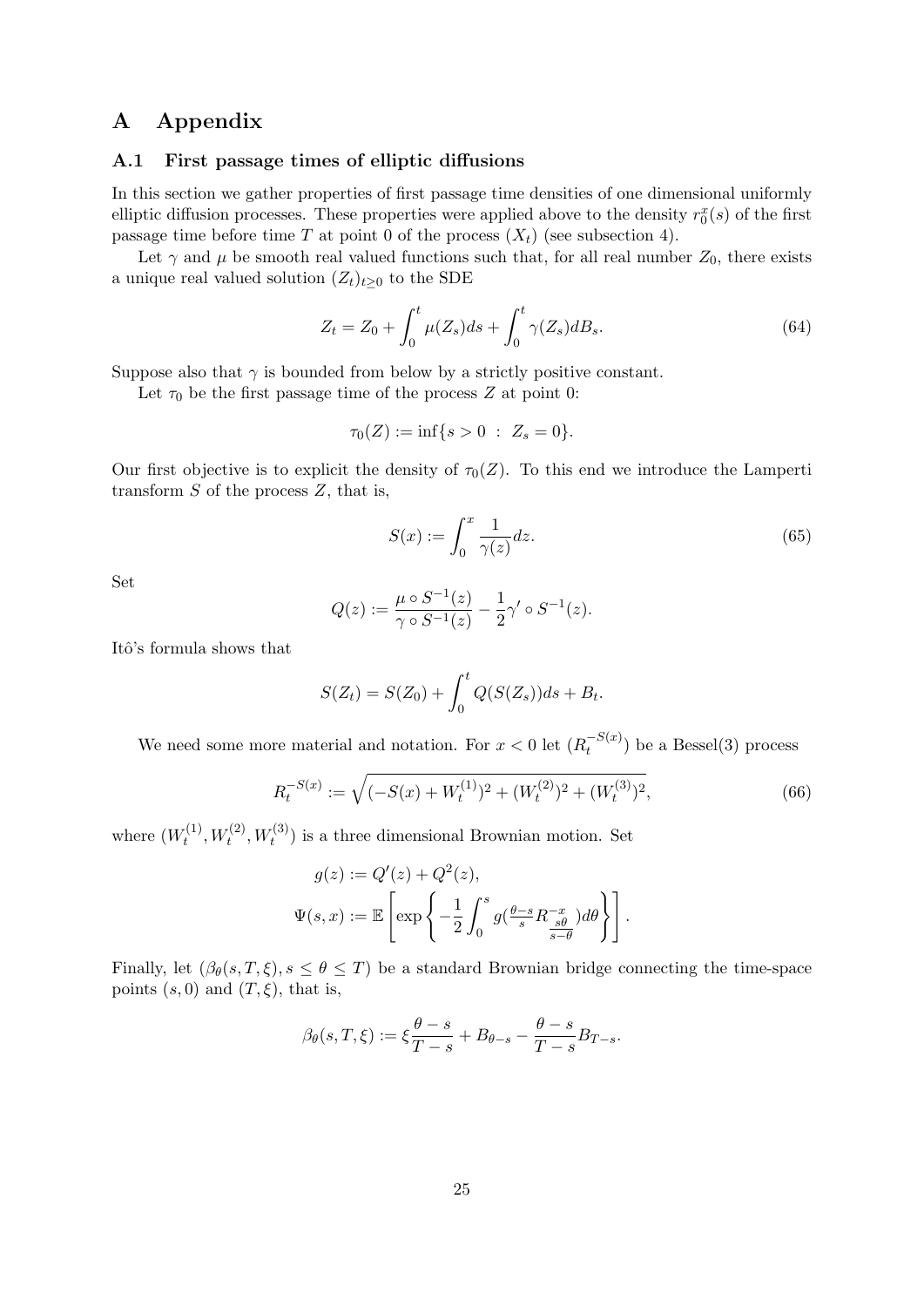Set

$$
\rho_0(s,\xi) := \mathbb{E}\left[\exp\left(-\frac{1}{2}\int_s^T g(\beta_\theta(s,T,\xi))d\theta\right)\right],
$$
  
\n
$$
\mathcal{H}(z) := \int_0^x Q(y)dy,
$$
  
\n
$$
p(s,z) := \frac{1}{\sqrt{2\pi s}}\exp\left(-\frac{z^2}{2s}\right),
$$
  
\n
$$
\rho(T-s,x) := \exp(-\mathcal{H}(x))\int_{-\infty}^{+\infty} \exp(\mathcal{H}(\xi))\rho_0(s,\xi)p(T-s,\xi)d\xi,
$$
  
\n
$$
\kappa(s,z) := \frac{z}{\sqrt{2\pi s^3}}\exp\left(-\frac{z^2}{2s}\right).
$$

**Theorem A.1** (Pauwels [20]). Suppose that there exists  $k \in \mathbb{N}$  such that  $\mu$  is of class  $\mathcal{C}_b^{k+1}$  $\mathbb{E}^{k+1}_b(\mathbb{R})$ and  $\gamma$  is of class  $\mathcal{C}_b^{k+2}$  $b^{k+2}(\mathbb{R})$ . Suppose also

$$
\exists \lambda > 0, \ \forall x \in \mathbb{R}, \ \gamma(x) \ge \lambda.
$$

Let  $T > 0$  and  $x < 0$ . Under  $\mathbb{P}^x$  the first passage time of  $(Z_t)$  at point 0 before time  $T$ ,  $\tau_0(Z) \wedge T$ , has a smooth density  $r_0^x(s)$  which is of class  $\mathcal{C}^k((0,T] \times (-\infty,0))$  and satisfies

$$
r_0^x(s) = \Psi(s, S(x))\rho(T - s, S(x))\kappa(s, S(x)).
$$
\n(67)

**Corollary A.2.** For  $x > 0$  consider the diffusion

$$
-S(Z_t) = -S(x) - \int_0^t Q(S(Z_s))ds + B_t.
$$

The formula analogous to (67) is obtained by everywhere changing  $S(x)$  into  $-S(x)$  and  $Q(z)$ into  $-Q(-z)$ .

Below we need the following (crude) estimates on the function  $\Psi$  and its derivatives:

**Proposition A.3.** Under the hypotheses of theorem A.1 with  $k \geq 2$ , there exists  $C > 0$  such that, for all  $0 < s \leq T$  and all  $x < 0$ ,

$$
|\Psi(s, x)| \le C,
$$
  
\n
$$
|\partial_x \Psi(s, x)| + |\partial_{xx}^2 \Psi(s, x)| \le C,
$$
  
\n
$$
|\partial_s \Psi(s, x)| \le C(1 + |x|),
$$
  
\n
$$
|\partial_{sx}^2 \Psi(s, x)| \le C(1 + |x|).
$$

Proof. For the sake of completeness we sketch here the easy proof.

The first inequality results from the boundedness of g.

The second inequality results from the boundedness of g and  $g'$  and the following estimates derived from  $(66)$ :

$$
|\partial_x R_t^x| = \frac{|x + W_t^{(1)}|}{\sqrt{(x + W_t^{(1)})^2 + (W_t^{(2)})^2 + (W_t^{(3)})^2}} \le 1,
$$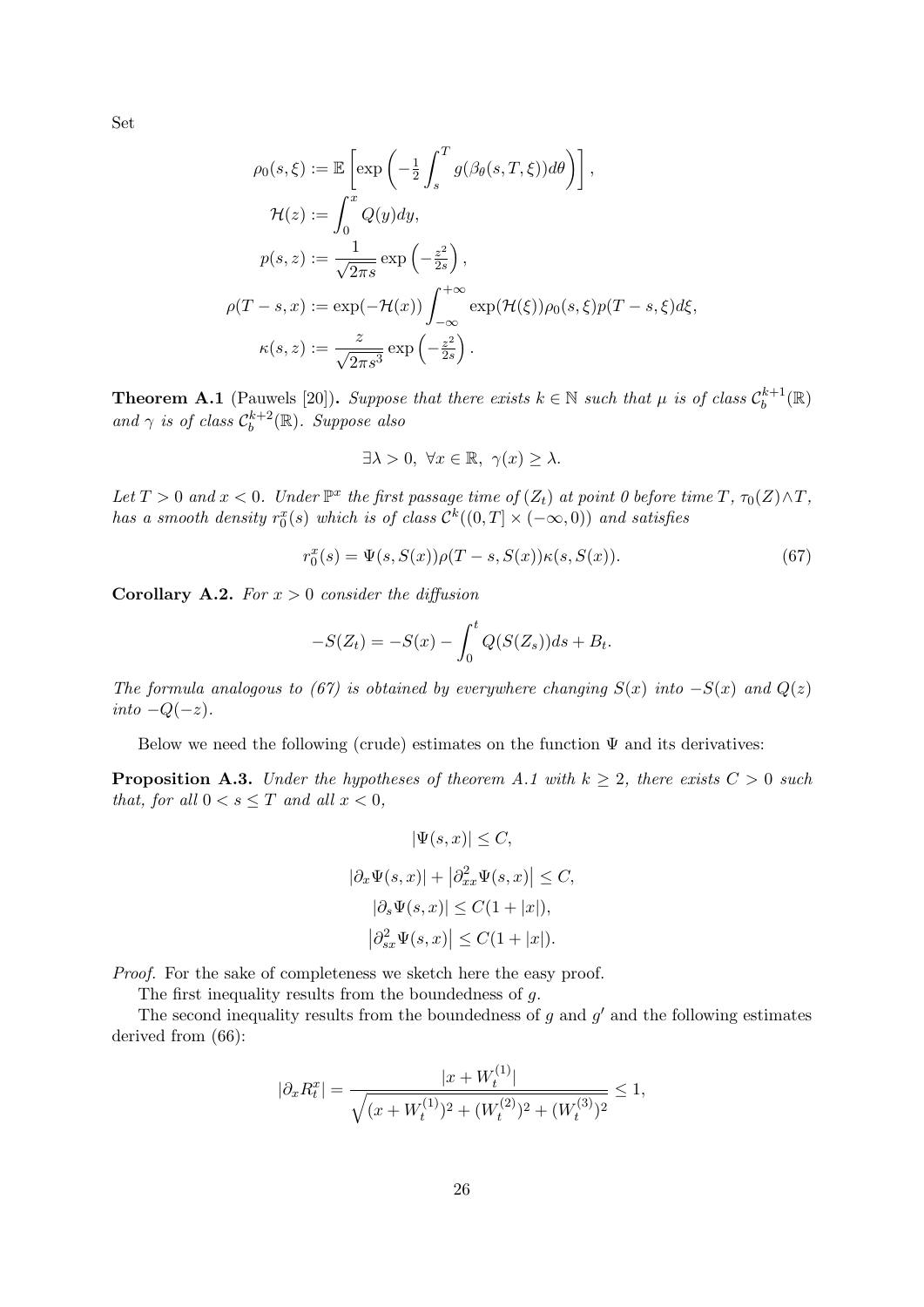and

$$
|\partial_{xx}^2 R_t^x| = \frac{(W_t^{(2)})^2 + (W_t^{(3)})^2}{((x + W_t^{(1)})^2 + (W_t^{(2)})^2 + (W_t^{(3)})^2)^{3/2}} \le \frac{1}{\sqrt{(W_t^{(2)})^2 + (W_t^{(3)})^2}},
$$

from which

$$
\mathbb{E}^x|\partial_{xx}^2 R_t^x| \le \frac{C}{\sqrt{t}}.
$$

To obtain the third inequality we use the change of variable  $\gamma = \frac{s\theta}{s-1}$  $\frac{s\theta}{s-\theta}$  to get

$$
\Psi(s,x) = \mathbb{E}\left[\exp\left\{-\frac{1}{2}\int_0^\infty g\left(-\frac{s}{s+\gamma}R_\gamma^{-x}\right)\frac{s^2}{(s+\gamma)^2}d\gamma\right\}\right].
$$

It then remains to differentiate w.r.t. s and to observe that  $\mathbb{E}R_{\gamma}^{-x} \leq C(|x| + \sqrt{\gamma}).$ 

Similar arguments lead to the last inequality. The shortest way seems to differentiate w.r.t.  $x$ the expression just obtained  $\partial_s \Psi(s, x)$ , keeping in mind that  $|\partial_x R_t^x| \leq 1$ .  $\Box$ 

Concerning the function  $\rho$ , we have the following result:

**Proposition A.4.** Under the hypotheses of theorem A.1 with  $k \geq 2$ , there exists  $C > 0$  such that, for all  $0 \leq s \leq T$  and all x in  $\mathbb{R}$ ,

$$
|\rho(T-s,x)| \le C \exp(C|x|),
$$
  

$$
|\partial_x \rho(T-s,x)| + |\partial_{xx}^2 \rho(T-s,x)| \le C \exp(C|x|),
$$
  

$$
|\partial_s \rho(T-s,x)| + |\partial_{xx}^2 \rho(T-s,x)| \le C \exp(C|x|).
$$

Proof. The two first inequalities result from the boundedness of the function Q and its first derivative. Let us now turn to the proof of the last inequality. We have

$$
|\partial_s \rho(T-s, x)| = \left| \int_{-\infty}^{+\infty} \exp(\mathcal{H}(\xi) - \mathcal{H}(x)) \partial_s \rho_0(s, \xi) p(T-s, \xi) d\xi \right|
$$
  
+ 
$$
\int_{-\infty}^{+\infty} \exp(\mathcal{H}(\xi) - \mathcal{H}(x)) \rho_0(s, \xi) \partial_t p(T-s, \xi) d\xi \right|
$$
  

$$
\leq C \exp(-\mathcal{H}(x)) \int_{-\infty}^{+\infty} \exp(\mathcal{H}(\xi)) p(T-s, \xi) d\xi
$$
  
+ 
$$
\frac{1}{2} \exp(-\mathcal{H}(x)) \left| \int_{-\infty}^{+\infty} \exp(\mathcal{H}(\xi)) \rho_0(s, \xi) \partial_{\xi\xi}^2 p(T-s, \xi) d\xi \right|.
$$

Integrating by parts two times the last integral w.r.t.  $\xi$  leads to

$$
|\partial_s \rho(T-s,x)| \leq C \exp(C|x|).
$$

The same arguments lead to

$$
|\partial_{sx}^2 \rho(T - s, x)| \le C \exp(C|x|).
$$

We are now in a position to prove the lemmas A.5 and A.6 that we used in section 5.3.

**Lemma A.5.** Under the hypotheses of theorem A.1 with  $k \geq 2$ , for all  $0 \leq \alpha < 1$  there exists  $C > 0$  such that

$$
\forall 0 \le t \le T, \ \forall x \ne 0, \ \int_0^t \frac{1}{s^\alpha} r_0^x(t-s, x) ds \le \frac{C}{t^\alpha}.
$$
 (68)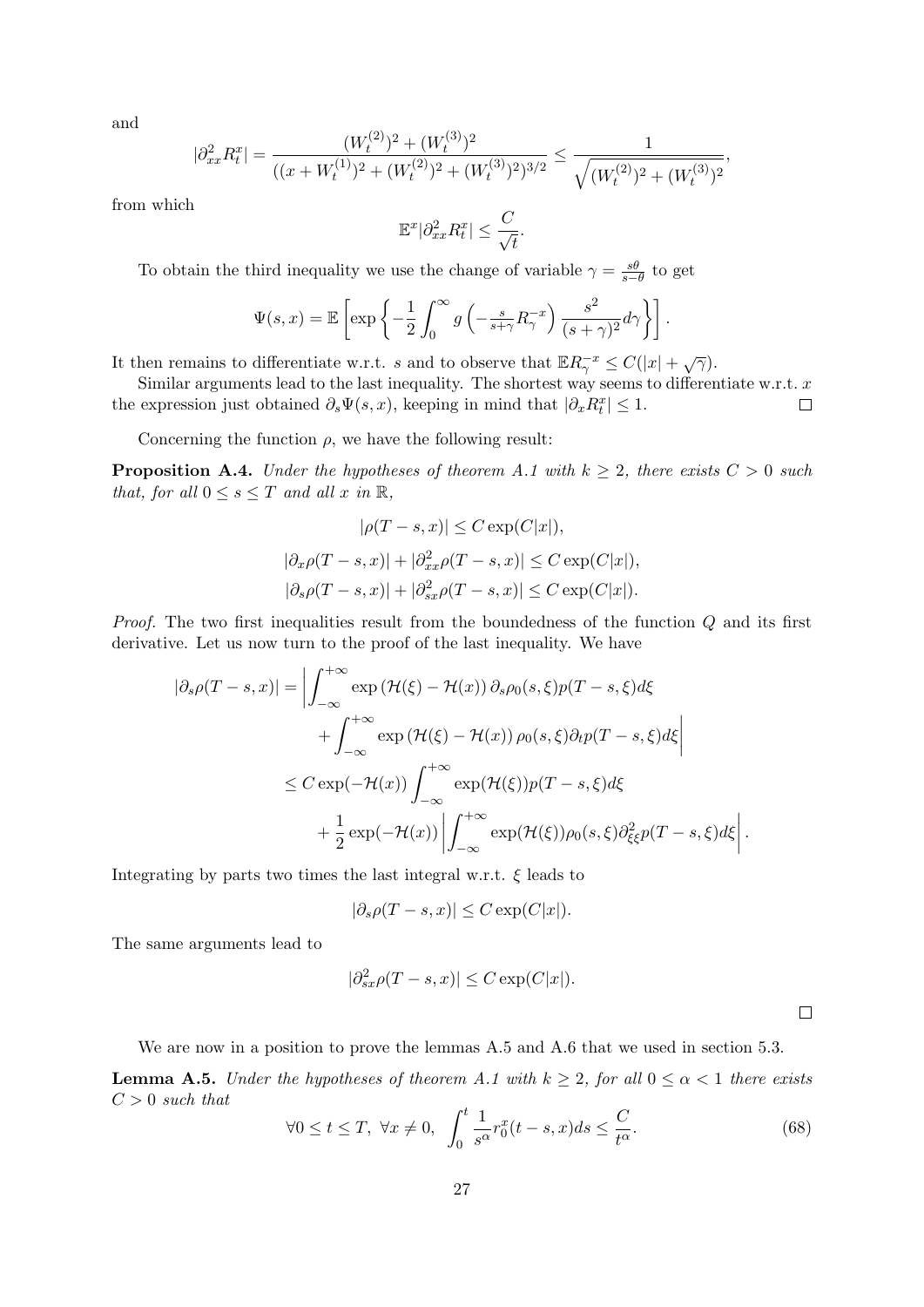*Proof.* In view of the definition of the Lamperti transform S and the estimates for  $\Psi$  and  $\rho$  in propositions A.3 and A.4, it suffices to prove

$$
\forall c > 0, \ \exists C > 0, \ J := \int_0^t \frac{\exp(c \, x)}{s^\alpha} \kappa(t - s, x) ds \le \frac{C}{t^\alpha}.
$$

From the definition of  $\kappa$ , we see that

$$
\exp(c\,x)\kappa(t-s,x) \le \exp(c\,x)\exp\left(-\frac{x^2}{4(t-s)}\right) \frac{x}{\sqrt{2\pi(t-s)^3}} \exp\left(-\frac{x^2}{4(t-s)}\right)
$$
  

$$
\le C\exp(c\,x)\exp\left(-\frac{x^2}{4T}\right) \frac{x}{\sqrt{2\pi(t-s)^3}} \exp\left(-\frac{x^2}{4(t-s)}\right)
$$
  

$$
\le C\frac{x}{\sqrt{2\pi(t-s)^3}} \exp\left(-\frac{x^2}{4(t-s)}\right).
$$

Consequently, in order to prove (69), it suffices to obtain

$$
I(t) := \int_0^t \frac{1}{s^{\alpha}} \frac{x}{\sqrt{2\pi (t-s)^3}} \exp\left(-\frac{x^2}{4(t-s)}\right) ds \le \frac{C}{t^{\alpha}}.
$$

Notice that

$$
I(\frac{t}{2}) \le C \int_0^{t/2} \frac{1}{s^{\alpha}} \frac{1}{t-s} ds \le \frac{C}{t^{\alpha}}.
$$

In addition, as  $\kappa(s, x)$  is the density of the first passage time of x by a Brownian motion starting at 0 at time 0,

$$
I(t) - I(\frac{t}{2}) \le \frac{C}{t^{\alpha}} \int_{t/2}^{t} \frac{x}{\sqrt{(t-s)^{3}}} \exp(-\frac{x^{2}}{4(t-s)}) ds = \frac{C}{t^{\alpha}} \int_{0}^{t/2} \frac{x}{\sqrt{s^{3}}} \exp(-\frac{x^{2}}{4s}) ds
$$
  

$$
\le \frac{C}{t^{\alpha}} \mathbb{P}^{0}(\inf\{s > 0; W_{s} = \frac{x}{\sqrt{2}}\} \le t).
$$

We thus have proven  $(69)$ .

**Lemma A.6.** There exists  $\tilde{C} > 0$  such that, for all  $0 \leq \alpha < 1$ , and all function H bounded on [0, T], continuously differentiable on  $(0, T]$ , satisfying  $H(0) = 0$  and

 $\Box$ 

$$
|H'(s)| \le \frac{C_H}{s^{\alpha}} \text{ for all } s \in (0, T],
$$

it holds

$$
\forall t \in (0, T], \ \forall x \neq 0, \ \left| \partial_x \int_0^t r_0^x(t - s) H(s) ds \right| \leq C_H \tilde{C},
$$

and

$$
\forall t \in (0, T], \ \forall x \neq 0, \ \left| \partial_{xx}^2 \int_0^t r_0^x(t - s) H(s) ds \right| \leq C_H \ \tilde{C} \left( 1 + \frac{1}{t^{\alpha}} \right).
$$

*Proof.* W.l.g. we again suppose  $x < 0$ .

We use the theorem A.1 to represent the density  $r_0^x$  and observe that

$$
\partial_x \kappa(t-s, x) = 2\partial_s \left[ \frac{1}{\sqrt{2\pi(t-s)}} \exp\left(-\frac{x^2}{2(t-s)}\right) \right] = 2\partial_s p(t-s, x).
$$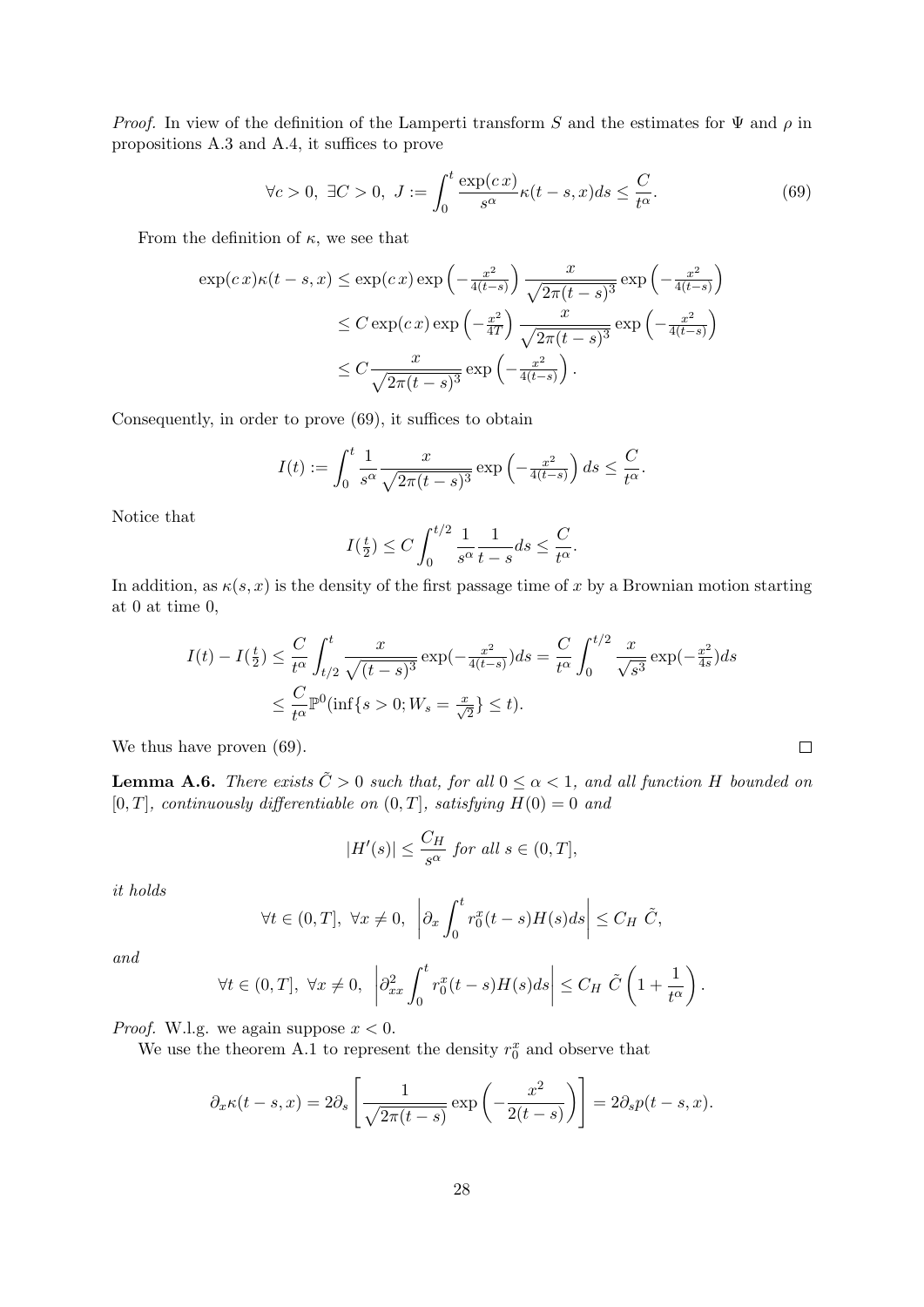Therefore, in view of the definition of  $\Psi$  and  $\rho$  in theorem A.1 we have <sup>2</sup>

$$
\partial_x \int_0^t r_0^{S^{-1}(x)}(t-s)H(s)ds = \partial_x \left[ \int_0^t \Psi(t-s,x)\rho(T-t+s,x)\kappa(t-s,x)H(s)ds \right]
$$
  
\n
$$
= \int_0^t \partial_x [\Psi(t-s,x)\rho(T-t+s,x)]\kappa(t-s,x)H(s)ds
$$
  
\n
$$
+ 2 \int_0^t \Psi(t-s,x)\rho(T-t+s,x)H(s)\partial_s p(t-s,x)ds
$$
  
\n
$$
= \int_0^t \partial_x [\Psi(t-s,x)\rho(T-t+s,x)]\kappa(t-s,x)H(s)ds
$$
  
\n
$$
- \frac{2}{\sqrt{2\pi t}}\Psi(t,x)\rho(T-t,x)H(0)\exp\left(-\frac{x^2}{2t}\right)
$$
  
\n
$$
- 2 \int_0^t \partial_s [\Psi(t-s,x)\rho(T-t+s,x)H(s)]p(t-s,x)ds
$$
  
\n
$$
=: A_1 + A_2 + A_3.
$$

As  $H(0) = 0$  we have  $A_2 = 0$ .

Now, in view of the estimates for  $\Psi$  and  $\rho$  in propositions A.3 and A.4, we have, for all t in  $(0, T]$  and s in  $(0, t)$ ,

$$
|\partial_x[\Psi(t-s,x)\rho(T-t+s,x)]| \leq C \exp(C|x|).
$$

We deduce from inequality (69) that, for some possibly new constant  $\tilde{C}$ ,

$$
|A_1| \leq C_H \tilde{C}.
$$

Similarly,

$$
|\partial_s [\Psi(t-s,x)\rho(T-t+s,x)H(s)]| \leq C_H \exp(C|x|) \left(C + \frac{1}{s^{\alpha}}\right).
$$

As for some positive constants  $\tilde{C}$  and  $\epsilon$ ,

$$
\exp(C|x| - \frac{x^2}{4(t-s)}) \le \tilde{C} \exp(-\frac{\epsilon x^2}{4(t-s)})
$$
 for all  $x \in \mathbb{R}$  and  $0 \le s < t \le T$ ,

we deduce that for some possibly new constant  $\tilde{C}$ ,

$$
|A_3| \le C_H C \int_0^t \frac{\exp(C|x|)}{\sqrt{2\pi(t-s)}} \left(1 + \frac{1}{s^{\alpha}}\right) \exp\left(-\frac{x^2}{2(t-s)}\right) ds
$$
  
\$\le C\_H \tilde{C}\$.

We now turn to the bound for  $\vert$  $\partial_{xx}^2 \int_0^t r_0^x(t-s)H(s)ds\Big|$ . From the above we have

$$
\partial_{xx}^2 \int_0^t r_0^{S^{-1}(x)}(t-s)H(s)ds = \int_0^t \partial_{xx}^2 [\Psi(t-s,x)\rho(T-t+s,x)]\kappa(t-s,x)H(s)ds
$$
  

$$
-2\int_0^t \partial_x \partial_s [\Psi(t-s,x)\rho(T-t+s,x)H(s)]p(t-s,x)ds
$$
  
+2
$$
\int_0^t \partial_s [\Psi(t-s,x)\rho(T-t+s,x)H(s)]\kappa(t-s,x)ds.
$$

<sup>2</sup>The inequality below for  $|\partial_x[\Psi(t-s,x)\rho(T-t+s,x)]|$  justifies our derivations under the integral sign.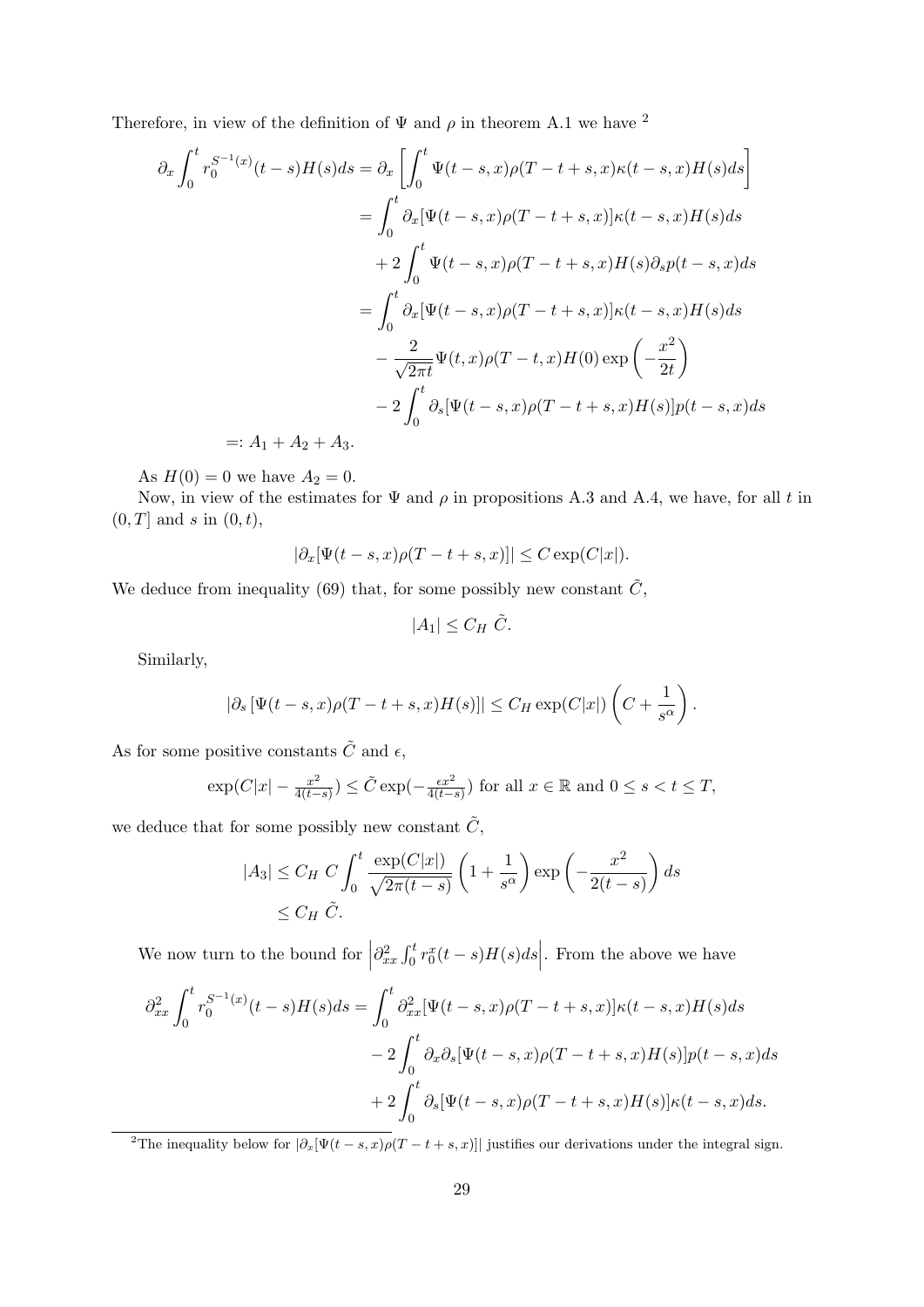It then remains to proceed as we did it to bound  $A_3$  from above, noticing that (69) implies that

$$
\forall C>0, \ \exists \tilde{C}, \ \forall 0
$$

#### A.2 Estimate for the number of visits of small balls by the Euler scheme

In this subsection we recall a result from Bernardin et al. [4] which was essential to estimate the remaining terms in the above error expansion.

Let  $(\Omega, \mathcal{F}, (\mathcal{F}_t), \mathbb{P})$  be a filtered probability space satisfying the usual conditions. Let  $(W_t)$  be a m-dimensional standard Brownian motion on this space. Given two progressively measurable processes  $(b_t)$  and  $(\sigma_t)$  taking values respectively in  $\mathbb{R}^d$  and in the space of real  $d \times m$  matrices,  $X_t$  is the  $\mathbb{R}^d$  valued Itô process

$$
X_t = X_0 + \int_0^t b_s ds + \int_0^t \sigma_s dW_s.
$$
 (70)

Suppose:

**Hypothesis A.7.** There exists a positive number  $K \geq 1$  such that,  $\mathbb{P}\text{-}a.s.,$ 

$$
\forall t \ge 0, \|b_t\| \le K,\tag{71}
$$

and

$$
\forall 0 \le s \le t, \ \frac{1}{K^2} \int_s^t \psi(s)ds \le \int_s^t \psi(s) \|\sigma_s \sigma_s^*\| ds \le K^2 \int_s^t \psi(s)ds \tag{72}
$$

for all positive locally integrable map  $\psi : \mathbb{R}_+ \to \mathbb{R}_+$ .

Notice that (72) is satisfied when  $(\sigma_t)$  is a bounded continuous process. Consider functions f satisfying the following hypotheses:

#### Hypothesis A.8.

- 1. f is positive and increasing,
- 2. f belongs to  $\mathcal{C}^1([0,T);\mathbb{R}_+),$
- 3.  $f^{\alpha}$  is integrable on  $[0, T)$  for all  $1 \leq \alpha < 2$ ,
- 4. There exists  $1 < \nu < 1 + \eta$ , where  $\eta := \frac{1}{4K^4}$ , such that

$$
\int_0^T f^{2\nu - 1}(s) f'(s) \frac{(T - s)^{1 + \eta}}{s^{\eta}} ds < +\infty.
$$
 (73)

The function  $t \to \frac{1}{\sqrt{T}}$  $\frac{1}{T-t}$  satisfies the conditions A.8: one can choose  $\nu = 1 + \frac{1}{8K^4}$ .

**Theorem A.9.** Let  $(X_t)$  be as in (70). Suppose that the hypotheses A.7 and A.8 are satisfied. Then there exists  $C > 0$ , depending only on  $\nu$ , K and T, such that, for all  $\xi \in \mathbb{R}^d$  and  $0 < \varepsilon < 1/2$ , there exists  $h_0 > 0$  satisfying

$$
\forall h \leq h_0, \ h \sum_{k=0}^{N_h} f(kh) \mathbb{P}(\|X_{ph} - \xi\| \leq h^{1/2 - \varepsilon}) \leq Ch^{1/2 - \varepsilon},\tag{74}
$$

where  $N_h := |T/h| - 1$ .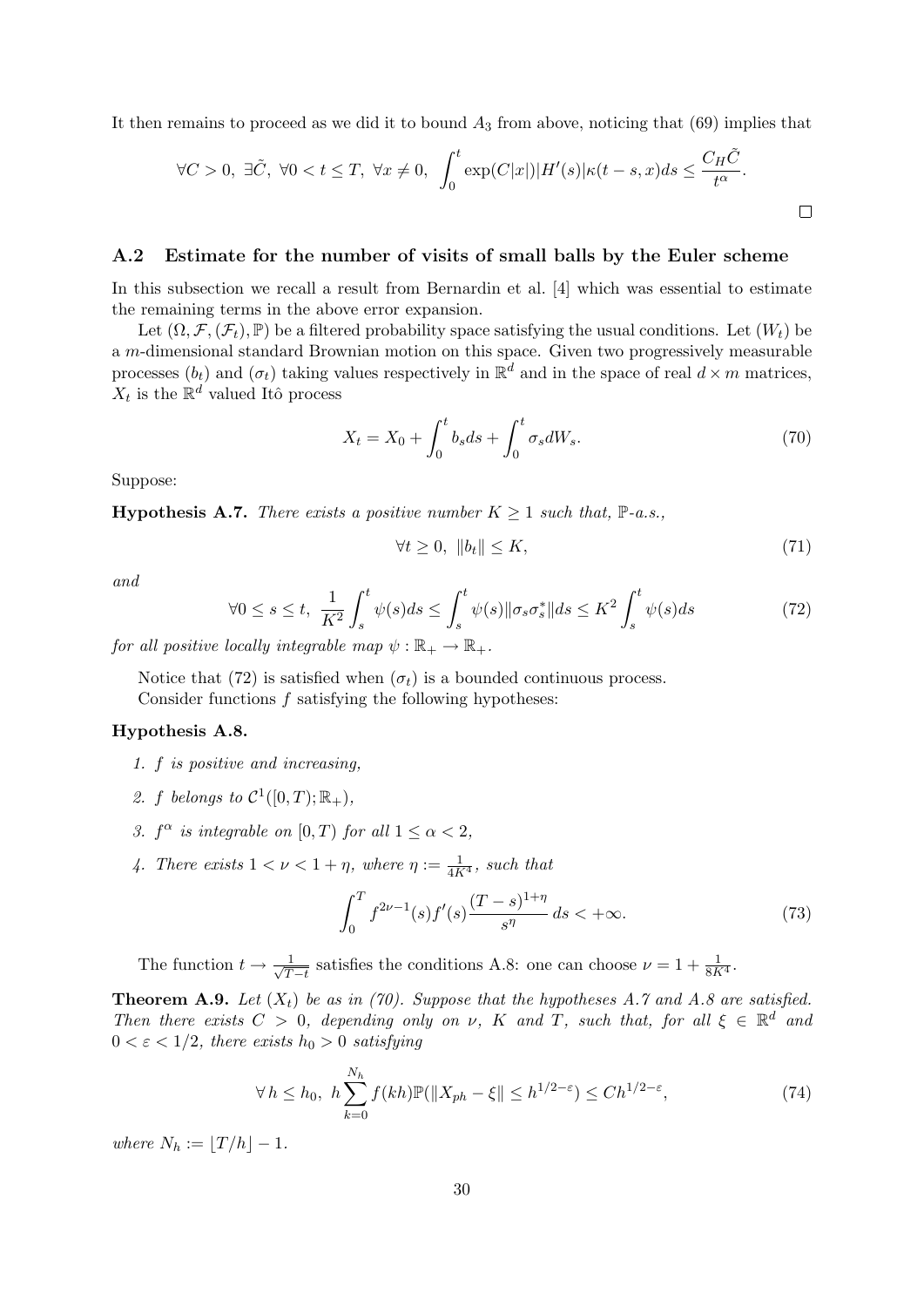**Remark A.10.** In [4] the statement of the preceding theorem claims that  $h_0$  depends on  $\varepsilon$ . In fact the proof shows that one only needs that

$$
\exp(-\frac{1}{h^{\varepsilon}}) \le Ch^{3/2-\varepsilon}.
$$

#### Acknowledgement.

We thank Antoine Lejay for having pointed us out the reference [21] and for fruitful discussions.

## References

- [1] D.G. Aronson. Non-negative solutions of linear parabolic equations. Ann. Sc. Norm. Super. Pisa, Sci. Fis. Mat., III. Ser., 22, 607-694, 1968.
- [2] R.F. Bass, Z.Q. Chen. Stochastic Differential equations for Dirichlet processes. Probab. Theory Relat. Fields. 121(3), 422-446, 2001.
- [3] R.F. Bass. Diffusions and Elliptic Operators, (New York), Springer-Verlag, 1997.
- [4] F. Bernardin, M. Bossy, M. Martinez, and D. Talay. On mean discounted numbers of passage times in small balls of Ito processes observed at discrete times. *Elec. Comm. Prob.* 14, 302-316, 2009.
- [5] M. Bossy, N. Champagnat, S. Maire, and D. Talay. Probabilistic interpretation and random walk on spheres algorithms for the Poisson-Boltzmann equation in Molecular Dynamics. ESAIM:M2AN 44(5), 997-1048, 2010.
- [6] M. Clerc, A. Dervieux, O. Faugeras, R. Keriven, J. Kybic, and T. Papadopoulo. Comparison of BEM and FEM methods for the E/MEG problem. In Proceedings of BIOMAG 2002.
- [7] M. Clerc, R. Keriven, O. Faugeras, J. Kybic, and T. Papadopoulo. The fast multipole method for the direct E/MEG problem. In *Proceedings of ISBI 2002*. IEEE, NIH. Washington, D.C.
- [8] P. Etoré. On random walk simulation of one-dimensional diffusion processes with discontinuous coefficients. Elec. J. Probab., 11(9), 249-275, 2006.
- [9] P. Etoré, A. Lejay. A Donsker theorem to simulate one-dimensional processes with measurable coefficients. ESAIM Probab. Stat. 11, 301-326, 2007.
- [10] A. Friedman. Stochastic Differential Equations And Applications. Dover Publications Inc., 2006.
- [11] M. Fukushima, Y. Oshima and M. Takeda. Dirichlet Forms and Symmetric Markov Processes, de Gruyter Studies in Mathematics 19. Walter de Gruyter, 1994.
- [12] O.A. Ladyzenskaja, V.A. Solonnikov and N.N. Ural´ceva. Linear and Quasi-linear Equations of Parabolic Type, Translations of Mathematical Monographs 23, AMS, 1988.
- [13] J-F. Le Gall. One-dimensional stochastic differential equations involving the local times of the unknown process. In Proc. Stochastic Analysis and Applications (Swansea, 1983), Lecture Notes in Mathematics 1095, 51-82, Springer, 1984.